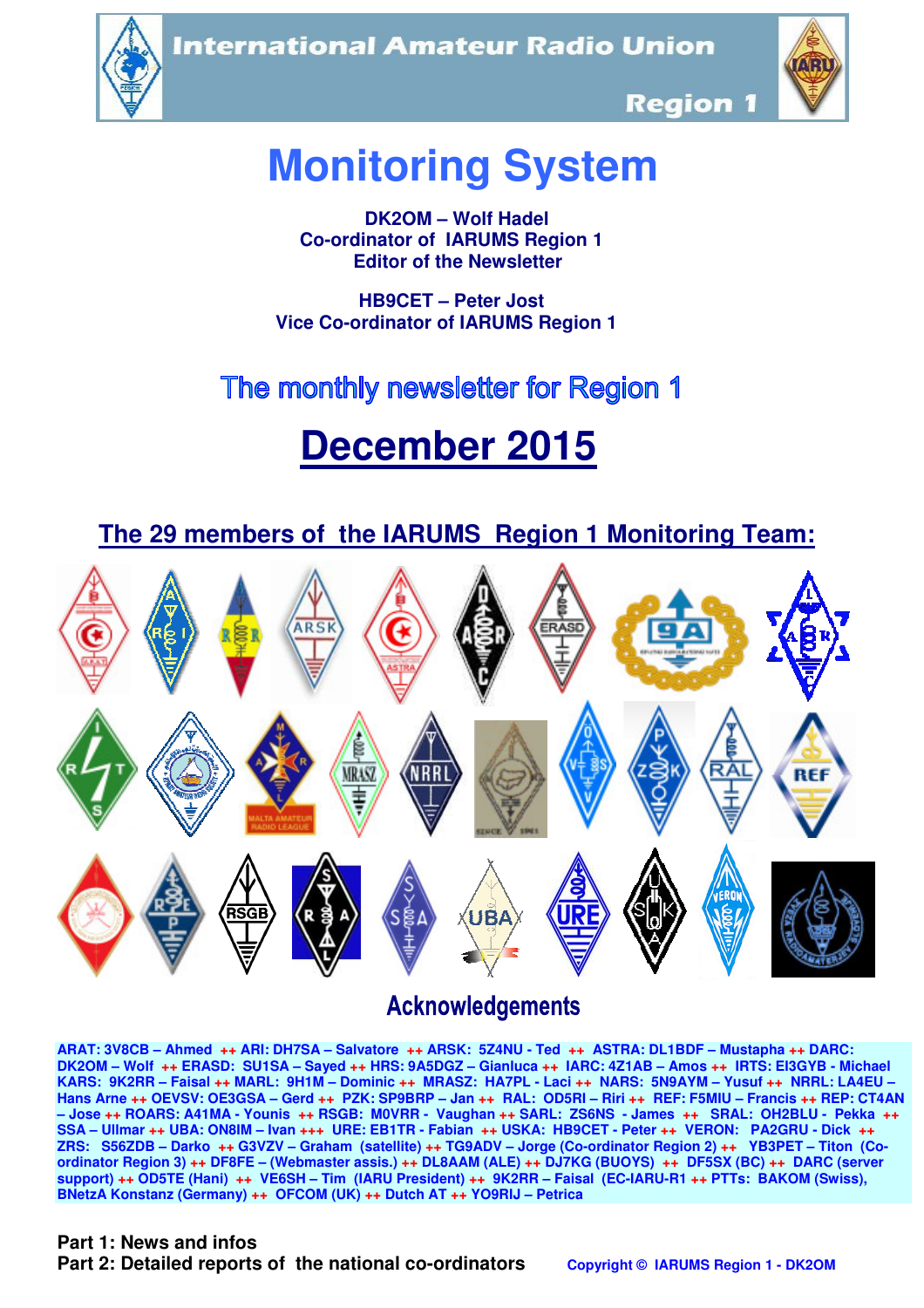# **Part 1: News and Infos**

#### **1. OTH radars on 80 m in Region 3**

 Chinese OTH radars are disturbing large parts of the 80 m very often. The whole Region 3 is affected including Australia and West USA. The Perseus sonagram from Dec.  $17<sup>th</sup>$  2015 is showing 3 radars at the same time. Screenshot: DK2OM



**2. Easy measurement of the sweeprate (PRF) - FMCW** = frequency modulated continuous wave While using the FFT-display (spectrum analysis) you have to compare the difference between 2 neighboured peaks. The following example is established with Wavecom W-Code. It is also showing the spectral lines on the sonagram.

 Screenshot: DK2OM with W-Code – Turkish OTH radar (FMCW mode) with 50 sweeps/sec = PRF 50 PRF = pulse repetition frequency – The **FMCW** systems are showing stable spectral lines and spectrum peaks. The sweeps are unmodulated.

HB9CET prefers the FFT-method. The sonagram spectral lines are not as exact as the FFT peaks!



#### **3. Russian military traffic on 40 m**

We observed a lot of Russian military traffic on our 40 m-band including the OTH radar in Gorodezh, mostly AT3004D (12 x 120 Bd BPSK) and the pilot tone on 3300 Hz AF. The Russian "Buzzer" on 6998 kHz was still on.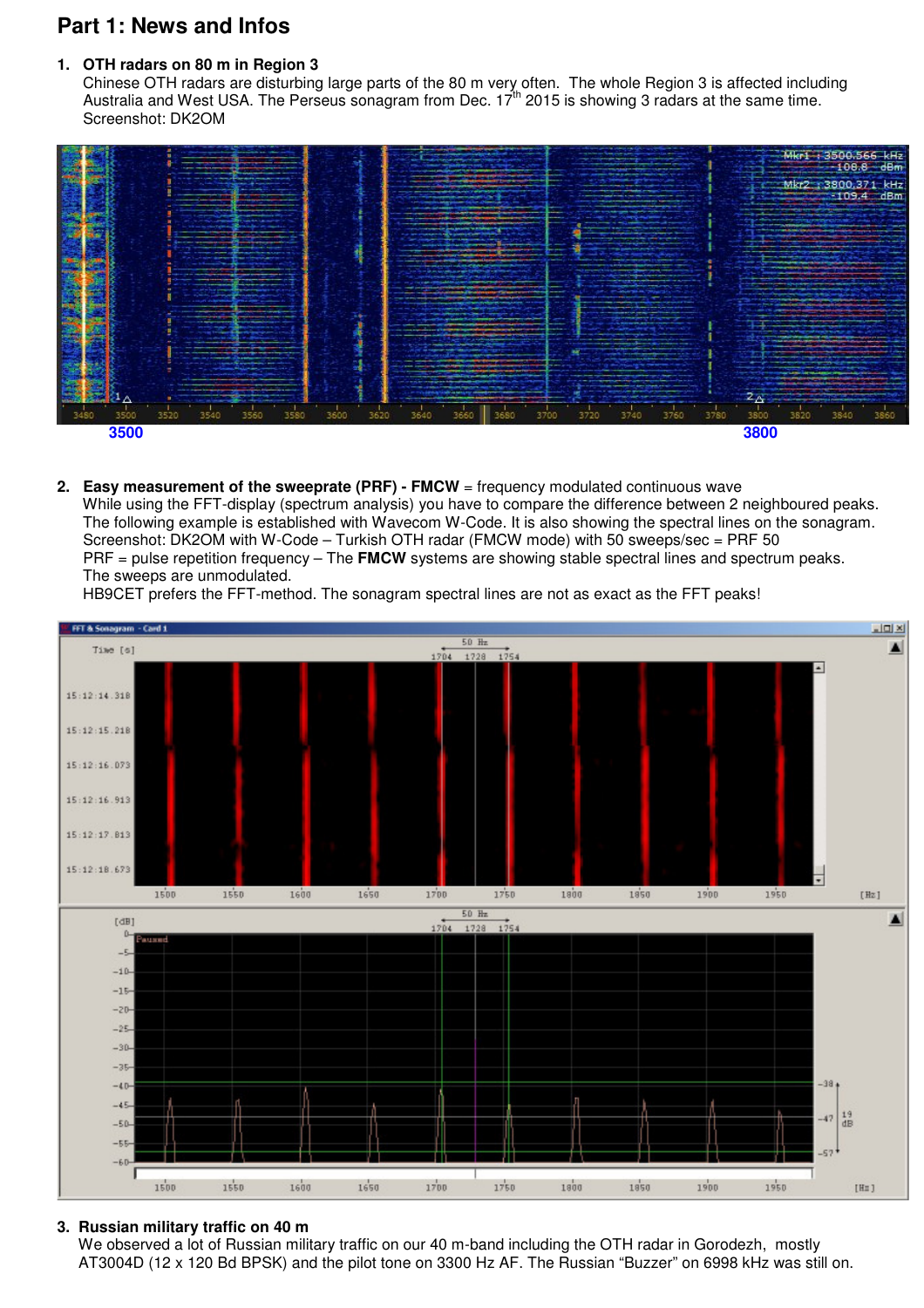#### **4. Mysterious carriers**

 We found long lasting carriers on 14000. 0 and 21000.0 kHz. They came from South China and were heard in Region 3 and Europe. Another carrier on 7000.0 kHz came from Almaty (Kazakhstan). The purpose is unknown.

#### **5. BC-problems as usual**

Bad news: Radio Hargaysa did not leave 7120 kHz. The 3<sup>rd</sup> harmonic from Radio Tajikistan on 4765 kHz was still audible on 14295.174 kHz. The splatters from RFI on 7205 kHz appeared again on 7190 kHz, when the signal strength was larger than  $S_9 + 15$  dB.

#### **6. Unknown digital system from Egypt**

We detected an unknown digital system on 14011.7 kHz (center) working in burst mode with 2400 Bd over several days. A short preamble with PSK8 could be measured. The signal covered about 2770 Hz. The source was Egypt. Purpose unknown, system unknown, perhaps a MIL-188-110A variant.

 Screenshot: DK2OM with W-Code – showing the digital signal together with 2 ionosondes and the unimpressed CW-freaks



#### **7. RUS taxi traffic on 28275 kHz**

Russian taxi service was daily active on 28275 kHz on FM. Location: Mosocw

#### **8. Spanish fishery on 21400 kHz**

 Spanish fishery has occupied 21400 kHz on USB now since more than 20 years. You can find them daily at about 0800 UTC or later.

#### **9. Changes in Region 3**

 VK3MV – Peter - IARUMS Coordinator of Region 3 finished his job. His successor is YB3PET – Titon – more details in our next newsletter. Welcome to our worldwide IARU Monitoring System dear Titon!

| 10. Homepage IARU Region 1                        | http://www.iaru-r1.org/                                                                 |
|---------------------------------------------------|-----------------------------------------------------------------------------------------|
| Homepage IARUMS Region 1 http://www.iarums-r1.org |                                                                                         |
| Homepage IARUMS Region 2 http://www.iaru-r2.org/  |                                                                                         |
|                                                   | Homepage IARUMS Region 3 http://iaru-r3.org/iaru-region-3-monitoring-system-newsletter/ |
| <b>Intruderlogger Region 1</b>                    | http://peditio.net/intruder/bluechat.cgi                                                |
| <b>ITU-Monitoring Reports</b>                     | http://www.itu.int/en/ITU-R/terrestrial/monitoring/Pages/Regular.aspx                   |
|                                                   |                                                                                         |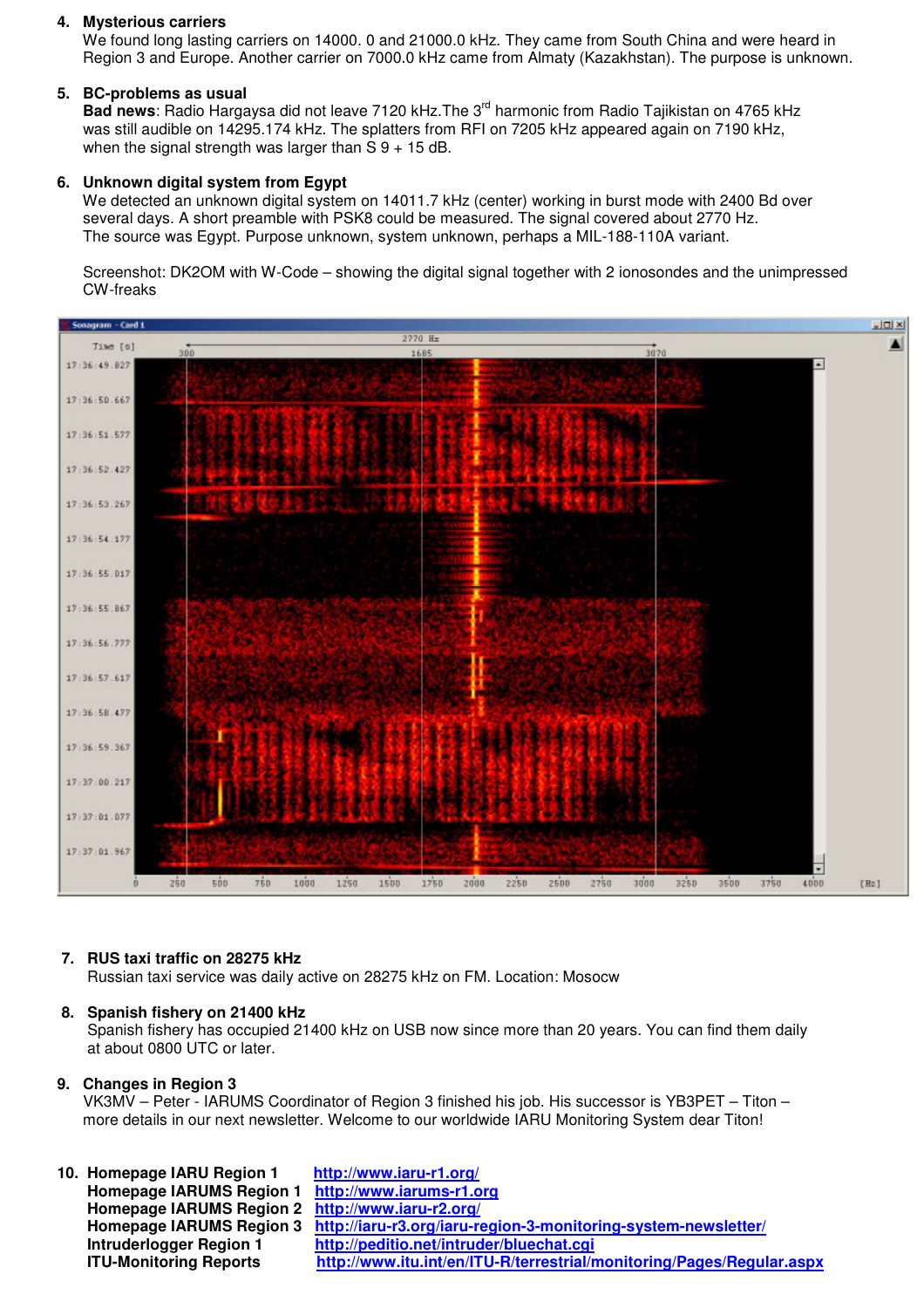### **Part 2: Detailed reports of the national Co-ordinators**

**DD** = day **\*\*\* MM** = month **\*\*\* dly** = daily \*\*\* **vt** = various times **\*\*\* vd** = various days **\*\*\* BD** = Baud **\*\*\* SH** = shift **\*\*\* SP** = spacing **\*\*\* Mode** = mode of transmission **\*\*\* A3E** = AM **\*\*\* A1A** = CW **\*\*\* J3E-U** = USB **\*\*\* J3E-L** = LSB **\*\*\* FSK (F1B)** = frequency shift keying **\*\*\* PSK** = phase shift keying **\*\*\* OFDM** = othogonal frequency division multiplex **ALE (MIL-188-141A)** = automatic link establishment **\*\*\* MUX** = multiplex **\*\*\* Ui (unid)** = unidentified **\*\*\* Illicit** = illegal **\* UiILL** = unidentified illegal **\*\*\* BC** = broadcast **\*\*\* MIL** = military **\*\*\* PTR** = printer **\*\*\* NGO** = non governmental organization **\*\*\* ITU** = ITU country abbreviation **\*\*\* PRC** = People´s Republic of China **\*\*\* PLA** = People´s Liberation Army **\*\*\*** MFA = Ministry of Foreign Affairs \*\*\* MOI = Ministry of Interior \*\*\* MOPO = Ministry of Public Order \*\*\* IARUMS = IARU Monitoring System  $\cdots$  **UTC** = Universal Time Coordinated  $\cdots$  PRF = pulse repetition frequency (radar) = sps  $\cdots$ **sps** = sweeps/sec (radar systems) **\*\*\* FMCW** = frequency modulated continuous wave (OTH radars) **FMOP** = frequency modulation on pulse (OTH radars)  $\cdots$  **5BL** = cyrillic 5 lettergroups

#### **ARSK MONITORING OVERVIEW FOR DECEMBER 2015**

Radio Hargeisha remained on 7,120 kHz with broadcasts. As usual there were some local or Central African intruders observed on 7,000, 7,074 and 7,075 kHz.

E.H.M. Alleyne, 5Z4NU - ARSK National IARUMS Co-ordinator

#### **ARSK – Kenya – 5Z4NU (Ted)**

**N.A.** 

#### **DARC 1 – Germany – DG0JBJ (Mario) – OTH radar intrusions**

**DG0JBJ (Mario) observed 22 OTH radars on 20 m, 70 OTH radars on 15 m and 3 OTH radars on 10 m in December 2015. Chinese OTH radars often appeared on the 20, 40 and 80 m-bands in Region 3.** 

#### **DARC 2 – Germany - DK2OM (Wolf)**

#### **FSK transmissions -> center frequency between mark and space PSK transmissions -> center QRG - ALE (MIL188-141A) -> USB QRG exclusive bands -> black – shared bands -> blue - voice traffic -> green - BC -> red SH = shift - SP = spread (radar) – SPS = sweeps/sec (radar)-> (aka PRF)**

| DK2OM | kHz    | <b>UTC</b> | <b>DD</b>      | <b>MM</b> | <b>ITU</b>  | <b>IDENT</b> | <b>MODE</b>      | <b>BD</b> | <b>SH/SP</b> | <b>DETAILS</b>                        |
|-------|--------|------------|----------------|-----------|-------------|--------------|------------------|-----------|--------------|---------------------------------------|
| DK2OM | 1810,0 | 1811       | 0 <sub>2</sub> | 12        | <b>POR</b>  |              | <b>USB</b>       |           |              | <b>Portuguese fishery</b>             |
| DK2OM | 1812,0 | 1935       | 04             | 12        | <b>RUS</b>  |              | <b>USB</b>       |           |              | 14 tones – hyperbolic radio           |
|       |        |            |                |           |             |              | <b>LSB</b>       |           |              | navigation system - BRAS-             |
|       |        |            |                |           |             |              |                  |           |              | $3/RS-10 - Kaliningrad - no$          |
|       |        |            |                |           |             |              |                  |           |              | carrier - daily, all day              |
| DK2OM | 1852,0 | vt         | dly            | 12        | T           | <b>IPP</b>   | <b>USB</b>       |           |              | Palermo Radio, weather reports        |
| DK2OM | 1855,0 | 1940       | 30             | 12        | I           | <b>IQP</b>   | <b>USB</b>       |           |              | San Benedetto Radio, weather          |
|       |        |            |                |           |             |              |                  |           |              | reports                               |
| DK2OM | 1876,0 | 2000       | 28             | 12        | T           | <b>IQN</b>   | <b>USB</b>       |           |              | Lampedusa Radio, weather              |
|       |        |            |                |           |             |              |                  |           |              | reports                               |
| DK2OM | 1888,0 | 1941       | 30             | 12        | T           | <b>IPD</b>   | <b>USB</b>       |           |              | Civitavecchia Radio, weather          |
|       |        |            |                |           |             |              |                  |           |              | reports                               |
| DK2OM | 1896,5 | 2000       | 28             | 12        | D           |              | PSK <sub>8</sub> | 2400      | 2400         | Stanag $4285 - 600$ bps long -        |
|       |        |            |                |           |             |              |                  |           |              | German Navy - daily                   |
| DK2OM | 1925,0 | 1942       | 30             | 12        | T           | <b>IPL</b>   | <b>USB</b>       |           |              | Livorno Radio, weather reports        |
|       |        |            |                |           |             |              |                  |           |              | - daily, vt                           |
| DK2OM | 3500,0 |            |                | 12        | $\mathbf F$ |              | <b>FMOP</b>      |           | 20k          | French burst radar, 6 sps,            |
|       |        |            |                |           |             |              |                  |           |              | similar Codar sounding, South         |
|       |        |            |                |           |             |              |                  |           |              | France                                |
| DK2OM | 3500,0 | vt         | dly            | 12        | <b>TUR</b>  |              | FSK <sub>8</sub> | 120       | 1750         | ALE, "201" - Turkish Red              |
|       |        |            |                |           |             |              |                  |           |              | Crescent – legal!                     |
| DK2OM | 3500,0 | 1750       | 0 <sub>3</sub> | 12        | E           |              | <b>USB</b>       |           |              | Spanish fishery - daily, all          |
|       |        |            |                |           |             |              |                  |           |              | dav                                   |
| DK2OM | 3500,3 | 2204       | 11             | 12        | <b>CIS</b>  |              | A3E              |           |              | <b>CIS</b> pirates - unstable carrier |
| DK2OM | 3500,5 | 1628       | 31             | 12        | <b>CIS</b>  |              | A3E              |           |              | <b>CIS</b> pirates – unstable carrier |
| DK2OM | 3501,0 | 1641       | 31             | 12        |             |              | FSK <sub>8</sub> | 125       | 1750         | ALE, "H10" "B10" "I10"                |
|       |        |            |                |           |             |              |                  |           |              | "D10"                                 |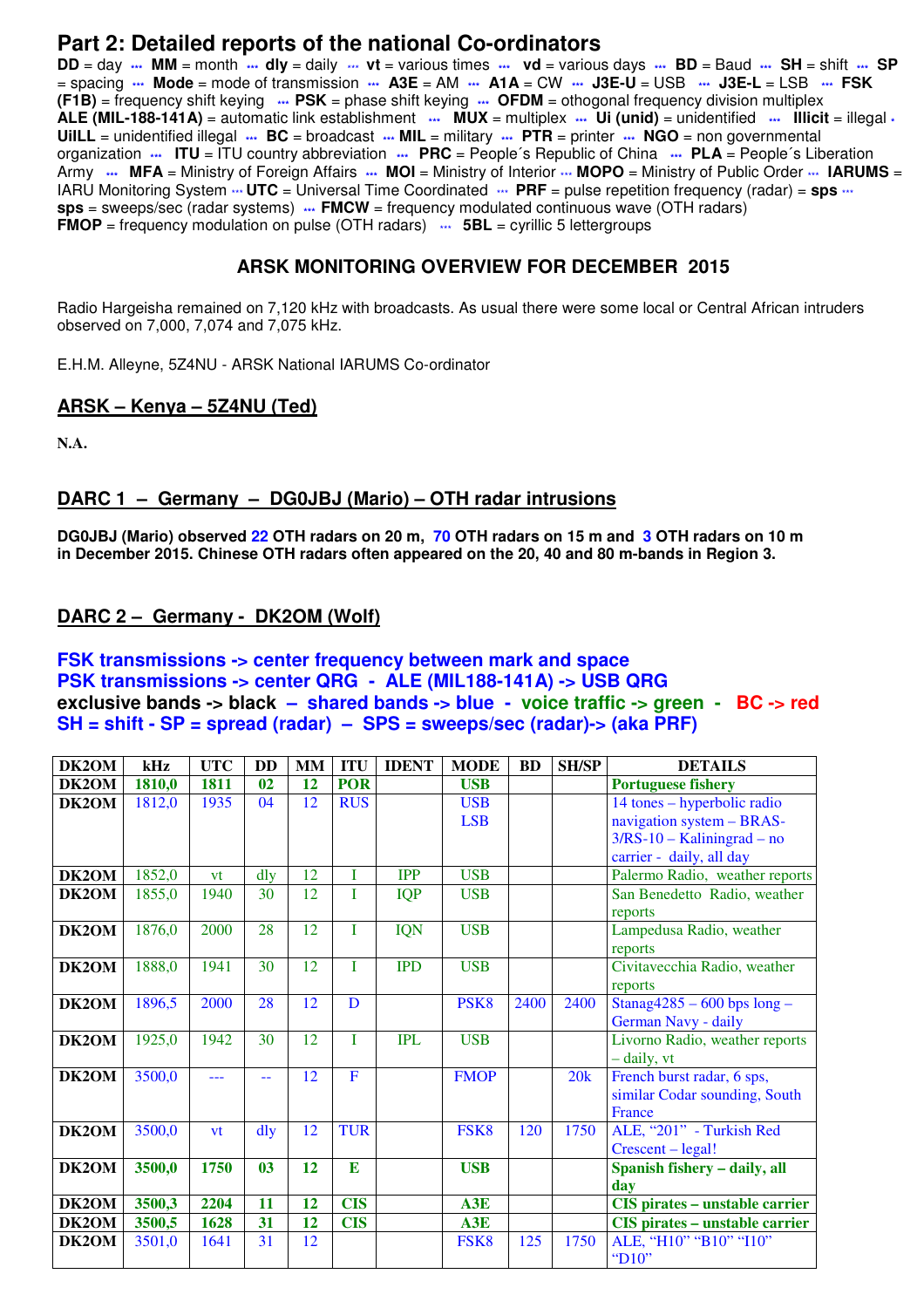| DK2OM              | kHz    | <b>UTC</b> | <b>DD</b> | <b>MM</b> | <b>ITU</b>     | <b>IDENT</b> | <b>MODE</b>        | <b>BD</b> | <b>SH/SP</b>    | <b>DETAILS</b>                                 |
|--------------------|--------|------------|-----------|-----------|----------------|--------------|--------------------|-----------|-----------------|------------------------------------------------|
| DK2OM              | 3502,0 | 1728       | 13        | 12        | <b>RUS</b>     |              | PSK <sub>2</sub>   | 120       | 2600            | $AT3004D$ – modem idle and                     |
|                    |        |            |           |           |                |              |                    |           |                 | traffic - Moscow                               |
| DK2OM              | 3503,5 | 1808       | 14        | 12        | $\mathbf G$    | no ITU       | FSK8               | 125       | 1750            | ALE - "XSS" "XPU" "XJR" -                      |
|                    |        |            |           |           |                |              |                    |           |                 | British MIL Tascomm - vt,                      |
|                    |        |            |           |           |                |              |                    |           |                 | daily - legal!                                 |
| DK2OM              | 3506,0 | 1534       | 13        | 12        | <b>CHN</b>     |              | <b>FMOP</b>        |           | 54 <sub>k</sub> | Chinese OTH radar $-43$ sps                    |
|                    |        |            |           |           |                |              |                    |           |                 | $3506 - 3560$ kHz                              |
| DK2OM              | 3512,8 | 1750       | 17        | 12        | <b>CHN</b>     |              | PSK4B              | 44.44     | 2400            | PRC 39 – USB mode – pilot                      |
|                    |        |            |           |           |                |              |                    |           |                 | tone 450 Hz                                    |
| DK2OM              | 3515,0 | 1936       | 06        | 12        | <b>CHN</b>     |              | <b>FMOP</b>        |           | 52k             | Chinese OTH radar $-43$ sps                    |
|                    |        |            |           |           |                |              |                    |           |                 | $3515 - 3567$ kHz                              |
| DK2OM              | 3519,0 | 2006       | 10        | 12        | <b>CHN</b>     |              | <b>FMOP</b>        |           | 51k             | Chinese OTH radar $-43$ sps                    |
|                    |        |            |           |           |                |              |                    |           |                 | 3519 - 3570 kHz                                |
| DK2OM              | 3527,0 | 1403       | 20        | 12        | <b>CHN</b>     |              | <b>FMOP</b>        |           | 52k             | Chinese OTH radar $-43$ sps                    |
|                    |        |            |           |           |                |              |                    |           |                 | 3527 - 3579 kHz                                |
| DK2OM              | 3531,0 | ---        | 44        | 12        | <b>RUS</b>     | REA4         | <b>NON</b>         |           |                 | unclean carrier - RUS airforce                 |
|                    |        |            |           |           |                |              |                    |           |                 | Moscow, ident: 1940 utc - daily                |
| DK2OM              | 3531,0 | 2206       | 11        | 12        | <b>RUS</b>     |              | PSK <sub>2</sub> A | 120       | 2600            | $AT3004D - \text{traffic}$ and                 |
|                    |        |            |           |           |                |              |                    |           |                 | submode idle - Sevastopol                      |
| DK2OM              | 3531,0 | 1920       | 15        | 12        | <b>RUS</b>     |              | PSK <sub>2</sub> A | 120       | 2600            | AT3004D - Sevastopol                           |
| DK2OM              | 3531,8 | 1611       | 30        | 12        | <b>PHL</b>     |              | PSK <sub>2</sub> A | 1350      | 1350            | short bursts with intro tone                   |
| DK2OM              | 3532,0 | 1600       | 25        | 12        | <b>CHN</b>     |              | <b>FMOP</b>        |           | 51k             | Chinese OTH radar $-43$ sps                    |
|                    |        |            |           |           |                |              |                    |           |                 | 3532 - 3583 kHz                                |
| DK2OM              | 3532,0 | 2204       | 11        | 12        | $\overline{F}$ |              | PSK4               | 75        | 5800            | LINK11-CLEW on both                            |
|                    |        |            |           |           |                |              |                    |           |                 | sidebands (5800 Hz wide) -                     |
|                    |        |            |           |           |                |              |                    |           |                 | area of Brest - legal!                         |
| DK2OM              | 3535,0 | 1935       | 04        | 12        | $\overline{E}$ |              | <b>USB</b>         |           |                 | Spanish fishery                                |
| DK2OM              | 3535,0 | 0833       | 18        | 12        | <b>HOL</b>     |              | <b>USB</b>         |           |                 | Dutch fishery                                  |
| DK2OM              | 3540,0 | 1718       | 17        | 12        | E              |              | <b>USB</b>         |           |                 | <b>Spanish fishery - sometimes</b>             |
|                    |        |            |           |           |                |              |                    |           |                 | with voice scrambler CRY                       |
|                    |        |            | 15        |           | <b>CHN</b>     |              |                    |           |                 | $2001 - very$ often                            |
| DK2OM              | 3544,0 | 2107       |           | 12        |                |              | <b>FMOP</b>        |           | 97k             | Chinese OTH radar $-43$ sps<br>3544 - 3641 kHz |
| DK2OM              | 3550,0 | 0700       | 02        | 12        | $\mathbf F$    |              | A3E                |           |                 | <b>French amateurs not</b>                     |
|                    |        |            |           |           |                |              |                    |           |                 | respecting bandplans - daily                   |
| DK2OM              | 3550,0 | vt         | vd        | 12        | <b>ALG</b>     | no ITU       | FSK8               | 125       | 1750            | ALE, "IU50" "IU52" "FN50"                      |
| DK2OM              | 3552,0 | 2110       | 21        | 12        | E              |              | <b>USB</b>         |           |                 | Spanish fishery                                |
| DK2OM              | 3553,8 | 1919       | 01        | 12        | <b>TUR</b>     |              | PSK <sub>8</sub>   | 2400      | 2400            | Stanag $4285 - 600$ bps long -                 |
|                    |        |            |           |           |                |              |                    |           |                 | TUR MIL - Ankara - daily, all                  |
|                    |        |            |           |           |                |              |                    |           |                 | day - legal operation                          |
| DK2OM              | 3557,0 | 2136       | 28        | 12        |                |              | F1B                | 75        | 250             |                                                |
| DK2OM              | 3560,0 | 2025       | 07        | 12        |                |              | <b>USB</b>         |           |                 | Scandinavians                                  |
| DK2OM              | 3563,0 | 1547       | 28        | 12        | <b>RUS</b>     |              | PSK <sub>2</sub> A | 120       | 2600            | AT3004D - Kaliningrad                          |
| DK2OM              | 3567,0 | <b>vt</b>  | dly       | 12        | <b>CHN</b>     | no ITU       | FSK8               | 125       | 1750            | ALE, "103" "106"                               |
|                    |        |            |           |           | $\overline{?}$ |              |                    |           |                 |                                                |
| DK2OM              | 3574,5 | 1955       | 19        | 12        | <b>RUS</b>     |              | PSK <sub>2</sub>   | 120       | 2600            | AT3004D - submode idle -                       |
|                    |        |            |           |           |                |              |                    |           |                 | Sevastopol                                     |
| DK2OM              | 3576,6 | ady        | dly       | 12        | T              | IZ3DVW       | A1A                |           |                 | 3576.550 - uncoordinated                       |
|                    |        |            |           |           |                |              |                    |           |                 | beacon                                         |
| DK2OM              | 3582,0 | 2127       | 27        | 12        | <b>RUS</b>     |              | PSK <sub>2</sub>   | 120       | 2600            | AT3004D - submode idle -                       |
|                    |        |            |           |           |                |              |                    |           |                 | <b>Moscow</b>                                  |
| DK2OM              | 3585,0 | 1738       | 05        | 12        | <b>TWN</b>     | <b>HLL</b>   | F1C                |           | 800             | WX-fax Taiwan - 120 rpm,                       |
|                    |        |            |           |           |                |              |                    |           |                 | IOC 576, - daily, all day -                    |
|                    |        |            |           |           |                |              |                    |           |                 | legal!                                         |
| DK2OM              | 3586,0 | vt         | dly       | 12        | G              |              | PSK <sub>2</sub> A | 40        | 40              | encrypted – every evening                      |
|                    |        |            |           |           |                |              |                    |           |                 | Great Britain - purpose                        |
|                    |        |            |           |           |                |              |                    |           |                 | unknown<br>ALE, "TVV" "TXX" - Spanish          |
| DK2OM              | 3587,0 | vt         | vd        | 12        | E              | no ITU       | FSK8               | 125       | 1750            | <b>Guardia Civil</b>                           |
| DK2OM              | 3590,0 |            | dly       | 12        | <b>PAK</b>     | no ITU       | FSK8               | 125       | 1750            | ALE, "KW" "KHAIBAR" -                          |
|                    |        | vt         |           |           |                |              |                    |           |                 | Pakistan navy                                  |
| DK <sub>2</sub> OM | 3590,0 | 1853       | 23        | 12        | <b>BLR</b>     |              | PSK <sub>2</sub> A | 120       | 2600            | AT3004D - Minsk                                |
| DK2OM              | 3590,0 | vt         | vd        | 12        | E              |              | <b>USB</b>         |           |                 | Spanish fishery - also with                    |
|                    |        |            |           |           |                |              |                    |           |                 | scrambler CRY 2001 - daily                     |
| DK2OM              | 3593,7 | ---        | 44        | 12        | <b>RUS</b>     | D            | A1A                |           |                 | Cluster beacon - Sevastopol                    |
|                    |        |            |           |           |                |              |                    |           |                 | RUS Navy - "RCV"                               |
| DK2OM              | 3593,8 | 2017       | 08        | 12        | <b>RUS</b>     | $\mathbf{P}$ | A1A                |           |                 | Cluster beacon - Kaliningrad                   |
|                    |        |            |           |           |                |              |                    |           |                 | RUS Navy - "RMP"                               |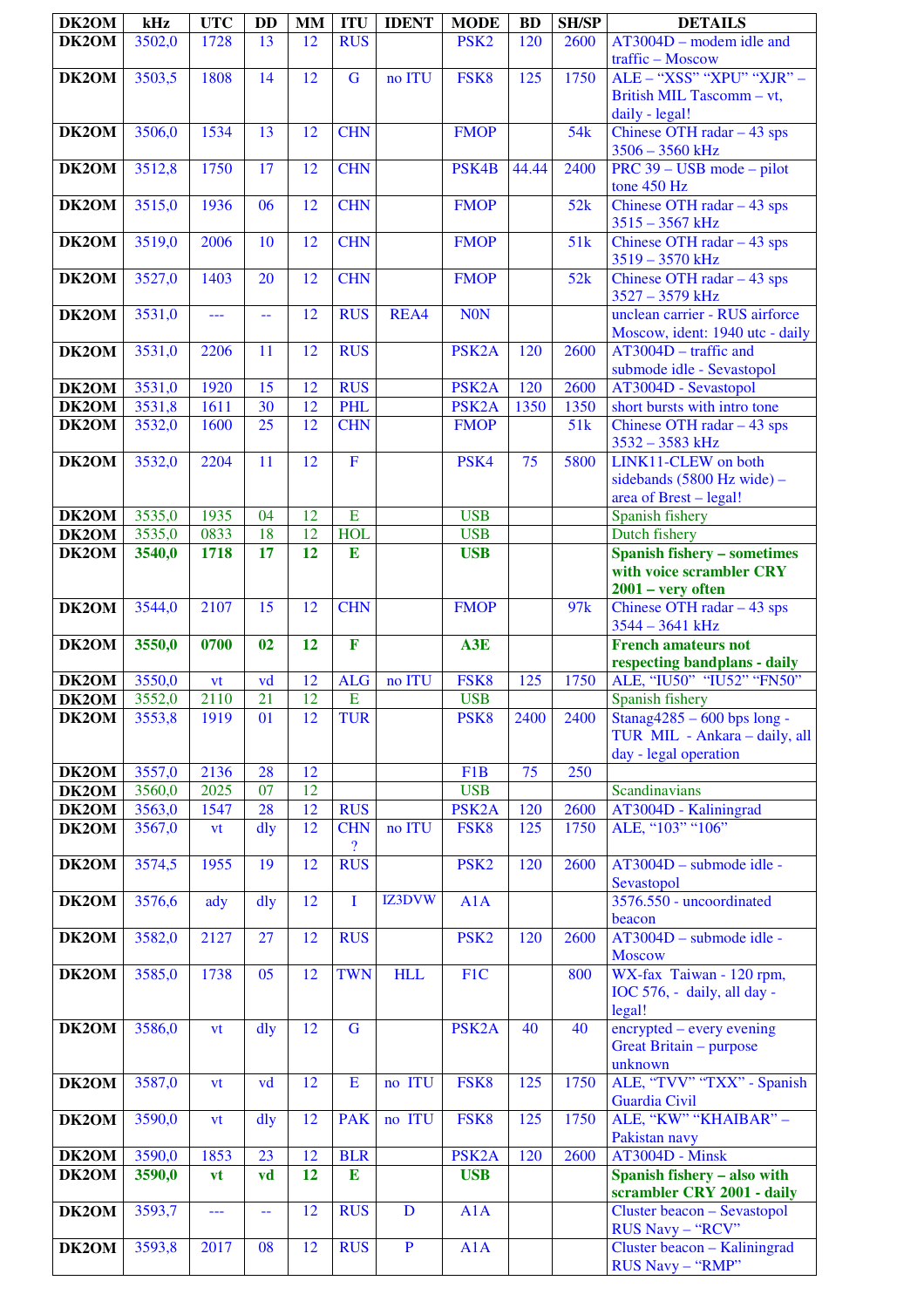| DK2OM          | kHz              | <b>UTC</b>        | <b>DD</b>       | <b>MM</b>       | <b>ITU</b>               | <b>IDENT</b>  | <b>MODE</b>             | <b>BD</b> | <b>SH/SP</b>     | <b>DETAILS</b>                                          |
|----------------|------------------|-------------------|-----------------|-----------------|--------------------------|---------------|-------------------------|-----------|------------------|---------------------------------------------------------|
| DK2OM          | 3593,9           | ---               | $\overline{a}$  | 12              | <b>RUS</b>               | S             | A1A                     |           |                  | <b>Cluster beacon - Severomorsk</b>                     |
|                |                  |                   |                 |                 |                          |               |                         |           |                  | RUS Navy - "RIT"                                        |
| DK2OM          | 3595,0           | vt                | dly             | 12              | D                        |               | FSK8                    | 125       | 1750             | ALE - German customs                                    |
| DK2OM          | 3596,0           | vt                | dly             | 12              | D, S,                    |               | FSK8                    | 125       | 1750             | ALE, "DK3CW" "SA6CBK"                                   |
|                |                  |                   | 28              | $\overline{12}$ | <b>HRV</b>               |               |                         |           |                  | "9A0PZ" - just for info!                                |
| DK2OM<br>DK2OM | 3600,5<br>3617,0 | 1809<br><b>vt</b> | dly             | 12              | <b>HRV</b>               | 9A5EX         | A1A<br>FSK8             | 125       | 1750             | encrypted msg, figures<br>ALE, "9A5EX" - HAM-ALE -      |
|                |                  |                   |                 |                 |                          |               |                         |           |                  | just for info                                           |
| DK2OM          | 3622,5           | 1737              | 05              | 12              | J                        | <b>JMH</b>    | F <sub>1</sub> C        |           | 800              | Tokyo Meteo - 120 rpm - IOC                             |
|                |                  |                   |                 |                 |                          |               |                         |           |                  | 576 - daily, all day - legal!!!                         |
| DK2OM          | 3630,0           | 1600              | 25              | 12              | <b>CHN</b>               |               | <b>FMOP</b>             |           | 55k              | Chinese OTH radar - 43 sps                              |
|                |                  |                   |                 |                 |                          |               |                         |           |                  | $3630 - 3685$ kHz                                       |
| DK2OM          | 3637,0           | 2123              | 12              | 12              | <b>CHN</b>               |               | <b>FMOP</b>             |           | 78k              | Chinese OTH radar - 43 sps -                            |
|                |                  |                   |                 |                 |                          |               |                         |           |                  | $3637 - 3715$ kHz                                       |
| DK2OM          | 3640,0           | vt                | vd              | 12              | $\overline{G}$           |               | FSK8                    | 125       | 1750             | ALE, "XSS" - British MIL<br>Tascomm - just for info!    |
| DK2OM          | 3642,0           | ady               | $\frac{dy}{dx}$ | 12              | <b>CHN</b>               |               | $\overline{A}1A$        |           |                  | loop - DKG6 de 3A7D                                     |
|                |                  |                   |                 |                 |                          |               |                         |           |                  | Chinese military - daily, all day                       |
| DK2OM          | 3647,0           | 2025              | 01              | $\overline{12}$ | <b>CHN</b>               |               | <b>FMOP</b>             |           | 104 <sub>k</sub> | 2 Chinese OTH radars - 43 sps                           |
|                |                  |                   |                 |                 |                          |               |                         |           |                  | 3647 - 3751 kHz                                         |
| DK2OM          | 3648,0           | ---               | 44              | 12              | <b>ARS</b>               |               | FSK8                    | 125       | 1750             | ALE, "AAI" "AAN"                                        |
|                |                  |                   |                 |                 |                          |               | <b>LSB</b>              |           |                  |                                                         |
| DK2OM          | 3649,0           | vt                | vd              | 12              | <b>ALG</b>               | no ITU        | FSK8                    | 125       | 1750             | ALE, "BI20" PA20"                                       |
| DK2OM<br>DK2OM | 3658,0<br>3673,0 | 1510<br>2004      | 08<br>10        | 12<br>12        | <b>UZB</b><br><b>CHN</b> |               | A1A<br><b>FMOP</b>      |           | 53k              | beacon "V" - Tashkent<br>Chinese OTH radar $-43$ sps    |
|                |                  |                   |                 |                 |                          |               |                         |           |                  | $3673 - 3726$ kHz                                       |
| DK2OM          | 3673,0           | 1020              | 02              | 12              | <b>CHN</b>               |               | <b>FMOP</b>             |           | 57k              | Chinese OTH radar $-43$ sps                             |
|                |                  |                   |                 |                 |                          |               |                         |           |                  | $3673 - 3724$ kHz                                       |
| DK2OM          | 3679,0           | 1933              | 16              | 12              | <b>CHN</b>               |               | <b>FMOP</b>             |           | <b>58k</b>       | Chinese OTH radar $-43$ sps                             |
|                |                  |                   |                 |                 |                          |               |                         |           |                  | 3679 - 3737 kHz                                         |
| DK2OM          | 3688,0           | 1604              | 30              | 12              | <b>CHN</b>               |               | <b>FMOP</b>             |           | <b>56k</b>       | Chinese OTH radar $-43$ sps                             |
|                |                  | 1938              |                 | 12              | <b>CHN</b>               |               |                         |           | 73k              | $3688 - 3744$ kHz                                       |
| DK2OM          | 3709,0           |                   | 06              |                 |                          |               | <b>FMOP</b>             |           |                  | Chinese OTH radar $-43$ sps<br>3709 - 3782 kHz          |
| DK2OM          | 3713,0           | 2059              | 15              | 12              | <b>CHN</b>               |               | <b>FMOP</b>             |           | 57k              | Chinese OTH radar $-43$ sps                             |
|                |                  |                   |                 |                 |                          |               |                         |           |                  | $3713 - 3770$ kHz                                       |
| DK2OM          | 3720,0           | vt                | $\frac{d}{dy}$  | 12              | $\mathbf S$              |               | FSK8                    | 125       | 1750             | ALE, "YU" "YT" "YV" "DZ"                                |
|                |                  |                   |                 |                 |                          |               |                         |           |                  | - Swedish MIL                                           |
| DK2OM          | 3727,0           | 1934              | 06              | 12              | <b>CHN</b>               |               | PSK4                    | 60        | 2350             | PRC 30 tone modem - LSB                                 |
|                |                  |                   | 25              | 12              | <b>CHN</b>               |               | <b>FMOP</b>             |           | 83 <sub>k</sub>  | mode – pilot tone 450 Hz<br>Chinese OTH radar $-43$ sps |
| DK2OM          | 3730,0           | 1600              |                 |                 |                          |               |                         |           |                  | 3730 - 3813 kHz                                         |
| DK2OM          | 3743,0           | 1020              | 02              | 12              | <b>CHN</b>               |               | <b>FMOP</b>             |           | 55k              | Chinese OTH radar $-43$ sps                             |
|                |                  |                   |                 |                 |                          |               |                         |           |                  | 3743 - 3798 kHz                                         |
| DK2OM          | 3751,0           | 1738              | 17              | 12              | FEa                      |               | A1A                     |           |                  | "99 ?? 2T48 ??" - loop                                  |
| DK2OM          | 3751,5           | vt                | dly             | 12              | <b>POL</b>               | no ITU        | FSK8                    | 125       | 1750             | ALE, "IZ3" "MI3"                                        |
| DK2OM          | 3753,0           | 1537              | 13              | 12              | <b>CHN</b>               |               | PSK4B                   | 44.4      | 2400             | $\overline{\text{PRC}}$ 39 – LSB mode – pilot           |
|                | 3756,0           | 1917              | 01              | 12              | <b>RUS</b>               |               | A3E                     |           |                  | tone 450 Hz<br>RUS MIL - channel marker -               |
| DK2OM          |                  |                   |                 |                 |                          |               |                         |           |                  | Tuapse – East Black Sea –                               |
|                |                  |                   |                 |                 |                          |               |                         |           |                  | $night QRG - daily - even$                              |
|                |                  |                   |                 |                 |                          |               |                         |           |                  | audible in Japan                                        |
| DK2OM          | 3761,5           | vt                | vd              | 12              | <b>POL</b>               | no ITU        | FSK8                    | 125       | 1750             | ALE, "NI9" "PL7" "AB2" -                                |
|                |                  |                   |                 |                 |                          |               |                         |           |                  | <b>Polish MIL</b>                                       |
| DK2OM          | 3772,0           | ady               | $\frac{d}{dy}$  | 12              | <b>FEa</b>               | A4JC          | A1A                     |           |                  | "A4JC" - loop                                           |
| DK2OM          | 3777,0<br>3790,0 | 2003<br>1932      | 10<br>28        | 12<br>12        | <b>FEa</b><br><b>RUS</b> |               | A1A<br>PSK <sub>2</sub> | 120       | 2600             | "M8JF de RIS9" - loop - dly<br>AT3004D - submode idle - |
| DK2OM          |                  |                   |                 |                 |                          |               |                         |           |                  | Kaliningrad                                             |
| DK2OM          | 3791,0           | vt                | vd              | 12              | D                        | <b>DK0ESD</b> | FSK8                    | 125       | 1750             | ALE, "DK0ESD" - daily just                              |
|                |                  |                   |                 |                 |                          |               |                         |           |                  | for info!                                               |
| DK2OM          | 3797,0           | ady               | dly             | 12              | <b>FEa</b>               |               | A1A                     |           |                  | "M8JF de RIS9" – loop – rcvd                            |
|                |                  |                   |                 |                 |                          |               |                         |           |                  | via JA                                                  |
| DK2OM          | 6890,0           | 1630              | 07              | 12              | <b>CHN</b>               |               | <b>FMCW</b>             |           | 160k             | Chinese broadband OTH radar                             |
| DK2OM          | 6998,5           | 0841              | 16              | 12              | <b>POL</b>               |               | FSK8                    | 125       | 1750             | $6890 - 7050$ kHz $- 10$ sps<br>ALE, "ZE2" "OL1" "GO7"  |
|                |                  |                   |                 |                 |                          |               | PSK8                    | 2400      | 2400             | "MA3" and MIL-188-110A -                                |
|                |                  |                   |                 |                 |                          |               | <b>USB</b>              |           |                  | until 7001.500 kHz - Polish                             |
|                |                  |                   |                 |                 |                          |               |                         |           |                  | <b>MIL</b>                                              |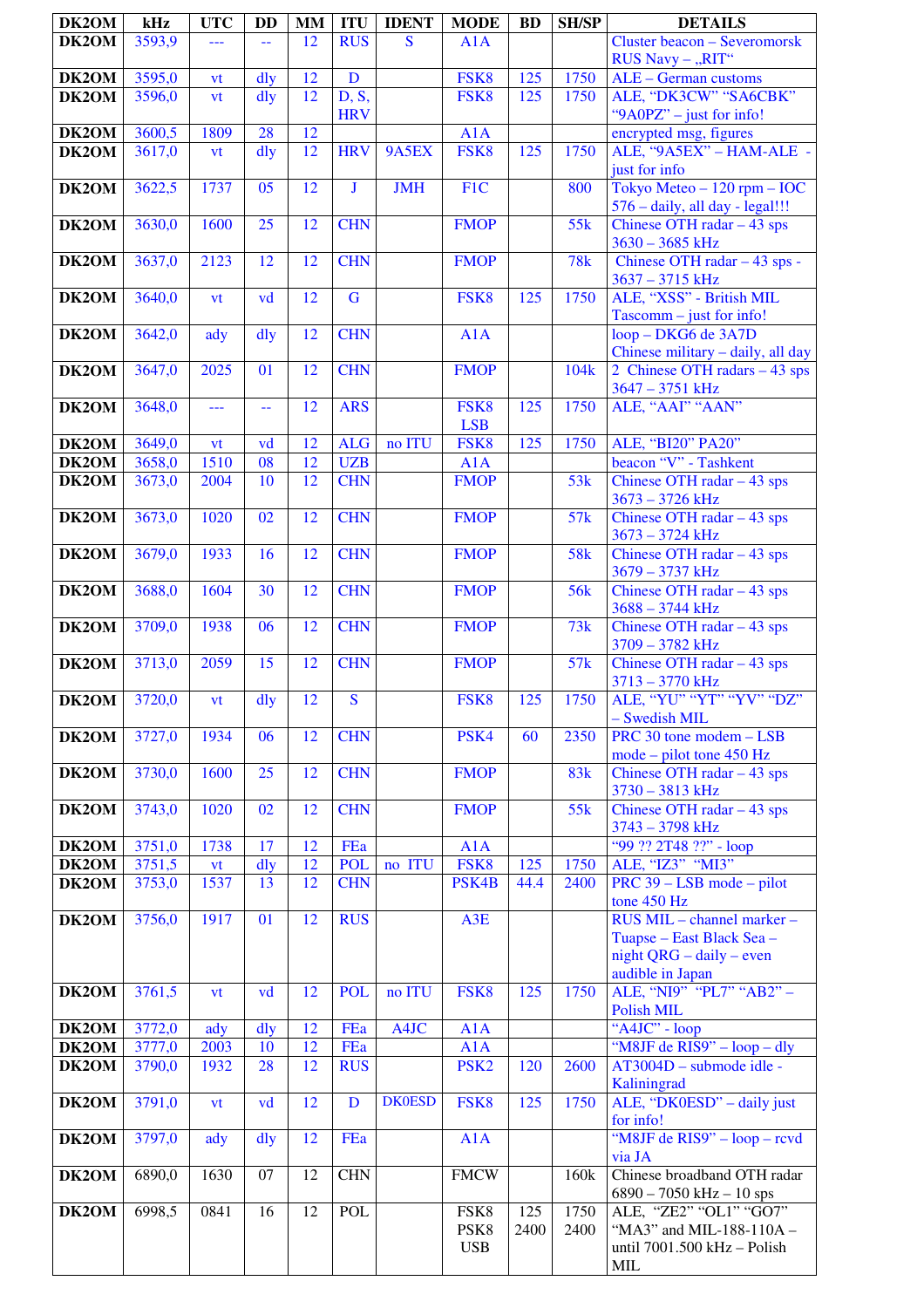| DK2OM                       | kHz              | <b>UTC</b>   | DD              | <b>MM</b> | <b>ITU</b>                                   | <b>IDENT</b>             | <b>MODE</b>                      | <b>BD</b>   | <b>SH/SP</b> | <b>DETAILS</b>                                                                                                                           |
|-----------------------------|------------------|--------------|-----------------|-----------|----------------------------------------------|--------------------------|----------------------------------|-------------|--------------|------------------------------------------------------------------------------------------------------------------------------------------|
| DK2OM                       | 6999,0           | 1500         | 01              | 12        | <b>RUS</b>                                   |                          | PSK <sub>2</sub>                 | 120         | 2600         | AT3004D - submode idle -                                                                                                                 |
| DK2OM                       | 7000,0           | vt           | dly             | 12        | $\overline{?}$                               | no ITU                   | FSK8                             | 125         | 1750         | pilot tone at 7000.3 - Moscow<br>ALE, "210" "20989" "2205"                                                                               |
| DK2OM                       | 7000,0           | 1505         | 01              | 12        | <b>RUS</b>                                   |                          | H3E                              |             | 3.4k         | " $203"$<br>buzzer - 1 sec bursts - 125 Hz<br>AF rough sinus - carrier on<br>$6998.0 + upper sideband -$<br>with splatters 10 kHz wide - |
| DK2OM                       | 7000,0           | 2127         | 15              | 12        | <b>KAZ</b>                                   |                          | <b>N0N</b>                       |             |              | daily, all day - Moscow<br>carrier - Almaty                                                                                              |
| DK2OM                       | 7000,0           | 0944         | 17              | 12        | <b>INS</b>                                   |                          | <b>USB</b><br><b>LSB</b>         |             |              | Indonesian pirates $-\frac{1}{2}$ all<br>day - audible in Europe in the<br>evenings                                                      |
| DK2OM                       | 7001,5           | ---          | $-$             | 12        | ALG                                          |                          | PSK4A                            | 62.5        | 1750         | Clover $2000 - 8 \times 62.5$ Bd $-$<br>Algeria - daily, vt                                                                              |
| DK2OM                       | 7001,8           | 2006         | 21              | 12        |                                              |                          | PSK8A                            | 2400        | 2400         | Stanag-4285 - 600 bps long -                                                                                                             |
| DK2OM                       | 7005,0           | 1630         | 25              | 12        | <b>INS</b>                                   |                          | <b>USB</b><br><b>LSB</b>         |             |              | <b>Indonesian pirates</b>                                                                                                                |
| DK <sub>2</sub> OM<br>DK2OM | 7010,0<br>7010,0 | 0833<br>1631 | 18<br>25        | 12<br>12  | <b>RUS</b><br><b>INS</b>                     |                          | PSK <sub>2</sub> A<br><b>USB</b> | 120         | 2600         | AT3004D - Moscow<br><b>Indonesian and Philippine</b>                                                                                     |
| DK2OM                       | 7012,0           | 2111         | 15              | 12        | <b>RUS</b>                                   |                          | <b>LSB</b><br>F <sub>1</sub> B   | 75          | 250          | pirates<br>Far East Russia                                                                                                               |
| DK2OM                       | 7012,5           | 1940         | 15              | 12        | <b>CPV</b>                                   |                          | <b>USB</b>                       |             |              | male persons - Cape Verde                                                                                                                |
|                             |                  |              |                 |           |                                              |                          |                                  |             |              | <b>Islands</b>                                                                                                                           |
| DK <sub>2</sub> OM<br>DK2OM | 7014,0<br>7015,0 | 1049<br>1632 | 03<br>25        | 12<br>12  | <b>RUS</b><br><b>INS</b>                     |                          | PSK <sub>2</sub> A<br><b>USB</b> | 120         | 2600         | AT3004D - Far East Russia<br><b>Indonesian pirates</b>                                                                                   |
|                             |                  |              |                 |           |                                              |                          | <b>LSB</b>                       |             |              |                                                                                                                                          |
| DK2OM                       | 7015,5           | $---$        | $\overline{a}$  | 12        | <b>AFG</b>                                   |                          | PSK4A<br><b>FSK</b>              | 62.5<br>100 | 1750<br>170  | Clover $2000 - 8 \times 62.5$ Bd<br>Codan 8580 selcall                                                                                   |
| DK2OM                       | 7018,0           | 1501         | 25              | 12        | <b>RUS</b>                                   | REA4                     | F1B                              | 100         | 1000         | mostly idling - Russian<br>airforce Moscow - ident at full<br>hour $+40$ min.                                                            |
| DK2OM                       | 7020,0           | 0945         | 17              | 12        | <b>INS</b>                                   |                          | <b>USB</b><br><b>LSB</b>         |             |              | Indonesian pirates                                                                                                                       |
| DK2OM                       | 7025,0           | 1610         | 22              | 12        | <b>RUS</b>                                   |                          | <b>FMCW</b>                      |             |              | OTH radar Contayner - 50 sps<br>Gorodezh - many splatters                                                                                |
| DK2OM                       | 7025,0           | 1633         | $\overline{25}$ | 12        | <b>INS</b>                                   |                          | <b>USB</b><br><b>LSB</b>         |             |              | Indonesian pirates                                                                                                                       |
| DK2OM                       | 7027,5           | ---          | $-$             | 12        | <b>KAZ</b>                                   | $W^4$                    | A1A                              |             |              | beacon "V" - Almaty                                                                                                                      |
| DK2OM<br>DK2OM              | 7030,0           | 1634         | 25<br>22        | 12<br>12  | <b>INS</b><br><b>RUS</b>                     |                          | <b>LSB</b><br>PSK4B              | 120         | 2600         | Indonesian pirates                                                                                                                       |
| DK2OM                       | 7034,0<br>7035,0 | 2035<br>1425 | 27              | 12        | <b>INS</b>                                   |                          | <b>USB</b><br><b>LSB</b>         |             |              | AT3104D - Kaliningrad<br>Indonesian pirates                                                                                              |
| DK2OM                       | 7038,0           | 1426         | 27              | 12        | <b>CHN</b>                                   |                          | <b>FMCW</b>                      |             | 10k          | CHN OTH burst radar - 50 sps<br>$-5$ sec bursts                                                                                          |
| DK2OM                       | 7039,3           | 2024         | 01              | 12        | <b>RUS</b>                                   | K                        | A1A                              |             |              | Cluster beacon -<br>Petropavlovsk Kamchatskiy -<br>RUS Navy - Pacific fleet -<br>"RCC" - daily                                           |
| DK2OM                       | 7039,4           | 2024         | 01              | 12        | <b>RUS</b>                                   | $\mathbf{M}$             | A1A                              |             |              | Cluster beacon - Magadan<br>RUS Navy - "RTS"                                                                                             |
| DK2OM                       | 7040,0           | ady          | dly             | 12        | $\bf{I}$                                     |                          | A1A                              |             |              | <b>IZ3DVW</b> – uncoordinated<br>and unwanted beacon                                                                                     |
| DK2OM                       | 7040,0           | vt           | dly             | 12        | ${\bf F}$                                    | F6BAZ                    | FSK8                             | 125         | 1750         | ALE, "F6BAZ" - just for info                                                                                                             |
| DK2OM                       | 7040,0           | vt           | dly             | 12        | <b>INS</b>                                   |                          | <b>USB</b><br><b>LSB</b>         |             |              | Indonesian pirates                                                                                                                       |
| DK2OM                       | 7040,5           | vt           | dly             | 12        | <b>HRV</b>                                   |                          | FSK <sub>8</sub>                 | 125         | 1750         | ALE, "9A5EX" "9A0ALE" -<br>just for info                                                                                                 |
| DK2OM                       | 7047,37          | vt           | vd              | 12        | $\mathbf D$                                  |                          | FSK8                             | 125         | 1750         | ALE, " $DLONOT"$ – just for<br>info!                                                                                                     |
| DK2OM                       | 7048,0           | 1536         | 07              | 12        | <b>RUS</b>                                   |                          | <b>FMCW</b>                      |             | 13k          | OTH radar Contayner - 50 sps<br>Gorodezh                                                                                                 |
| DK2OM                       | 7049,5           | 0849         | 17              | 12        | <b>HRV</b><br>G<br>$\boldsymbol{\mathrm{F}}$ | 9A0ALE<br>M1DFO<br>F6BAZ | FSK8                             | 1250        | 1750         | Amateur ALE, just for info!<br>daily - various times                                                                                     |
| DK2OM                       | 7050,0           | vt           | dly             | 12        | <b>INS</b>                                   |                          | <b>USB</b>                       |             |              | Indonesian pirates                                                                                                                       |
| DK2OM                       | 7055,5           | vt           | vd              | 12        | MEa                                          | no ITU                   | FSK8                             | 125         | 1750         | ALE, "111" "132" "133" -<br>Kaukasus                                                                                                     |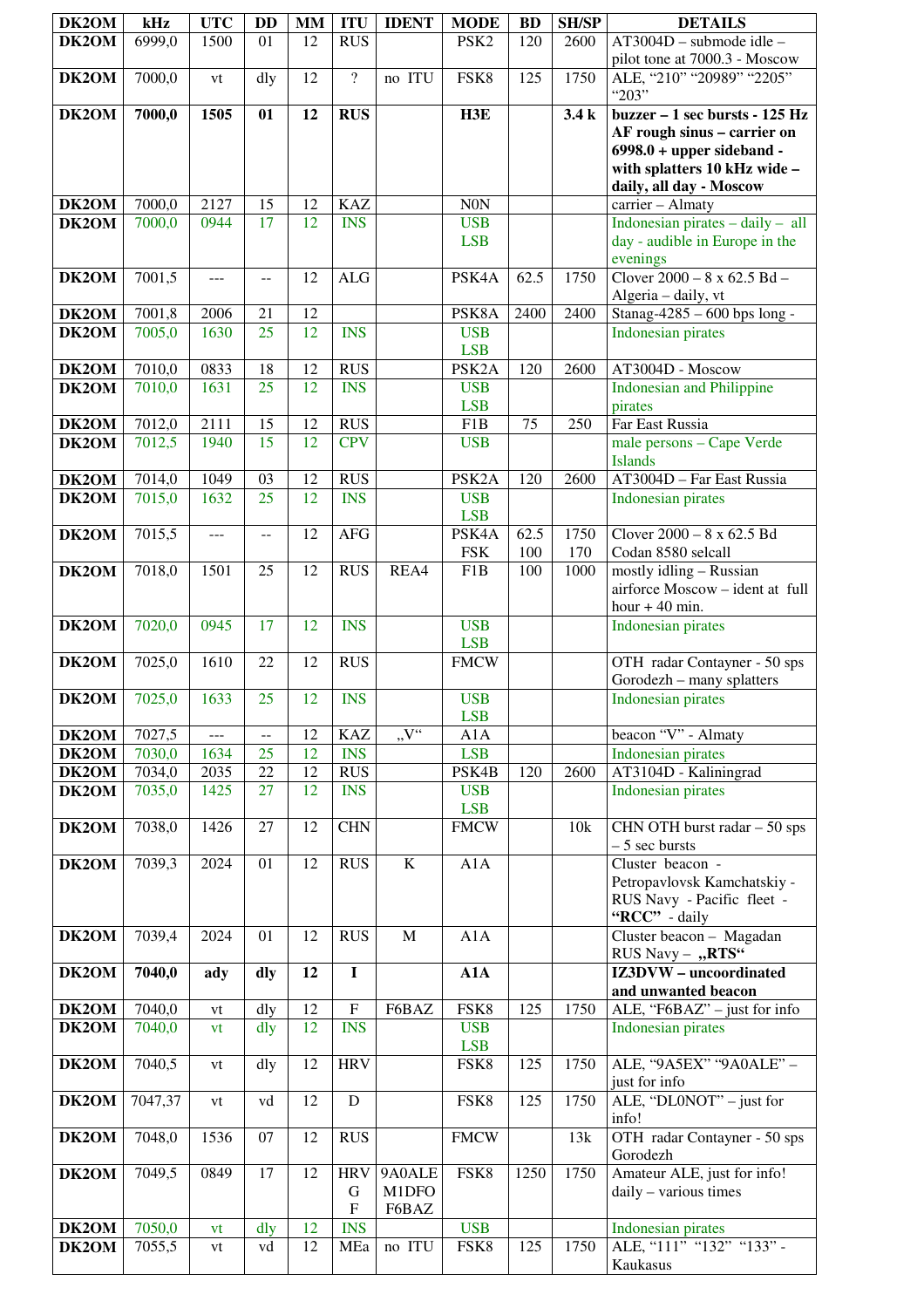| DK2OM                        | kHz              | <b>UTC</b>   | <b>DD</b>      | <b>MM</b> | <b>ITU</b>                    | <b>IDENT</b>            | <b>MODE</b>                              | <b>BD</b>  | <b>SH/SP</b> | <b>DETAILS</b>                                                                                                                  |
|------------------------------|------------------|--------------|----------------|-----------|-------------------------------|-------------------------|------------------------------------------|------------|--------------|---------------------------------------------------------------------------------------------------------------------------------|
| DK2OM                        | 7058,0           | 0835         | 18             | 12        | <b>RUS</b>                    |                         | PSK <sub>2</sub> A                       | 120        | 2600         | AT3004D - Rostov na Donu                                                                                                        |
| DK2OM                        | 7060,8           | 2015         | 09             | 12        | <b>RUS</b>                    | $\mathbf M$             | A1A                                      |            |              | spurious from Cluster beacon -<br>Magadan RUS Navy -<br>"RTS"                                                                   |
| DK2OM                        | 7070,0           | vt           | vd             | 12        | <b>GEO</b>                    | no ITU                  | FSK8                                     | 125        | 1750         | ALE, "MV" "244" "686" "334"<br>"204" "571" - daily active                                                                       |
| DK2OM                        | 7085,0           | 1544         | 27             | 12        | <b>CHN</b>                    |                         | <b>FMCW</b>                              |            | 10k          | CHN OTH burst radar - 50 sps                                                                                                    |
| DK2OM                        | 7087,0           | 1044         | 03             | 12        | <b>CHN</b>                    |                         | <b>FMOP</b>                              |            | 10k          | Chinese OTH burst radar $-43$                                                                                                   |
|                              |                  |              |                |           |                               |                         |                                          |            |              | sps                                                                                                                             |
| DK2OM                        | 7087,0           | 1753         | 24             | 12        | <b>RUS</b>                    |                         | PSK2A                                    | 120        | 2600         | AT3004D - Sevastopol                                                                                                            |
| DK2OM<br>DK2OM               | 7088,0<br>7088,8 | 1545<br>---  | 27<br>--       | 12<br>12  | <b>CHN</b><br>S               | <b>SLOFRO</b>           | <b>FMCW</b><br>A1A                       |            | 10k          | CHN OTH burst radar - 50 sps<br>7088.820 - cw-trainee, Sweden                                                                   |
|                              |                  |              |                |           |                               |                         |                                          |            |              | $- kHz - SL0FRO - just for$<br>info!                                                                                            |
| DK2OM                        | 7089,0           | 1716         | 04             | 12        | <b>RUS</b>                    |                         | PSK <sub>2</sub> A                       | 120        | 2600         | AT3004D - SE of Penza                                                                                                           |
| DK2OM                        | 7089,8           | ---          | --             | 12        | <b>TUR</b>                    |                         | PSK8                                     | 2400       | 2400         | Link11 - SLEW - aircraft -                                                                                                      |
| DK2OM                        | 7091,5           | ---          | $\overline{a}$ | 12        | <b>KAZ</b>                    | $\overline{V''}$        | A1A                                      |            |              | west of Cyprus - often<br>loop - ident "V" - Almaty -<br>Kazakhstan                                                             |
| DK2OM                        | 7092,0           | vt           | vd             | 12        |                               |                         | FSK8                                     | 125        | 1750         | ALE, "3014"                                                                                                                     |
| DK2OM                        | 7096,0           | 0935         | 17             | 12        | FEa                           |                         | <b>FMCW</b>                              |            | 32k          | Codan like ocean surface radar                                                                                                  |
|                              |                  |              |                |           |                               |                         |                                          |            |              | $2.6$ sps $-7096 - 7128$ kHz                                                                                                    |
| DK2OM                        | 7098,0           | 1635         | 25             | 12        | FEa                           |                         | <b>FMCW</b>                              |            |              | unid burst OTHR $-40$ sps                                                                                                       |
| DK2OM                        | 7099,5           | vt           | dly            | 12        | <b>HRV</b>                    | 9A0ZG                   | FSK8                                     | 125        | 1750         | ALE, "9A0ZG" "9A5EX1P"                                                                                                          |
|                              |                  |              |                |           |                               |                         |                                          |            |              | "9A0OS" - daily - just for info!                                                                                                |
| DK2OM                        | 7102,0           | 1048         | 03             | 12        | FEa                           |                         | <b>FMCW</b>                              |            | 32k          | Codan like ocean surface radar<br>$2.6$ sps $- 7102 - 7134$ kHz                                                                 |
| DK2OM                        | 7102,0           | vt           | dly            | 12        | <b>HRV</b><br><b>SUI</b><br>D | 9A0ALE                  | FSK8                                     | 125        | 1750         | ALE, "9A0ALE" "9A2KS"<br>"HB9MHB" "9A0ZG"<br>"9A4OS" "DK0ESD" - just for<br>info!                                               |
| DK2OM                        | 7102,5           | 1335         | 26             | 12        | <b>RUS</b>                    | <b>RCV</b>              | PSK <sub>2</sub> A                       | 120        | 2600         | AT3004D - Sevastopol                                                                                                            |
| DK2OM                        | 7110,0           | vt           | dly            | 12        | <b>HRV</b>                    | 9A0ALE                  | FSK8                                     | 125        | 1750         | ALE, "9A0ALE" - just for info                                                                                                   |
| DK2OM                        | 7110,0           | ${\it vt}$   | dly            | 12        |                               |                         | FSK8                                     | 125        | 1750         | ALE, "1101" "1112"                                                                                                              |
| DK2OM                        | 7120,0           | 1830         | 25             | 12        | <b>SOM</b>                    |                         | A3E                                      |            |              | Radio Hargaysa - Somalia -<br>daily - even audible in<br><b>Australia and Japan</b>                                             |
| DK2OM                        | 7122,0           | ---          | --             | 12        | FEa                           | $\overline{\mathbf{V}}$ | A1A                                      |            |              | loop "V"                                                                                                                        |
| DK2OM                        | 7133,0           | 1920         | 29             | 12        | <b>CHN</b>                    |                         | <b>FMOP</b>                              |            | 28k          | Chinese OTH radar - 43 sps -<br>$7133 - 7161$ kHz - also                                                                        |
| DK2OM                        | 7134,0           | 2022         | 01             | 12        | <b>RUS</b>                    |                         | F <sub>1</sub> B                         | 50         | 200          | 31.12.2015 at 1808 utc<br>Far East Russia - also 25.12.15                                                                       |
|                              |                  |              |                |           |                               |                         |                                          |            |              | at 1732 utc                                                                                                                     |
| DK2OM                        | 7137,0           | 1636         | 25             | 12        | <b>TWN</b>                    | no ITU                  | FSK8                                     | 125        | 1750         | LSB-ALE, "BENVY"<br>"BYGCY" "BTIEU"<br>"BWFGG" "BBRDA" -<br>Taiwanese navy - daily -<br>various times - tnx for info:<br>DL8AAM |
| DK2OM                        | 7137,0           | 1718         | 04             | 12        | <b>RUS</b>                    |                         | PSK <sub>2</sub> A                       | 120        | 2600         | AT3004D - North Caucasus                                                                                                        |
| DK2OM<br>DK2OM               | 7137,0<br>7138,5 | 1417<br>1119 | 19<br>02       | 12<br>12  | <b>RUS</b><br><b>RUS</b>      |                         | PSK <sub>2</sub> A<br>PSK <sub>2</sub>   | 120<br>120 | 2600<br>2600 | AT3004D - Grozny<br>AT3004 - submode idle - Far                                                                                 |
|                              |                  |              |                |           |                               |                         |                                          |            |              | East Russia                                                                                                                     |
| DK2OM                        | 7142,0           | 1210<br>0836 | 18<br>18       | 12<br>12  | <b>RUS</b><br><b>RUS</b>      |                         | PSK <sub>2</sub> A<br>PSK <sub>2</sub> A | 120<br>120 | 2600<br>2600 | AT3004D - Chelyabinsk                                                                                                           |
| <b>DK2OM</b><br><b>DK2OM</b> | 7161,0<br>7162,0 | 2000         | 13             | 12        | FEa                           | 99                      | A1A                                      |            |              | AT3004D - Sevastopol<br>loop: 99? 2313? 99??                                                                                    |
| DK2OM                        | 7163,0           |              | 44             | 12        | <b>UKR</b>                    |                         | A3E                                      |            |              | encrypted MSGs - SZRU in                                                                                                        |
|                              |                  |              |                |           |                               |                         |                                          |            |              | <b>Rivne</b>                                                                                                                    |
| DK2OM                        | 7179,0           | 1528         | 19             | 12        | <b>RUS</b>                    |                         | PSK <sub>2</sub> A                       | 120        | 2600         | AT3004D - Sevastopol -<br>spurious on 7147,7115 an 7084<br>kHz                                                                  |
| DK2OM                        | 7182,0           | 1934         | 23             | 12        | <b>RUS</b>                    |                         | PSK <sub>2</sub>                         | 120        | 2600         | AT3004D - modem idle - Far<br>East Russia                                                                                       |
| DK2OM                        | 7183,0           | vt           | dly            | 12        | <b>SUI</b>                    |                         | FSK8                                     | 125        | 1750         | ALE, "HB9MHB" - just for<br>info!                                                                                               |
| DK2OM                        | 7185,5           | vt           | dly            | 12        | ${\bf D}$<br><b>HRV</b>       |                         | FSK8                                     | 125        | 1750         | ALE, "9A5EX" "DK0ESD"<br>just for info - daily                                                                                  |
| DK2OM                        | 7197,0           | vt           | dly            | 12        | <b>TUR</b>                    | no ITU                  | FSK8                                     | 125        | 1750         | ALE, "8241" "206102" "8151"                                                                                                     |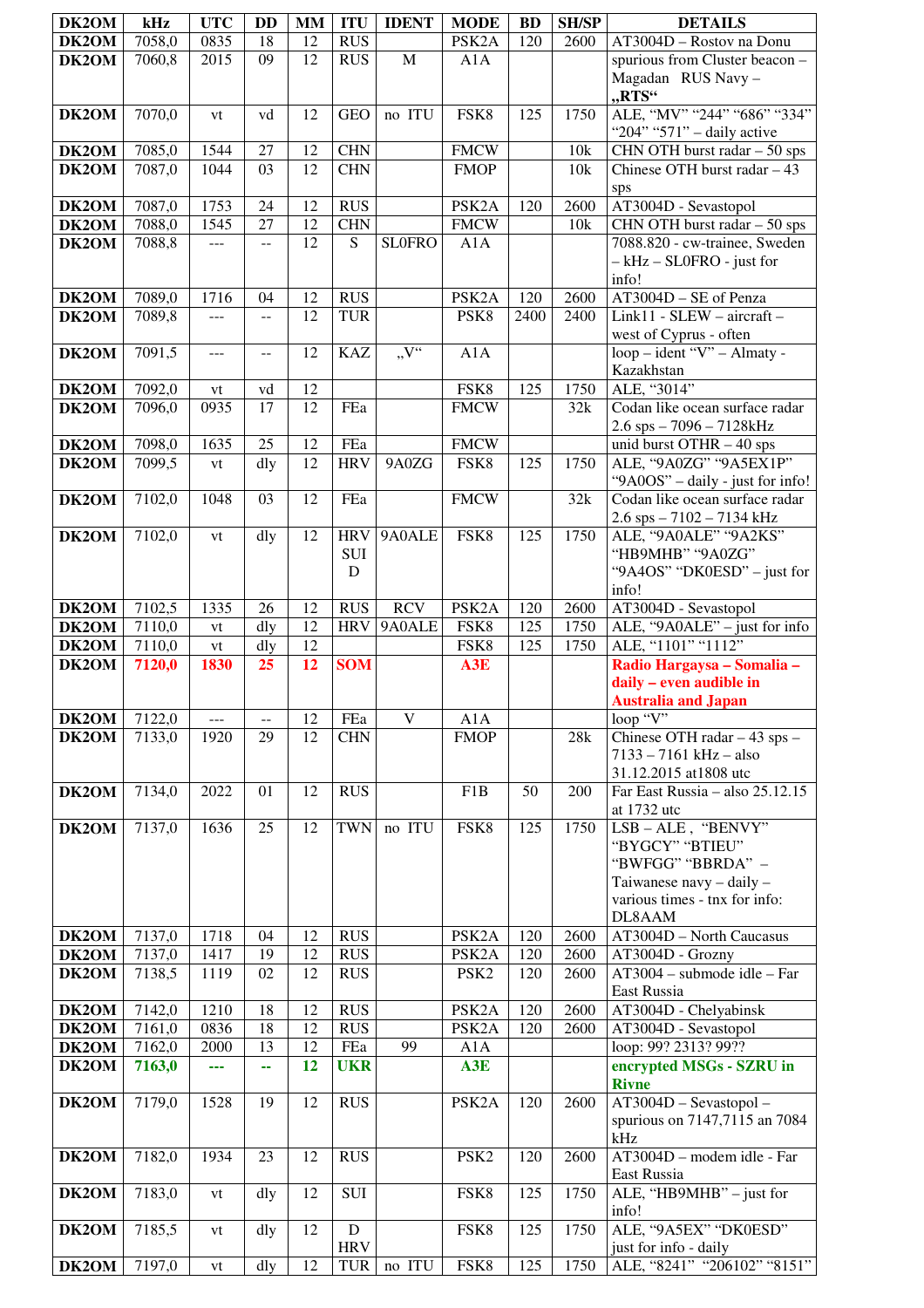| DK2OM | kHz     | <b>UTC</b> | <b>DD</b>       | <b>MM</b>       | <b>ITU</b>               | <b>IDENT</b>  | <b>MODE</b>      | <b>BD</b>       | <b>SH/SP</b> | <b>DETAILS</b>                                     |
|-------|---------|------------|-----------------|-----------------|--------------------------|---------------|------------------|-----------------|--------------|----------------------------------------------------|
|       |         |            |                 |                 |                          |               |                  |                 |              | "3021" "3761" "8021" "8141"                        |
|       |         |            |                 |                 |                          |               |                  |                 |              | "3061" "3241" "8411" -                             |
|       |         |            |                 |                 |                          |               |                  |                 |              | Turkish organisations and                          |
|       |         |            |                 |                 |                          |               |                  |                 |              | Turkish Civil Defense - source:                    |
|       |         |            |                 |                 |                          |               |                  |                 |              | DL8AAM - daily, various                            |
|       |         |            |                 |                 |                          |               |                  |                 |              | times                                              |
| DK2OM | 7205,0  | 1852       | 10              | 12              | <b>TUR</b>               | <b>VOT</b>    | A3E              |                 | <b>30k</b>   | splatter from Voice of Turkey                      |
|       |         |            |                 |                 |                          |               |                  |                 |              | down to 7190 kHz                                   |
| DK2OM | 7205,0  | 2000       | 21              | 12              | $\mathbf F$              | <b>RFI</b>    | <b>A3E/BC</b>    |                 | <b>38k</b>   | <b>Radio France International</b>                  |
|       |         |            |                 |                 |                          |               |                  |                 |              | splattering 7185 - 7225 kHz -<br>again!            |
| DK2OM | 10100,8 | ady        | dly             | 12              | D                        |               | F <sub>1</sub> B | $\overline{50}$ | 450          | <b>Baudot</b> - German                             |
|       |         |            |                 |                 |                          |               |                  |                 |              | Weatherservice - legal!                            |
| DK2OM | 10110,0 | vt         | dly             | 12              | <b>SNG</b>               | no ITU        | FSK8             | 125             | 1750         | ALE, "CN6" "68" - Singapore                        |
|       |         |            |                 |                 |                          |               |                  |                 |              | Navy - Changi Naval Base                           |
| DK2OM | 10110,4 | 1503       | 03              | 12              | FEa                      |               | <b>USB</b>       |                 |              | <b>Far East pirates</b>                            |
| DK2OM | 10113,0 | vt         | vd              | 12              | <b>TUN</b>               | no ITU        | FSK8             | 125             | 1750         | ALE, "TUD" "STAT5"                                 |
|       |         |            |                 |                 |                          |               |                  |                 |              | "STAT154"                                          |
| DK2OM | 10114,0 | vt         | dly             | $\overline{12}$ |                          | no ITU        | FSK8             | 125             | 1750         | ALE, "BSF" "ZEN"                                   |
| DK2OM | 10114,8 | 0730       | dly             | 12              | <b>RUS</b>               |               | F1B              | 100             | 1000         | "CM2OR2"<br>CIS14 - Moscow - daily                 |
| DK2OM | 10115,0 | vt         | vd              | $\overline{12}$ |                          | no ITU        | FSK8             | 125             | 1750         | ALE, "2001" "2002"                                 |
| DK2OM | 10116,5 | ---        | --              | 12              | <b>AFS</b>               |               | F7D              | 54.3            | 2120         | $MHF50 - 33$ tones - South                         |
|       |         |            |                 |                 |                          |               |                  |                 |              | <b>African navy</b>                                |
| DK2OM | 10120,0 | vt         | dly             | 12              |                          | no ITU        | FSK8             | 125             | 1750         | ALE, "9066" "9067" "8001"                          |
|       |         |            |                 |                 |                          |               |                  |                 |              | "2001"                                             |
| DK2OM | 10122,0 | 1730       | $\overline{25}$ | 12              | <b>MRC</b>               |               | <b>USB</b>       |                 |              | Moroccan fishery                                   |
| DK2OM | 10123,0 | vt         | dly             | 12              | <b>ALG</b>               | no ITU        | FSK8             | 125             | 1750         | ALE, "CM3" "COF" "BSF"                             |
|       |         |            |                 |                 |                          |               |                  |                 |              | "CM2" "ESA" - Algerian                             |
|       |         |            |                 |                 | <b>ALG</b>               |               | <b>USB</b>       |                 |              | Airforce                                           |
| DK2OM | 10123,0 | 1830       | 25              | 12              | $\overline{\mathcal{L}}$ |               |                  |                 |              | male persons in Arabic voice                       |
| DK2OM | 10125,0 | 1450       | 08              | 12              | <b>CYP</b>               |               | <b>FMCW</b>      |                 | 20k          | OTH radar Cyprus $-50$ sps                         |
| DK2OM | 10129,0 | vt         | dlv             | 12              | <b>ALG</b>               | no ITU        | FSK8             | 125             | 1750         | ALE, "CM1" "CTF" "772"                             |
| DK2OM | 10132,0 | 1030       | 09              | 12              |                          |               | <b>USB</b>       |                 |              | men in Arabic voice                                |
| DK2OM | 10136,0 | ady        | dly             | 12              | <b>RUS</b>               |               | F <sub>1</sub> B | 50              | 200          | CIS-50-200 - Chita - daily, all                    |
|       |         |            |                 |                 |                          |               |                  |                 |              | day                                                |
| DK2OM | 10136,0 | vt         | dly             | 12              | <b>ALG</b>               | no ITU        | FSK8             | 125             | 1750         | ALE, "CM3" "BLD" "CNC"                             |
| DK2OM | 10140,0 | 1515       | 18              | 12              | <b>TUR</b>               |               | <b>FMCW</b>      |                 | 20k          | "TF2"<br>OTH radar West-Turkey - 25                |
|       |         |            |                 |                 |                          |               |                  |                 |              | sps - disturbing digital modes                     |
| DK2OM | 10140,0 | vt         | vd              | 12              | <b>CHN</b>               |               | FSK8             | 125             | 1750         | ALE, "205" "201" "LT"                              |
|       |         |            |                 |                 | $\overline{\mathcal{L}}$ |               |                  |                 |              |                                                    |
| DK2OM | 10144,0 | ady        | dly             | 12              | $\overline{D}$           | <b>DK0WCY</b> | A1A              |                 |              | 10143.986 kHz - DK0WCY -                           |
|       |         |            |                 |                 |                          |               |                  |                 |              | German aurora beacon - just                        |
|       |         |            |                 |                 |                          |               |                  |                 |              | for info!                                          |
| DK2OM | 10145,5 | vt         | $\frac{d}{dy}$  | 12              | <b>HRV</b>               | 9A5EX         | FSK8             | 125             | 1750         | ALE, "9A5EX" "SM5VRH"                              |
|       |         |            |                 |                 | S/D<br>F/G               |               |                  |                 |              | "DK0ESD" "F6BAZ"<br>"M1DFO"- just for info - daily |
| DK2OM | 10148,0 | 1411       | 14              | 12              | <b>AUS</b>               |               | <b>FMCW</b>      |                 | 10k          | Australian OTH burst radar                         |
|       |         |            |                 |                 |                          |               |                  |                 |              | $JORN - 20$ sps $- 10148 -$                        |
|       |         |            |                 |                 |                          |               |                  |                 |              | $10158$ kHz – 6 sec bursts –                       |
|       |         |            |                 |                 |                          |               |                  |                 |              | intro tones - also audible in                      |
|       |         |            |                 |                 |                          |               |                  |                 |              | VE3, VE6 and VE7 and Europe                        |
| DK2OM | 14000,0 | 1520       | 02              | 12              | <b>RUS</b>               |               | F <sub>1</sub> B | 600             | 600          | DPRK-FSK 600 - splatter from                       |
|       | 14000,0 | 0740       | 17              | 12              | <b>RUS</b>               |               | <b>FMCW</b>      |                 | 10k          | 13997.45 kHz - Moscow                              |
| DK2OM |         |            |                 |                 |                          |               |                  |                 |              | OTH radar Contayner - 10 sps<br>Gorodezh           |
| DK2OM | 14000,0 | 1048       | 09              | 12              | <b>CHN</b>               |               | <b>N0N</b>       |                 |              | carrier – via JA – not audible in                  |
|       |         |            |                 |                 |                          |               |                  |                 |              | Europe and via VK - location                       |
|       |         |            |                 |                 |                          |               |                  |                 |              | South China                                        |
| DK2OM | 14000,0 | 1046       | 15              | 12              | <b>CHN</b>               |               | unid             |                 | 8k           | broadband signal similar white                     |
|       |         |            |                 |                 |                          |               |                  |                 |              | noise - Central China                              |
| DK2OM | 14000,0 | 1205       | 14              | 12              | FEa                      |               | <b>USB</b>       |                 |              | pirates from Java Sea - daily                      |
| DK2OM | 14000,2 | 1124       | 10              | $\overline{12}$ | FEa                      |               | <b>USB</b>       |                 |              | male persons                                       |
| DK2OM | 14001,2 | 1320       | 19<br>02        | 12<br>12        | FEa                      |               | <b>USB</b>       |                 | 2600         | Far East pirates<br>AT3004D - submode idle -       |
| DK2OM | 14006,0 | 0802       |                 |                 | <b>RUS</b>               |               | PSK <sub>2</sub> | 120             |              | Moscow                                             |
|       |         |            |                 |                 |                          |               |                  |                 |              |                                                    |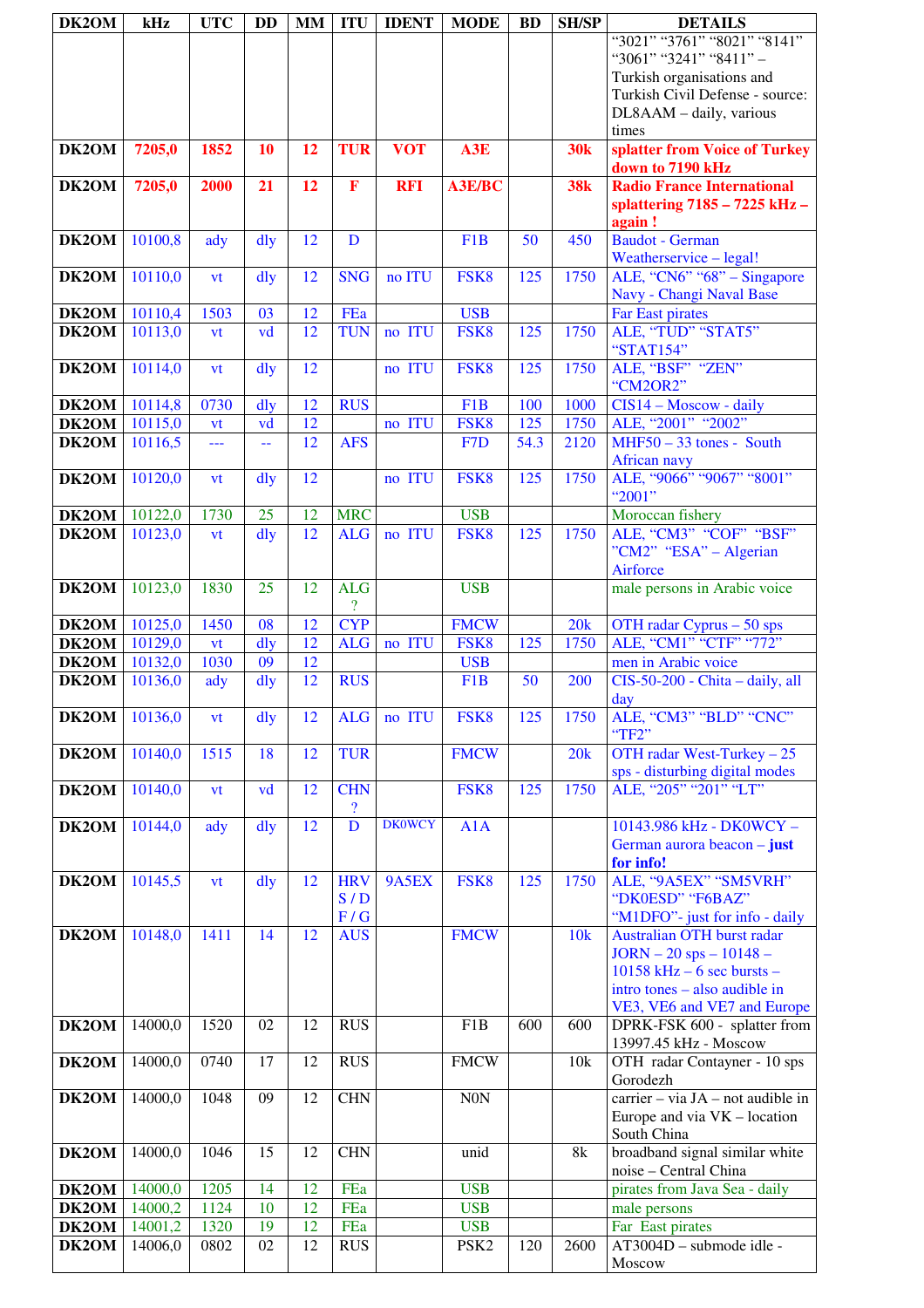| DK2OM          | kHz                | <b>UTC</b>     | <b>DD</b>                | <b>MM</b>       | <b>ITU</b>                             | <b>IDENT</b>  | <b>MODE</b>        | <b>BD</b>  | <b>SH/SP</b>     | <b>DETAILS</b>                                            |
|----------------|--------------------|----------------|--------------------------|-----------------|----------------------------------------|---------------|--------------------|------------|------------------|-----------------------------------------------------------|
| DK2OM          | 14012,7            | 1300           | 21                       | 12              | <b>EGY</b>                             |               | PSK8               | 2400       | 2750             | unid burst modem - MIL-188-                               |
|                |                    |                |                          |                 |                                        |               |                    |            |                  | 110A variant?                                             |
| DK2OM          | 14026,0            | 0814           | 03                       | 12              | <b>RUS</b>                             |               | PSK <sub>2</sub> A | 120        | 2600             | AT3004D - Moscow                                          |
| DK2OM          | 14064,0            | 1319           | 02                       | 12              | <b>RUS</b>                             |               | F1B                | 75         | 200              | Novosibirsk                                               |
| DK2OM          | 14066,0            | 1026           | 02                       | 12              | <b>RUS</b>                             |               | PSK4B              | 120        | 2600             | AT3104D - Kaliningrad                                     |
| DK2OM          | 14084,0            | 0916           | 06                       | 12              | <b>RUS</b>                             |               | F1B                | 75         | 250              | Moscow                                                    |
| DK2OM          | 14100,0            | vt             | dly                      | 12              | ALG                                    | no ITU        | FSK8               | 125        | 1750             | ALE, "6206" - "6204" -<br>"6202" "6207" "6217" "MTL"      |
|                |                    |                |                          |                 |                                        |               |                    |            |                  | "IJI" - Mauritanian border -                              |
|                |                    |                |                          |                 |                                        |               |                    |            |                  | daily, all day                                            |
| DK2OM          | 14105,0            | $---$          | --                       | 12              | $\mathbf{F}$                           |               | <b>FMOP</b>        |            | 20k              | French burst radar, 6 sps,                                |
|                |                    |                |                          |                 |                                        |               |                    |            |                  | similar Codar sounding, South                             |
|                |                    |                |                          |                 |                                        |               |                    |            |                  | France                                                    |
| DK2OM          | 14109,0            | vt             | vd                       | 12              | <b>POR</b>                             | <b>HAM</b>    | FSK8               | 125        | 1750             | ALE, "CT2IXQ" "DK0ESD"                                    |
|                |                    |                |                          |                 |                                        | RV3APM        |                    |            | 1750             | "HB9MHB" - just for info!<br>ALE, "RV3APM" - just for     |
| DK2OM          | 14109,0            | vt             | dly                      | 12              | <b>RUS</b>                             |               | FSK8               | 120        |                  | info!                                                     |
| DK2OM          | 14123,0            | 0858           | 30                       | 12              | <b>RUS</b>                             |               | <b>FMCW</b>        |            | 13k              | OTH radar Contayner - 50 sps                              |
|                |                    |                |                          |                 |                                        |               |                    |            |                  | Gorodezh                                                  |
| DK2OM          | 14139,0            | vt             | dly                      | 12              | <b>CHN</b>                             |               | FSK8               | 125        | 1750             | ALE, "809"                                                |
| DK2OM          | 14160,0            | vt             | dly                      | 12              | <b>MRC</b>                             |               | FSK8               | 125        | 1750             | ALE, "9204" "9228" "9236"                                 |
| DK2OM          | 14162,0            | 1000           | 02                       | 12              | <b>RUS</b>                             |               | PSK <sub>2</sub> A | 120        | 2600             | AT3004D - Moscow                                          |
| DK2OM          | 14175,0            | vt             | vd                       | 12              | <b>CHN</b><br>$\overline{\mathcal{E}}$ |               | FSK8               | 125        | 1750             | ALE, "147"                                                |
| DK2OM          | 14179,0            | 0850           | 25                       | 12              | <b>CHN</b>                             |               | <b>FMCW</b>        |            | 10k              | Chinese OTH burst radar - 66                              |
|                |                    |                |                          |                 |                                        |               |                    |            |                  | $sps - 3.7$ sec bursts                                    |
| DK2OM          | 14186,0            | 0900           | 23                       | 12              | <b>RUS</b>                             |               | <b>FMCW</b>        |            | 13k              | OTH Contayner - 50 sps -                                  |
|                |                    |                |                          |                 |                                        |               |                    |            |                  | Gorodezh                                                  |
| DK2OM          | 14192,0            | 0928           | 06                       | 12              | <b>RUS</b>                             |               | F <sub>1</sub> B   | 50         | $\overline{500}$ | RUS navy Kaliningrad - daily                              |
| DK2OM          | 14200,0            | 1007           | 24                       | 12              | <b>CHN</b>                             |               | <b>FMCW</b>        | 75         | 500<br>160k      | Chinese broadband OTH radar                               |
|                |                    |                |                          |                 |                                        |               |                    |            |                  | $14200 - 14360$ kHz - 10 sps                              |
| DK2OM          | 14205,0            | vt             | $\overline{d}$ ly        | 12              | <b>CHN</b>                             | no ITU        | FSK8               | 125        | 1750             | ALE, "505" "822" - 60 deg.                                |
|                |                    |                |                          |                 | $\overline{?}$                         |               |                    |            |                  | from DL - CHN?                                            |
| DK2OM          | 14221,0            | ---            | $\overline{\phantom{a}}$ | 12              | <b>KGZ</b>                             |               | F <sub>1</sub> B   | 50         | 200              | CIS-50-50 - Bishkek - daily                               |
| DK2OM          | 14239,0            | $- - -$        | $\overline{a}$           | $\overline{12}$ | <b>CHN</b>                             |               | PSK4               | 60         | 2350             | PRC 30 tone modem - LSB                                   |
|                |                    |                |                          |                 |                                        |               |                    |            |                  | $mode - LSB QRG - pilot tone$<br>450 Hz                   |
| DK2OM          | 14260,0            | vt             | dly                      | 12              | <b>SRB</b>                             | YU1BI         | FSK8               | 125        | 1750             | ALE, "YU1BI" - just for info!                             |
| DK2OM          | 14265,0            | vt             | vd                       | 12              | <b>TUR</b>                             | no ITU        | FSK8               | 125        | 1750             | ALE, "526"                                                |
| DK2OM          | 14280,0            | 1005           | Wed.                     | 12              | <b>UKR</b>                             |               | A3E                |            |                  | female voice with encrypted                               |
|                |                    |                |                          |                 |                                        |               |                    |            |                  | $msgs - figures - "SZRU" =$                               |
|                |                    |                |                          |                 |                                        |               |                    |            |                  | <b>Foreign Intelligence Service</b>                       |
|                |                    |                |                          |                 |                                        |               |                    |            |                  | of Ukraine in Rivne - every<br>Wednesday at 1005 utc      |
| DK2OM          | 14292,0            | 0937           | 15                       | 12              | <b>RUS</b>                             |               | <b>FMCW</b>        |            | 13k              | OTH burst radar Contayner -                               |
|                |                    |                |                          |                 |                                        |               |                    |            |                  | 10 sps - Gorodezh                                         |
| DK2OM          | 14294,0            | 1015           | 03                       | 12              | <b>RUS</b>                             |               | PSK <sub>2</sub>   | 120        | 2600             | AT3004D - submode idle -                                  |
|                |                    |                |                          |                 |                                        |               |                    |            |                  | Moscow                                                    |
| DK2OM<br>DK2OM | 14295,0<br>14295,0 | vt<br>vt       | dly<br>dly               | 12<br>12        | <b>SRB</b><br><b>CHN</b>               | YU1BI         | FSK8<br>FSK8       | 125<br>125 | 1750<br>1750     | ALE, "YU1BI" - just for info!<br>ALE, "320" - "532"       |
| DK2OM          | 14295,2            | 0930           | 06                       | 12              | <b>TJK</b>                             |               | A3E                |            | 9k               | 3rd from Radio Tajik on 4765                              |
|                |                    |                |                          |                 |                                        |               |                    |            |                  | kHz - daily, all day - exact                              |
|                |                    |                |                          |                 |                                        |               |                    |            |                  | $(14295.174 \text{ kHz on Nov. } 13^{\text{th}})$         |
| DK2OM          | 14301,8            | $- -$          | ---                      | 12              | <b>CHN</b>                             |               | PSK <sub>2</sub>   | 75         | 2200             | PRC 16 tone modem - USB                                   |
|                |                    |                |                          |                 |                                        |               |                    |            |                  | mode – pilot tone 450 Hz -                                |
|                |                    |                |                          |                 |                                        |               |                    |            |                  | China - Shanghai - daily - all<br>day - audible worldwide |
| DK2OM          | 14322,0            | vt             | dly                      | 12              | <b>CHN</b>                             | no ITU        | FSK8               | 125        | 1750             | ALE, "402"                                                |
| DK2OM          | 14328,0            | vt             | dly                      | 12              | <b>CHN</b>                             | no ITU        | FSK8               | 125        | 1750             | ALE, "139" "534" "772" -                                  |
|                |                    |                |                          |                 |                                        |               |                    |            |                  | West China                                                |
| DK2OM          | 14330,0            | vt             | dly                      | 12              |                                        |               | FSK8               | 125        | 1750             | ALE, "BV4"                                                |
| DK2OM          | 14334,0            | vt             | vd                       | 12              | <b>CHN</b>                             | no ITU        | FSK8               | 125        | 1750             | ALE, "249" "255" "763"                                    |
| DK2OM          | 14344,7            | $\overline{a}$ | $---$                    | 12              | <b>CHN</b>                             |               | PSK8               | 2400       | 2400             | modified MIL-188-110A - 600                               |
|                |                    |                |                          |                 |                                        |               |                    |            |                  | bps short $- 14344.650$ kHz $-$<br>daily, all day         |
| DK2OM          | 14346,0            | 1121           | 16                       | 12              | <b>THA</b>                             | <b>HSOZEA</b> | A1A                |            |                  | HS0ZEA beacon - 14345.950                                 |
|                |                    |                |                          |                 |                                        |               |                    |            |                  | kHz - every 5 minutes - daily -                           |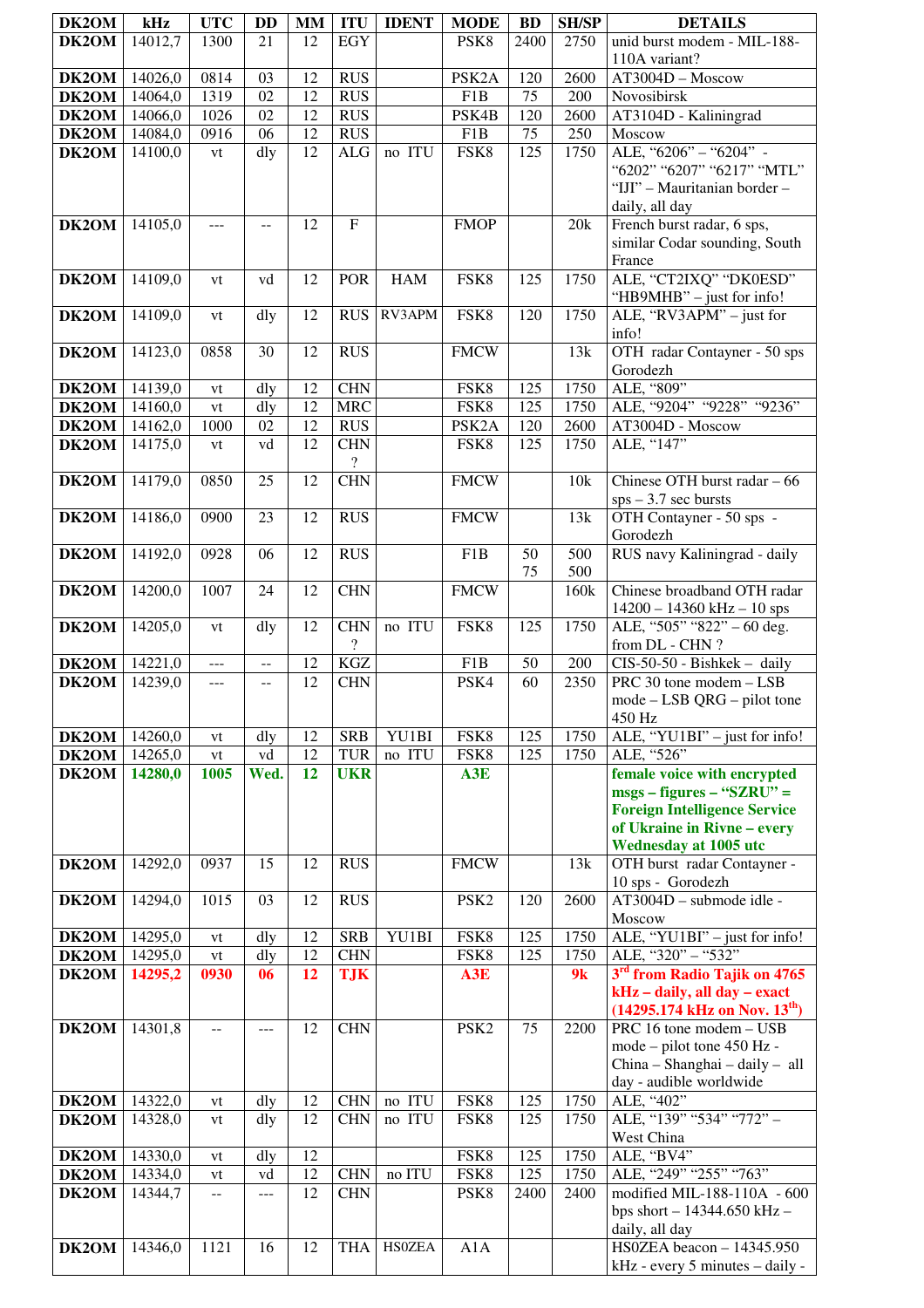| DK2OM | kHz     | <b>UTC</b>  | <b>DD</b>      | <b>MM</b> | <b>ITU</b>  | <b>IDENT</b>   | <b>MODE</b>        | <b>BD</b> | <b>SH/SP</b> | <b>DETAILS</b>                                                                                           |
|-------|---------|-------------|----------------|-----------|-------------|----------------|--------------------|-----------|--------------|----------------------------------------------------------------------------------------------------------|
| DK2OM | 14346,0 | 1115        | 16             | 12        | <b>RUS</b>  |                | F <sub>1</sub> B   | 75        | 250          | just for info!<br>Chita                                                                                  |
| DK2OM | 14346,0 | vt          | vd             | 12        | <b>HRV</b>  |                | FSK8               | 125       | 1750         | ALE, "9A0ZG" "RX3ARZ"                                                                                    |
|       |         |             |                |           | <b>RUS</b>  |                |                    |           |              | "DK0ESD" – just for info –                                                                               |
|       |         |             |                |           | $\mathbf D$ |                |                    |           |              | various times, daily                                                                                     |
| DK2OM | 14351,7 | 0735<br>ady | 02<br>dly      | 12        | ${\bf E}$   |                | <b>OFDM</b>        | 30        | 2700         | OFDM 73 + intro tone -<br>experimental transmissions -<br>Las Palmas - just for info!                    |
| DK2OM | 18100,0 | vt          | vd             | 12        | <b>MRC</b>  | no ITU         | FSK8               | 125       | 1750         | ALE, "CD" "C3" "R3" "G3"<br>"E4" "E5" "Z2" "FORD" -<br>daily, various times                              |
| DK2OM | 18106,0 | vt          | vd             | 12        | <b>POR</b>  | CT2GOY         | FSK8               | 125       | 1750         | ALE, "CT2GOY" $-$ just for<br>info!                                                                      |
| DK2OM | 18107,0 | vt          | vd             | 12        | <b>RUS</b>  | <b>RDL</b>     | F <sub>1</sub> B   | 50        | 200          | $CIS-50-200$ - Moscow - idle<br>and traffic - Russian navy -<br>various days and times - shared<br>band! |
| DK2OM | 18117,5 | vt          | vd             | 12        | <b>POR</b>  | <b>CT2IXQ</b>  | FSK8               | 125       | 1750         | ALE, "CT2IXQ" - just for info                                                                            |
| DK2OM | 18140,0 | vt          | dly            | 12        | <b>SRB</b>  | YU1BI          | FSK8               | 125       | 2600         | ALE, "YU1BI" - just for info!                                                                            |
| DK2OM | 21000,0 | 1046        | 09             | 12        | <b>CHN</b>  |                | <b>N0N</b>         |           |              | carrier - via VK weak - vy<br>weak audible in Europe at 1145<br>utc, not in JA - location South<br>China |
| DK2OM | 21000,0 | vt          | vd             | 12        | <b>SDN</b>  |                | <b>USB</b>         |           |              | <b>MFA Sudan - Khartoum with</b><br>emba Yemen - voice traffic                                           |
| DK2OM | 21000,0 | vt          | vd             | 12        | $\bf{B}$    |                | <b>USB</b>         |           |              | Brazilian pirates - Rio de                                                                               |
|       |         |             |                |           |             |                |                    |           |              | Janeiro with North Brazil-<br>also: 24.09.2015 at 1650 utc                                               |
| DK2OM | 21002,2 | vt          | vd             | 12        | <b>SDN</b>  | !0000          | F <sub>1</sub> B   | 100       | 170          | 21002.15 kHz - Pactor 1                                                                                  |
|       |         |             |                |           |             | !9999<br>!8888 |                    |           |              | encrypted - MFA Sudan -<br>Khartoum with emba Yemen                                                      |
| DK2OM | 21020,0 | 0902        | 17             | 12        | <b>CYP</b>  |                | <b>FMCW</b>        |           | 20k          | splatter from 20990 - OTH<br>radar Cypus - 50 sps                                                        |
| DK2OM | 21070,0 | 1028        | 18             | 12        | <b>CYP</b>  |                | <b>FMCW</b>        |           | 20k          | OTH radar Cyprus - 50 sps -<br>disturbing digital modes                                                  |
| DK2OM | 21096,0 | vt          | dly            | 12        | <b>INS</b>  | YD0OXH         | FSK8               | 125       | 1750         | ALE, "YD0OXH3" - daily,<br>various times - just for info!                                                |
| DK2OM | 21100,0 | 0740        | 11             | 12        | <b>CYP</b>  |                | <b>FMCW</b>        |           | 20k          | OTH radar Cyprus $-50$ sps                                                                               |
| DK2OM | 21131,0 | vt          | vd             | 12        | <b>CHN</b>  | no ITU         | FSK8               | 125       | 1750         | ALE, "A92" "L02" - Chinese<br>diplo                                                                      |
| DK2OM | 21141,0 | vt          | vd             | 12        | <b>GEO</b>  |                | PSK8A              | 2400      | 2400         | Stanag4538 - GEO MIL with<br>AFG - daily                                                                 |
| DK2OM | 21145,0 | vt          | dly            | 12        | <b>MRC</b>  | no ITU         | FSK8               | 125       | 1750         | ALE, "B301", "C3", "IR4"<br>"T4" "E4" "A2" "CD" "K3"<br>"KB2" "J5" "GS4" "R3" -<br>various times, daily  |
| DK2OM | 21145,8 | ady         | dly            | 12        | $\mathbf I$ | IZ3DVW         | A1A                |           |              | IZ3DVW beacon $-21\overline{145,75}$<br>kHz - not coordinated with<br><b>IARU</b>                        |
| DK2OM | 21150,0 | 1330        | 20             | 12        | <b>TUR</b>  |                | <b>FMCW</b>        |           | 20k          | OTH radar Cyprus - 50 sps                                                                                |
| DK2OM | 21160,0 | 1103        | 02             | 12        | <b>RUS</b>  |                | F1B                | 100       | 2000         | 4th from 5290 kHz (500 Hz<br>shift) - St. Peterburg                                                      |
| DK2OM | 21190,0 | $---$       | $\overline{a}$ | 12        | <b>RUS</b>  |                | F <sub>1</sub> B   | 100       | 1000         | harmonic from 10595 kHz -<br>Moscow - daily                                                              |
| DK2OM | 21231,0 | 0855        | 18             | 12        | <b>AUS</b>  |                | <b>FMCW</b>        |           | 10k          | Australian OTH radar JORN -<br>2.0 sec bursts $-30$ , 32, 34 and<br>$36$ sps – intro tones               |
| DK2OM | 21295,0 | 0918        | 18             | 12        | <b>AUS</b>  |                | <b>FMCW</b>        |           | 10k          | Australian OTH radar JORN -<br>1.7 sec bursts $-42$ , 44, 46 and<br>$48$ sps – intro tones               |
| DK2OM | 21400,0 | 0928        | 24             | 12        | <b>RUS</b>  |                | F1B                | 50        | 2000         | harmonic from 5350 kHz - area<br>of Moscow - daily                                                       |
| DK2OM | 21400,0 | 0928        | 17             | 12        | <b>CYP</b>  |                | <b>FMCW</b>        |           | $20k$        | OTH radar Cyprus - 50 sps                                                                                |
| DK2OM | 21409,5 | 0756        | 17             | 12        | <b>RUS</b>  |                | F1B                | 100       | 2000         | F1B 100 / 2000 - CIS14 -<br>harmonic from 10704.75 -<br>Jekaterinburg, RUS - daily                       |
| DK2OM | 21436,0 | ---         | $-$            | 12        | <b>RUS</b>  |                | PSK <sub>2</sub> A | 120       | 5200         | $AT3004D - harmonic from$<br>10718.0 kHz - Sevastopol                                                    |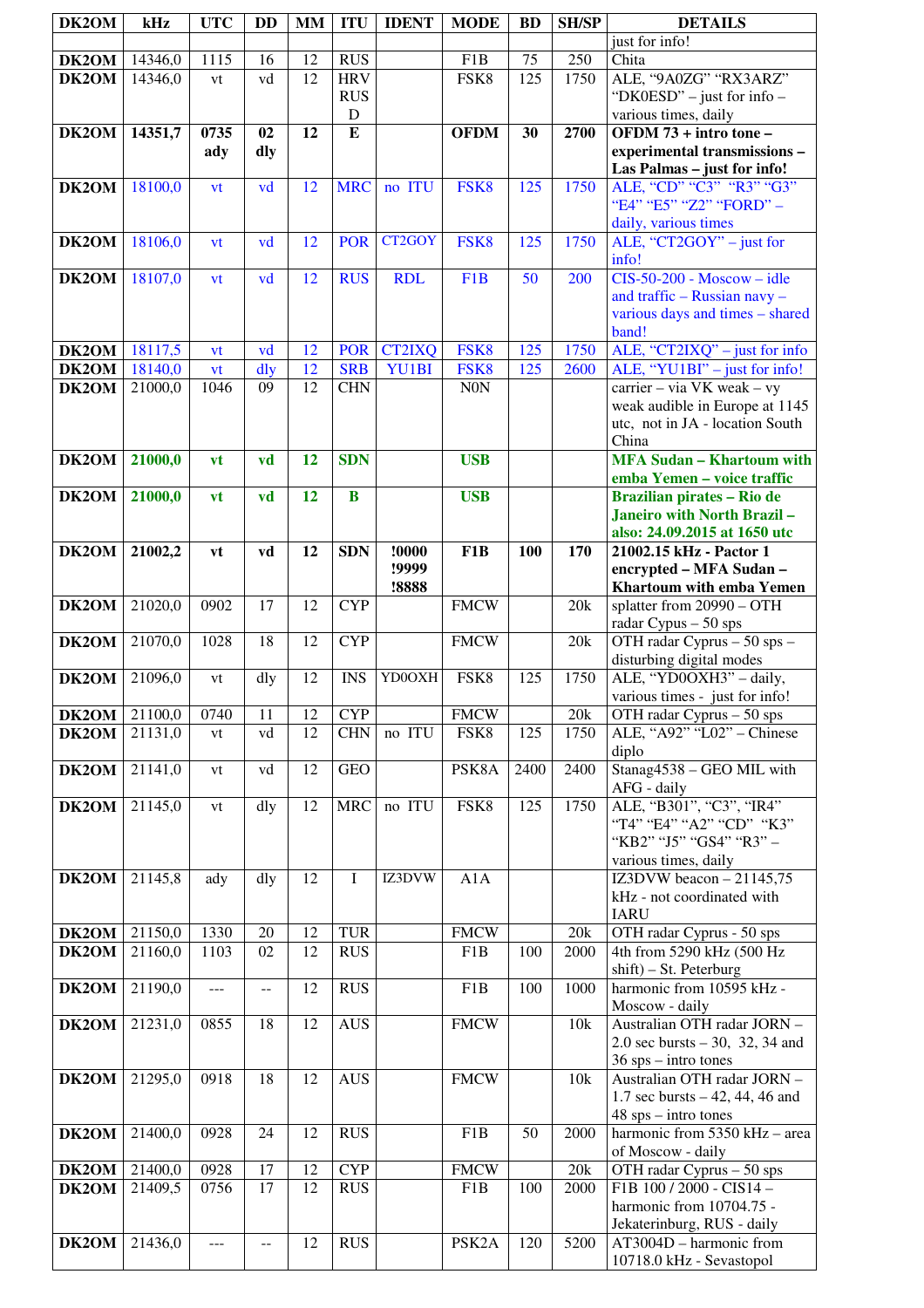| DK2OM          | kHz                | <b>UTC</b>  | <b>DD</b> | <b>MM</b> | <b>ITU</b>                                  | <b>IDENT</b>  | <b>MODE</b>      | <b>BD</b>       | <b>SH/SP</b> | <b>DETAILS</b>                                               |
|----------------|--------------------|-------------|-----------|-----------|---------------------------------------------|---------------|------------------|-----------------|--------------|--------------------------------------------------------------|
| DK2OM          | 21438,0            | 0855        | 02        | 12        | <b>RUS</b>                                  | <b>RCV</b>    | A1A              |                 |              | RIP90 de RCV - RUS Navy                                      |
|                |                    |             |           | 12        |                                             | <b>HSOZEA</b> |                  |                 |              | Sevastopol - daily                                           |
| DK2OM          | 21446,0            | ady         | dly       |           | <b>THA</b>                                  |               | A1A              |                 |              | HS0ZEA beacon - every 5<br>minutes - just for info!          |
| DK2OM          | 25000,0            | vt          | vd        | 12        | <b>FIN</b>                                  |               | A3E              |                 |              | time signal Helsinki $-$ just for                            |
|                |                    |             |           |           |                                             |               |                  |                 |              | info – carrier on $25000$ – dots                             |
|                |                    |             |           |           |                                             |               |                  |                 |              | on 25001 and 24999 - daily, all                              |
| DK2OM          | 28000,0            | vt          | vd        | 12        | B                                           |               | A3E              |                 |              | day<br><b>Brazilian CBers - 28000 -</b>                      |
|                |                    |             |           |           |                                             |               |                  |                 |              | 28315 - daily, all day - no                                  |
|                |                    |             |           |           |                                             |               |                  |                 |              | change                                                       |
| DK2OM          | 28000,0            | 0930        | dly       | 12        | <b>CIS</b>                                  |               | F3E              |                 |              | 28000 - 29700 numerous CIS<br>taxi nets - no change          |
| DK2OM          | 28025,0            | $ -$        | $-$       | 12        | <b>POR</b>                                  |               | F1B              | $\overline{51}$ | 300          | F1B bursts - 28025.050 kHz -                                 |
|                |                    |             |           |           |                                             |               |                  |                 |              | west of Lisbon - Atlantic                                    |
|                |                    |             |           |           |                                             |               |                  |                 |              | Ocean - Enagal GPS buoys -                                   |
| DK2OM          | 28030,0            | $ -$        | $-$       | 12        | <b>POR</b>                                  |               | F1B              | $\overline{51}$ | 340          | daily<br>F1B bursts - west of Lisbon -                       |
|                |                    |             |           |           |                                             |               |                  |                 |              | Atlantic Ocean - Enagal GPS                                  |
|                |                    |             |           |           |                                             |               |                  |                 |              | buoys - daily                                                |
| DK2OM          | 28045,0            | $---$       | $-$       | 12        | <b>POR</b>                                  |               | F <sub>1</sub> B | 51              | 280          | F1B bursts - west of Lisbon -<br>Atlantic Ocean - Enagal GPS |
|                |                    |             |           |           |                                             |               |                  |                 |              | buoys - daily                                                |
| DK2OM          | 28050,0            | ---         | $-$       | 12        | <b>POR</b>                                  |               | F <sub>1</sub> B | 51              | 300          | F1B bursts - west of Lisbon -                                |
|                |                    |             |           |           |                                             |               |                  |                 |              | Atlantic Ocean - Enagal GPS                                  |
| DK2OM          | 28051,5            | ---         | $-$       | 12        | <b>POR</b>                                  |               | F <sub>1</sub> B | 51              | 300          | buoys - daily<br>F1B bursts - west of Lisbon -               |
|                |                    |             |           |           |                                             |               |                  |                 |              | Atlantic Ocean - Enagal GPS                                  |
|                |                    |             |           |           |                                             |               |                  |                 |              | buoys - daily                                                |
| DK2OM          | 28060,0            | ---         | $-$       | 12        | <b>POR</b>                                  |               | F <sub>1</sub> B | 51              | 320          | F1B bursts - west of Lisbon -                                |
|                |                    |             |           |           |                                             |               |                  |                 |              | Atlantic Ocean - Enagal GPS<br>buoys - daily                 |
| DK2OM          | 28065,2            | ---         |           | 12        | <b>POR</b>                                  |               | F <sub>1</sub> B | $\overline{51}$ | 320          | F1B bursts - west of Lisbon -                                |
|                |                    |             |           |           |                                             |               |                  |                 |              | Atlantic Ocean - Enagal GPS                                  |
|                |                    |             |           |           | $\overline{\mathbf{G}}\mathbf{A}\mathbf{B}$ |               |                  |                 |              | buoys - daily                                                |
| DK2OM          | 28065,6            | ---         |           | 12        |                                             |               | A3E              |                 | 980          | carrier and dots in USB and<br>LSB, bursts every 60 sec -    |
|                |                    |             |           |           |                                             |               |                  |                 |              | carrier - Gabon - daily and all                              |
|                |                    |             |           |           |                                             |               |                  |                 |              | day                                                          |
| DK2OM          | 28075,0            | ---         | $-$       | 12        | <b>POR</b>                                  |               | F <sub>1</sub> B | 51              | 300          | F1B bursts - west of Lisbon -<br>Atlantic Ocean - Enagal GPS |
|                |                    |             |           |           |                                             |               |                  |                 |              | buoys - daily                                                |
| DK2OM          | 28085,0            | ---         | --        | 12        | POR                                         |               | F <sub>1</sub> B | 51              | 300          | F1B bursts - west of Lisbon -                                |
|                |                    |             |           |           |                                             |               |                  |                 |              | <b>Atlantic Ocean - Enagal GPS</b><br>buoys - daily          |
| DK2OM          | 28100,2            | 1450        | 26        | 12        | <b>POR</b>                                  |               | F <sub>1</sub> B | 51              | 300          | F1B bursts - 28100.780 kHz -                                 |
|                |                    |             |           |           |                                             |               |                  |                 |              | west of Lisbon - Atlantic                                    |
|                |                    |             |           |           |                                             |               |                  |                 |              | Ocean - Enagal GPS buoys -                                   |
| DK2OM          | 28102,1            | ---         |           | 12        | <b>POR</b>                                  |               | F <sub>1</sub> B | 51              | 320          | daily<br>F1B bursts - west of Lisbon -                       |
|                |                    |             |           |           |                                             |               |                  |                 |              | Atlantic Ocean - Enagal GPS                                  |
|                |                    |             |           |           |                                             |               |                  |                 |              | buoys - daily                                                |
| DK2OM<br>DK2OM | 28105,0<br>28125,0 | 0927<br>--- | 29        | 12<br>12  | <b>RUS</b><br><b>POR</b>                    |               | F3E<br>F1B       | 51              | 320          | RUS taxi - daily<br>F1B bursts - west of Lisbon -            |
|                |                    |             |           |           |                                             |               |                  |                 |              | Atlantic Ocean - Enagal GPS                                  |
|                |                    |             |           |           |                                             |               |                  |                 |              | buoys - daily                                                |
| DK2OM          | 28135,0            | 0928        | 29        | 12        | <b>RUS</b>                                  |               | F3E              |                 |              | RUS taxi - daily                                             |
| DK2OM          | 28146,0            | vt          | vd        | 12        | <b>ARG</b><br>$\, {\bf B}$                  |               | FSK8             | 125             | 1750         | ALE, "LU8EX" "PY2TI"<br>" $DL1"$ – just for info!            |
| DK2OM          | 28165,0            | 0939        | 29        | 12        | <b>RUS</b>                                  |               | F3E              |                 |              | RUS taxi - daily                                             |
| DK2OM          | 28175,0            | 1017        | 31        | 12        | <b>RUS</b>                                  |               | F3E              |                 |              | RUS taxi - daily                                             |
| DK2OM          | 28200,0            | vt          | vd        | 12        | <b>POR</b>                                  |               | F1B              | 51              | 300          | F1B bursts - west of Lisbon -                                |
|                |                    |             |           |           |                                             |               |                  |                 |              | Atlantic Ocean - Enagal GPS<br>buoys - daily                 |
| DK2OM          | 28224,4            | $---$       | $- -$     | 12        | <b>GAB</b>                                  |               | A3E              |                 |              | carrier and dots +/- 770 Hz -                                |
|                |                    |             |           |           |                                             |               |                  |                 |              | bursts every 60 sec - Gabon -                                |
|                |                    |             |           |           |                                             |               |                  |                 |              | daily and all day                                            |
| DK2OM          | 28225,0            | 0925        | 29        | 12        | <b>RUS</b>                                  |               | F3E              |                 |              | RUS taxi - daily                                             |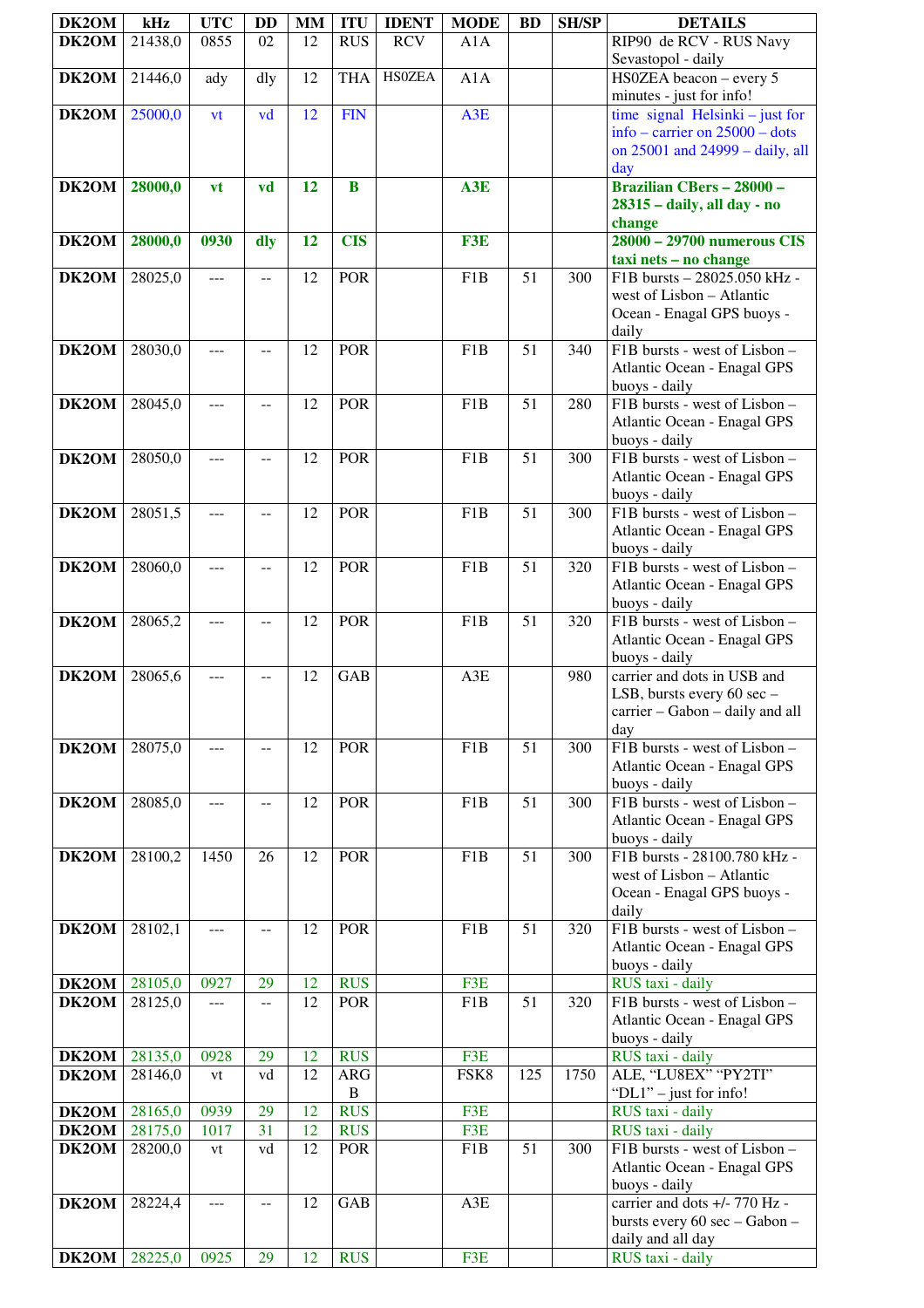| DK2OM              | kHz                | <b>UTC</b>    | <b>DD</b>      | <b>MM</b>       | <b>ITU</b>       | <b>IDENT</b> | <b>MODE</b>             | <b>BD</b> | <b>SH/SP</b> | <b>DETAILS</b>                                                   |
|--------------------|--------------------|---------------|----------------|-----------------|------------------|--------------|-------------------------|-----------|--------------|------------------------------------------------------------------|
| DK2OM              | 28249,6            |               | $-$            | 12              | GAB              |              | A3E                     |           | 1060         | carrier and dots +/- 530 Hz -                                    |
|                    |                    |               |                |                 |                  |              |                         |           |              | bursts every 60 sec - Gabon -                                    |
|                    |                    |               |                |                 |                  |              |                         |           |              | daily and all day                                                |
| DK2OM<br>DK2OM     | 28250,0<br>28250,5 | 1041<br>$---$ | 20<br>$-1$     | 12<br>12        | E<br>GAB         |              | A3E<br>A3E              |           | 1060         | <b>Spanish CBers</b><br>carrier and dots +/- 530 Hz -            |
|                    |                    |               |                |                 |                  |              |                         |           |              | bursts every 60 sec - Gabon -                                    |
|                    |                    |               |                |                 |                  |              |                         |           |              | daily and all day                                                |
| <b>DK2OM</b>       | 28255,0            | 0940          | 29             | 12              | <b>RUS</b>       |              | F3E                     |           |              | RUS taxi - daily                                                 |
| $\overline{DK2OM}$ | 28265,0            | 0914          | 29             | 12              | <b>RUS</b>       |              | F3E                     |           |              | RUS taxi                                                         |
| <b>DK2OM</b>       | 28275,0            | 1012          | 15             | 12              | E                |              | A3E                     |           |              | Spanish pirates                                                  |
| DK2OM<br>DK2OM     | 28275,0<br>28275,1 | 0958<br>---   | 18<br>--       | 12<br>12        | <b>RUS</b><br>AF |              | F3E<br>F <sub>1</sub> B | 51        | 300          | RUS taxi - daily - Moscow<br>F1B bursts - west of Lisbon -       |
|                    |                    |               |                |                 |                  |              |                         |           |              | Atlantic Ocean - Enagal GPS                                      |
|                    |                    |               |                |                 |                  |              |                         |           |              | buoys - daily                                                    |
| <b>DK2OM</b>       | 28312,5            | vt            | vd             | 12              | <b>POR</b>       | CT2IXQ       | FSK8                    | 125       | 1750         | ALE. "CT2IXQ" - just for info                                    |
| DK2OM              | 28315,0            | vt            | dly            | 12              | POR              |              | F <sub>1</sub> B        | 51        | 320          | F1B bursts - west of Lisbon -                                    |
|                    |                    |               |                |                 |                  |              |                         |           |              | Atlantic Ocean - Enagal GPS<br>buoys - daily                     |
| DK2OM              | 28345,1            | $---$         | $-$            | 12              | <b>GAB</b>       |              | A3E                     |           | 1060         | carrier and dots +/- 530 Hz -                                    |
|                    |                    |               |                |                 |                  |              |                         |           |              | bursts every 60 sec - Gabon -                                    |
|                    |                    |               |                |                 |                  |              |                         |           |              | daily and all day                                                |
| $\overline{D}K2OM$ | 28425,0            | 1058          | 21             | 12              | <b>POR</b>       |              | F3E                     |           |              | pirates in Portuguese voice                                      |
| DK2OM              | 28435,0            | ----          | --             | 12              | E                |              | F1B                     | 81.9      | 140          | Datawell-buoy "Waverider" -<br>28435.040 kHz - Costa del Sol     |
|                    |                    |               |                |                 |                  |              |                         |           |              | – Malaga                                                         |
| DK2OM              | 28459,8            |               |                | 12              | <b>GAB</b>       |              | A3E                     |           | 1060         | carrier and dots +/- 530 Hz -                                    |
|                    |                    |               |                |                 |                  |              |                         |           |              | bursts every 60 sec - Gabon -                                    |
|                    | 28459,9            |               |                | 12              | <b>GAB</b>       |              | A3E                     |           | 1060         | daily and all day<br>carrier and dots +/- 530 Hz -               |
| DK2OM              |                    | $---$         | $-$            |                 |                  |              |                         |           |              | bursts every 60 sec - Gabon -                                    |
|                    |                    |               |                |                 |                  |              |                         |           |              | daily and all day                                                |
| DK2OM              | 28499,8            | ---           | --             | 12              | <b>MEa</b>       |              | F1B                     | 81.9      | 140          | Datawell-buoy "Waverider" -                                      |
|                    |                    |               |                |                 |                  |              |                         |           |              | 28499.875 kHz - Persian                                          |
| <b>DK2OM</b>       | 28521,0            | 1050          | 25             | 12              | FEa              |              | F <sub>1</sub> B        | 50        | 200          | Gulf<br>Far East                                                 |
| DK2OM              | 28567,0            | 1046          | 25             | $\overline{12}$ | FEa              |              | F1B                     | 40.5      | 500          | Far East                                                         |
| DK2OM              | 28701,1            |               |                | 12              | <b>GAB</b>       |              | A3E                     |           | 1056         | carrier and dots +/- 528 Hz -                                    |
|                    |                    |               |                |                 |                  |              |                         |           |              | bursts every 60 sec - Gabon -                                    |
|                    |                    |               |                |                 |                  |              |                         |           |              | daily and all day                                                |
| DK2OM              | 28751,2            | $---$         | --             | 12              | GAB              |              | A3E                     |           | 1080         | carrier and dots $+/- 540$ Hz -<br>bursts every 60 sec - Gabon - |
|                    |                    |               |                |                 |                  |              |                         |           |              | daily and all day                                                |
| DK2OM              | 28845,5            | $---$         | $-$            | 12              | GAB              |              | A3E                     |           | 1060         | carrier and dots +/- 530 Hz -                                    |
|                    |                    |               |                |                 |                  |              |                         |           |              | bursts every 60 sec - Gabon -                                    |
| DK2OM              | 28901,1            | $- - -$       | $\overline{a}$ | 12              | GAB              |              | $A3E$                   |           | 1056         | daily and all day<br>carrier and dots +/- 528 Hz -               |
|                    |                    |               |                |                 |                  |              |                         |           |              | bursts every 60 sec - Gabon -                                    |
|                    |                    |               |                |                 |                  |              |                         |           |              | daily and all day                                                |
| DK2OM              | 28935,0            | 0940          | 29             | 12              | <b>RUS</b>       |              | F3E                     |           |              | <b>RUS</b> taxi                                                  |
| DK2OM              | 28968,0            | 0852          | 17             | 12              | <b>IRN</b>       |              | <b>FMCW</b>             |           | 50k          | OTH radar Iran - 307 sps                                         |
| DK2OM              | 29114,0            | ---           | $-$            | 12              | <b>RUS</b>       |              | F <sub>1</sub> B        | 100       | 2000         | harmonic from14557.0 kHz -<br>Moscow                             |
| DK2OM              | 29175,0            | 0908          | 12             | 12              | <b>RUS</b>       |              | F3E                     |           |              | <b>RUS</b> taxi                                                  |
| DK2OM              | 29230,0            | 0942          | 29             | 12              | <b>RUS</b>       |              | F3E                     |           |              | <b>RUS</b> taxi                                                  |
| DK2OM              | 29249,9            | ---           | --             | 12              | ${\bf E}$        |              | F1B                     | 81.9      | 140          | Datawell-buoy "Waverider" -                                      |
|                    |                    |               |                |                 |                  |              |                         |           |              | 29249.890 kHz-                                                   |
| DK2OM              | 29335,0            | 0941          | 29             | 12              | <b>RUS</b>       |              | F3E                     |           |              | Fuerteventura - daily, all day<br>RUS taxi - daily               |
| DK2OM              | 29375,0            | ---           | --             | 12              | $\mathbf I$      |              | F1B                     | 81.9      | 140          | Datawell-buoy "Waverider" -                                      |
|                    |                    |               |                |                 |                  |              |                         |           |              | 29374.898 kHz - Gallipoli,                                       |
|                    |                    |               |                |                 |                  |              |                         |           |              | South Italy - daily, all day                                     |
| DK2OM              | 29387,5            | ---           | --             | 12              | <b>IND</b>       |              | F1B                     | 81.9      | 140          | Datawell-buoy "Waverider" -                                      |
|                    |                    |               |                |                 |                  |              |                         |           |              | 29387.460 kHz - Indian NW<br>coast, close to Pakistan -          |
|                    |                    |               |                |                 |                  |              |                         |           |              | daily, all day                                                   |
| DK2OM              | 29400,0            | ---           | --             | 12              | <b>USA</b>       |              | F1B                     | 81.9      | 140          | Datawell-buoy "Waverider" -                                      |
|                    |                    |               |                |                 |                  |              |                         |           |              | 29400.070 kHz - USA north-                                       |
|                    |                    |               |                |                 |                  |              |                         |           |              | east coast - NY daily, all day                                   |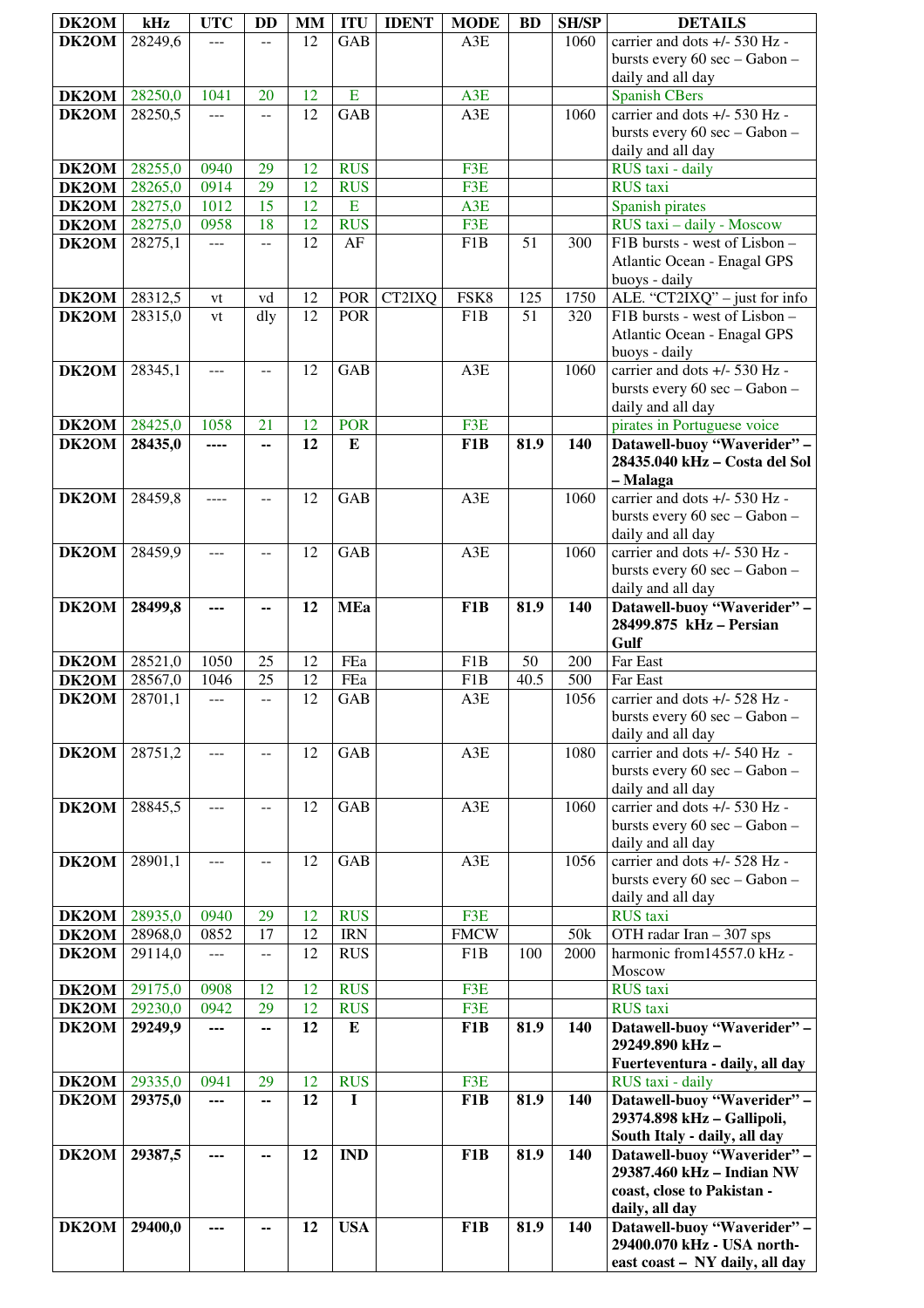| DK2OM | kHz     | <b>UTC</b> | <b>DD</b> | MM | ITU        | <b>IDENT</b> | <b>MODE</b> | <b>BD</b> | <b>SH/SP</b> | <b>DETAILS</b>                 |
|-------|---------|------------|-----------|----|------------|--------------|-------------|-----------|--------------|--------------------------------|
| DK2OM | 29420.0 | 0955       | 13        | 12 | <b>IRN</b> |              | <b>FMCW</b> |           | 50k          | OTH radar Iran $-925$ sps      |
|       |         |            |           |    |            |              |             |           |              | splatters from 29750           |
| DK2OM | 29450,0 | ---        |           | 12 | <b>MRC</b> |              | F1B         | 81.9      | 140          | Datawell-buoy "Waverider" -    |
|       |         |            |           |    |            |              |             |           |              | 29449.880 kHz - area of El     |
|       |         |            |           |    |            |              |             |           |              | Aaiun - Morocco - daily, all   |
|       |         |            |           |    |            |              |             |           |              | dav                            |
| DK2OM | 29500,0 | ---        |           | 12 | G          |              | F1B         | 81.9      | 140          | Datawell-buoy "Waverider" -    |
|       |         |            |           |    |            |              |             |           |              | area of Gibraltar – daily, all |
|       |         |            |           |    |            |              |             |           |              | dav                            |
| DK2OM | 29525,0 | ---        |           | 12 | <b>MRC</b> |              | F1B         | 81.9      | 140          | Datawell-buoy "Waverider" -    |
|       |         |            |           |    |            |              |             |           |              | 29524.990 kHz - Agadir -       |
|       |         |            |           |    |            |              |             |           |              | Morocco - daily, all day       |
| DK2OM | 29625.0 | ---        |           | 12 | <b>USA</b> |              | F1B         | 81.9      | 140          | Datawell-buoy "Waverider" -    |
|       |         |            |           |    |            |              |             |           |              | 29625.024 kHz - USA north-     |
|       |         |            |           |    |            |              |             |           |              | east coast – daily, all day    |

# **IRTS – Ireland – EI3GYB (Michael)**

| $\overline{S}OC$ | kHz     | <b>UTC</b>    | <b>DD</b>       | $\mathbf{MM}$ | <b>ITU</b>        | <b>IDENT</b> | <b>MODE</b>      | <b>BD</b> | <b>SH</b> | <b>DETAILS</b>                                     |
|------------------|---------|---------------|-----------------|---------------|-------------------|--------------|------------------|-----------|-----------|----------------------------------------------------|
| EI3GYB           | 1810.0  | 1815-         | 02              | 12            | <b>POR</b>        |              | <b>USB</b>       |           |           | Portuguese fishermen                               |
|                  |         | 1846          |                 |               | or MM             |              |                  |           |           |                                                    |
| EI3GYB           | 1810.0  | 1800-         | 04              | 12            | <b>POR</b>        |              | <b>USB</b>       |           |           | Portuguese fishermen                               |
|                  |         | 1820          |                 |               | or MM             |              |                  |           |           |                                                    |
| <b>EI3GYB</b>    | 1812.0  | 0010          | 15              | 12            | <b>RUS</b>        |              | <b>USB/LS</b>    |           |           | Russian navigation system,                         |
|                  |         |               |                 |               |                   |              | $\mathbf B$      |           |           | very weak                                          |
| EI3GYB           | 1812.0  | 1900          | 15              | 12            | <b>RUS</b>        |              | <b>USB/LS</b>    |           |           | Russian navigation system,                         |
|                  |         |               |                 |               |                   |              | $\, {\bf B}$     |           |           | extremely weak                                     |
| <b>EI3GYB</b>    | 1896.5  | 0115          | 11              | 12            | $\overline{D}$    |              | PSK <sub>8</sub> | 2400      | 2400      | German Navy, all day and                           |
|                  |         |               |                 |               |                   |              |                  |           |           | night, every day. Always a                         |
|                  |         |               |                 |               |                   |              |                  |           |           | monster signal.                                    |
| EI3GYB           | 1929.0  | 1745          | 13              | 12            | <b>POR</b>        |              | <b>USB</b>       |           |           | Portuguese fishermen                               |
|                  |         |               |                 |               | or MM             |              |                  |           |           |                                                    |
| EI3GYB           | 3500.0  | 2145          | 11              | 12            | <b>POR</b>        |              | <b>USB</b>       |           |           | Portuguese fishermen                               |
|                  |         |               |                 |               | or MM             |              |                  |           |           |                                                    |
| EI3GYB           | 3515.0  | 1910          | 16              | 12            | <b>POR</b>        |              | <b>USB</b>       |           |           | Portuguese fishermen                               |
|                  |         |               |                 |               | or MM             |              |                  |           |           |                                                    |
| EI3GYB           | 3520.0  | 1900-         | 16              | 12            | $\mathbf E$ or    |              | <b>USB</b>       |           |           | Spanish fishermen.                                 |
|                  |         | 1910          |                 |               | MM                |              |                  |           |           | Stopped their conversation and                     |
|                  |         |               |                 |               |                   |              |                  |           |           | signed off after I called "CQ"                     |
|                  |         |               |                 |               |                   |              |                  |           |           | all the time.                                      |
| EI3GYB           | 3533    | 1800-         | 09              | 12            | HOL               |              | <b>USB</b>       |           |           | Dutch fishermen                                    |
|                  |         | 1815          |                 |               | or MM             |              |                  |           |           |                                                    |
| EI3GYB           | 3525.8  | 1420          | 18              | 12            | IRL or            |              | <b>USB</b>       |           |           | Three people with Cork accent,                     |
|                  |         |               |                 |               | <b>MM</b>         |              |                  |           |           | Irish fishermen                                    |
| EI3GYB           | 3525.8  | $1710-$       | $\overline{18}$ | 12            | IRL or            |              | <b>USB</b>       |           |           | Irish fishermen, Cork accent.                      |
|                  |         | 1724          |                 |               | MM                |              |                  |           |           | One is called David. "Talk to                      |
|                  |         |               |                 |               |                   |              |                  |           |           | you later"                                         |
| EI3GYB           | 3535.0  | 1500-         | 14              | 12            | <b>POR</b>        |              | <b>USB</b>       |           |           | Portuguese fishermen                               |
|                  |         | 1520          |                 |               | or MM             |              |                  |           |           |                                                    |
| <b>EI3GYB</b>    | 3540.0  | 0915          | 19              | 12            | $\overline{E}$ or |              | <b>USB</b>       |           |           | Spanish fishermen                                  |
|                  |         |               |                 |               | MM                |              |                  |           |           |                                                    |
| EI3GYB           | 3543.3  | 1755          | 15              | 12            | IRL or            |              | <b>USB</b>       |           |           | Irish fishermen, strong                            |
|                  |         |               |                 |               | $\mathbf G$       |              |                  |           |           | Northern Irish accent                              |
| <b>EI3GYB</b>    | 3543.3  | 1130          | 17              | 12            | IRL or            |              | <b>USB</b>       |           |           | Irish fishermen                                    |
|                  |         |               |                 |               | MM                |              |                  |           |           |                                                    |
| EI3GYB           | 3538.9  | 1835          | 18              | 12            | $\overline{F}$ or |              | <b>USB</b>       |           |           | French fishermen. Stopped                          |
|                  |         |               |                 |               | MM                |              |                  |           |           | their conversation and left after                  |
|                  |         |               |                 |               |                   |              |                  |           |           | I started calling "CQ".                            |
| EI3GYB           | 3550.0  | 1850-<br>1855 | 15              | 12            | <b>IRL</b>        |              | <b>USB</b>       |           |           | Irish fishermen, very strong.<br>"Until tomorrow". |
|                  | 3597.5  | 1740          | 13              | 12            | F or              |              | <b>USB</b>       |           |           | French fishermen                                   |
| EI3GYB           |         |               |                 |               |                   |              |                  |           |           |                                                    |
|                  | 3525.80 | 1910-         | 16              | 12            | MM<br><b>IRL</b>  |              | <b>USB</b>       |           |           | Irish fishermen with strong                        |
| <b>EI3GYB</b>    |         | 1926          |                 |               |                   |              |                  |           |           | Cork accent. Called each other                     |
|                  |         |               |                 |               |                   |              |                  |           |           | Dennis and Jim. Kenmare,                           |
|                  |         |               |                 |               |                   |              |                  |           |           |                                                    |
|                  |         |               |                 |               |                   |              |                  |           |           | Ballycotton mentioned. Talk                        |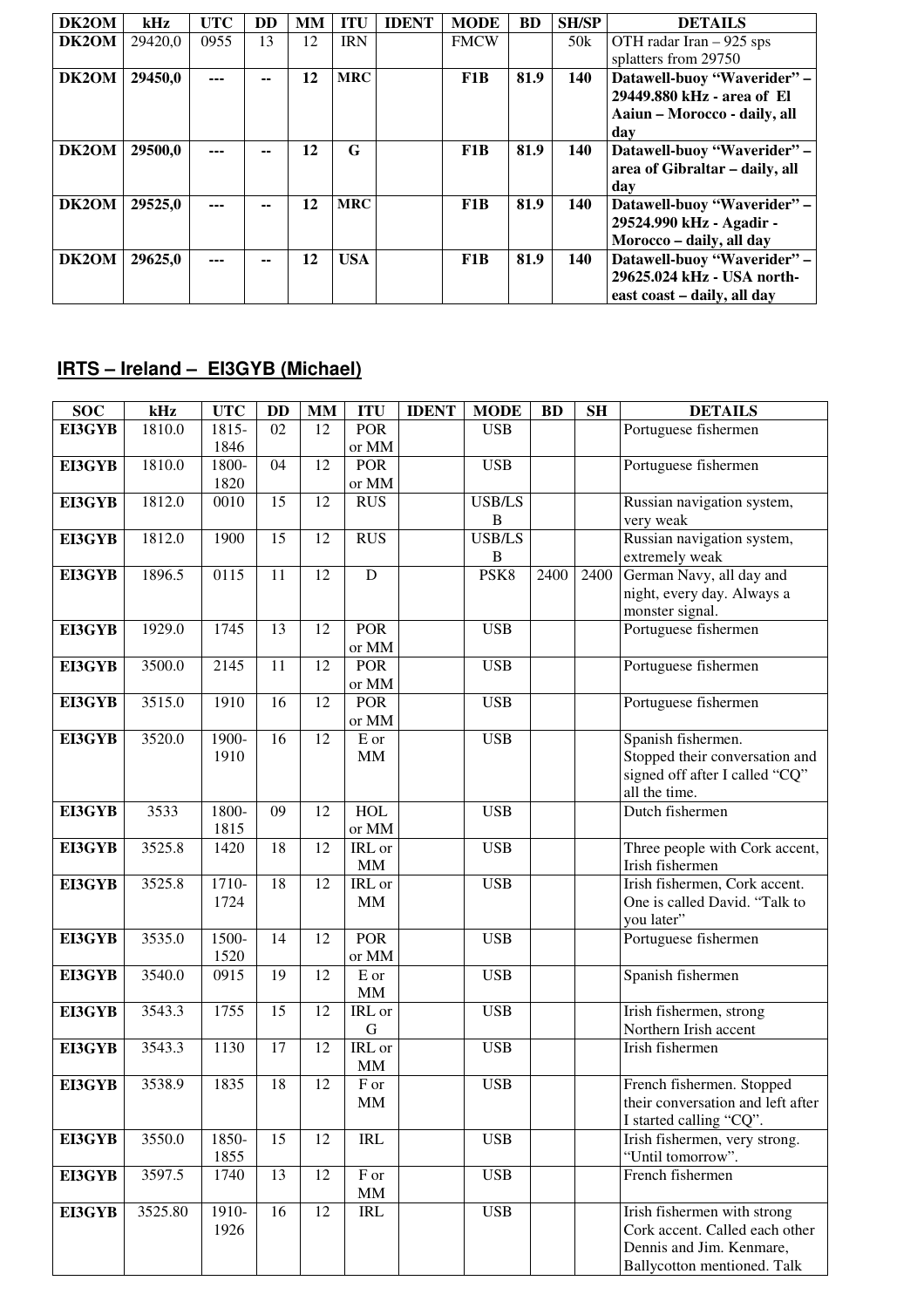| <b>SOC</b>    | kHz     | <b>UTC</b>    | <b>DD</b>       | <b>MM</b>       | <b>ITU</b>  | <b>IDENT</b> | <b>MODE</b> | <b>BD</b> | <b>SH</b> | <b>DETAILS</b>                |
|---------------|---------|---------------|-----------------|-----------------|-------------|--------------|-------------|-----------|-----------|-------------------------------|
|               |         |               |                 |                 |             |              |             |           |           | about "fucking" food.         |
| EI3GYB        | 3651.5  | 1415          | 01              | 12              | E or        |              | <b>USB</b>  |           |           | Spanish fishermen             |
|               |         |               |                 |                 | <b>MM</b>   |              |             |           |           |                               |
| EI3GYB        | 3738.0  | 1520          | 16              | 12              | <b>POR</b>  |              | <b>USB</b>  |           |           | Portuguese fishermen          |
|               |         |               |                 |                 | or MM       |              |             |           |           |                               |
| EI3GYB        | 3756.0  | 1930          | 07              | 12              | <b>RUS</b>  |              | A1A         |           |           | The Pip- daily, every evening |
|               |         |               |                 |                 |             |              |             |           |           | and night                     |
| EI3GYB        | 3770.0  | 1000          | 10              | 12              | E or        |              | <b>USB</b>  |           |           | Spanish fishermen             |
|               |         |               |                 |                 | <b>MM</b>   |              |             |           |           |                               |
| EI3GYB        | 7000.00 | 2100          | 14              | 12              | $\rm RUS$   |              | H3E         |           |           | <b>Buzzer</b>                 |
| EI3GYB        | 7000.0  | 1430          | $\overline{18}$ | $\overline{12}$ | <b>RUS</b>  |              | H3E         |           |           | Buzzer, not strong            |
| EI3GYB        | 7000.0  | 1900          | $\overline{25}$ | 12              | <b>RUS</b>  |              | H3E         |           |           | Buzzer- not strong            |
| EI3GYB        | 7041.0  | 2115          | $\overline{14}$ | $\overline{12}$ | <b>UNID</b> |              | Radar       |           |           | 7021 to 7051 kHz              |
| EI3GYB        | 7200.0  | 1030          | 11              | 12              | <b>CHN</b>  |              | AM          |           |           | <b>CRI BC</b> station         |
|               |         |               |                 |                 |             |              |             |           |           |                               |
| EI3GYB        | 10140.0 | 1910          | 21              | 12              | <b>UNID</b> |              | <b>USB</b>  |           |           | Arab voices.2 persons in      |
|               |         |               |                 |                 |             |              |             |           |           | conversation                  |
| EI3GYB        | 14080.0 | 1930-         | $\overline{14}$ | $\overline{12}$ | <b>UNID</b> |              | <b>USB</b>  |           |           | Arab voices, two men,         |
|               |         | 1950          |                 |                 |             |              |             |           |           | conversation                  |
| EI3GYB        | 14170.0 | 1330-<br>1355 | 18              | 12              | <b>UNID</b> |              | <b>USB</b>  |           |           | Loud music                    |
| EI3GYB        | 14295.0 | 1330          | $\overline{20}$ | $\overline{12}$ | <b>TJK</b>  |              | A3E         |           |           | Harmonic from Radio           |
|               |         |               |                 |                 |             |              |             |           |           | Tajikistan                    |
| EI3GYB        | 14350.0 | 1500          | 01              | 12              | <b>UNID</b> |              | Digi        |           |           | Wide signal from 14348 to     |
|               |         |               |                 |                 |             |              |             |           |           | 14352 kHz. Daily.             |
| EI3GYB        | 14350.0 | 1820          | 03              | 12              | <b>UNID</b> |              | <b>DIGI</b> |           |           | Wide signal from 14348 to     |
|               |         |               |                 |                 |             |              |             |           |           | 14352 kHz. Daily.             |
| EI3GYB        | 14350.0 | 1100          | 07              | 12              | <b>UNID</b> |              | Digi        |           |           | Wide signal from 14348 to     |
|               |         |               |                 |                 |             |              |             |           |           | 14352 kHz. Daily.             |
| EI3GYB        | 14350.0 | 1345          | 08              | 12              | <b>UNID</b> |              | Digi        |           |           | Wide signal from 14348 to     |
|               |         |               |                 |                 |             |              |             |           |           | 14352 kHz-daily               |
| <b>EI3GYB</b> | 21000.0 | 1010          | 10              | 12              | <b>UNID</b> |              | Carrier     |           |           | Weak carrier                  |
| EI3GYB        | 21179.0 | 1145          | 10              | 12              | <b>UNID</b> |              | Radar       |           |           | Radar from 21160 to 21200     |
|               |         |               |                 |                 |             |              |             |           |           | kHz, very strong              |
| EI3GYB        | 21207.0 | 1430          | 01              | $\overline{12}$ | <b>UNID</b> |              | <b>CRY</b>  |           |           | Probably Spanish fishermen    |
|               |         |               |                 |                 |             |              | 2001        |           |           |                               |
| EI3GYB        | 21240.0 | 1400          | $\overline{21}$ | $\overline{12}$ | <b>UNID</b> |              | Radar       |           |           | Radar from 21213 to 21253     |
|               |         |               |                 |                 |             |              |             |           |           | kHz, very strong              |
| EI3GYB        | 21357.0 | 1000          | 12              | 12              | <b>UNID</b> |              | <b>CRY</b>  |           |           | Probably Spanish fishermen    |
|               |         |               |                 |                 |             |              | 2001        |           |           |                               |

# **KARS – Kuwait – 9K2RR (Faisal)**

# **MRASZ – Hungary - HA7PL (Laci)**

| <b>SOC</b>   | kHz    | <b>UTC</b> | <b>DD</b> | MМ | <b>ITU</b> | <b>IDENT</b> | <b>MODE</b> | <b>SH</b> | <b>DETAILS</b>                      |
|--------------|--------|------------|-----------|----|------------|--------------|-------------|-----------|-------------------------------------|
| <b>MRASZ</b> | 3515,0 | 2113       | 10        | 12 |            |              | <b>USB</b>  |           | Ui. language                        |
| <b>MRASZ</b> | 3520,0 | 2044       | 10        | 12 |            |              | <b>LSB</b>  |           | "hallo hallo"                       |
| <b>MRASZ</b> | 3520,0 | 2106       | 20        | 12 |            |              | A3E         |           | music                               |
| <b>MRASZ</b> | 3522,0 | 1657       | 6         | 12 |            |              | F1B         | 250       | Ui.                                 |
| <b>MRASZ</b> | 3522,0 | 1933       | 22        | 12 |            |              | F1B         | 250       | Ui.                                 |
| <b>MRASZ</b> | 3525,0 | 1909       | 13        | 12 |            |              | A3E         |           | Ui. language                        |
| <b>MRASZ</b> | 3525,0 | 1937       | 29        | 12 |            |              | A1A         |           | dots, deliberate disturbance        |
| <b>MRASZ</b> | 3540,0 | 1923       | 29        | 12 |            |              | A3E         |           | Ui. language                        |
| <b>MRASZ</b> | 3547,0 | 1945       | 10        | 12 |            |              | A1A         |           | 5f "83637 83637 57445 57445" 0=T    |
| <b>MRASZ</b> | 3572,0 | 1742       | 17        | 12 |            |              | A1A         |           | figs. 9746993T7472                  |
|              |        |            |           |    |            |              |             |           | 9739993T75142"                      |
| <b>MRASZ</b> | 3583,6 | 1902       | 29        | 12 |            |              | <b>LSB</b>  |           | english fonetic letters, I, P, R, U |
| <b>MRASZ</b> | 3589,6 | 1517       | 20        | 12 |            |              | <b>N0N</b>  |           |                                     |
| <b>MRASZ</b> | 3590,0 | 1628       | 18        | 12 |            |              | <b>USB</b>  |           | italian man                         |
| <b>MRASZ</b> | 3593,7 | 2110       | 27        | 12 | <b>RUS</b> | "D"          | A1A         |           | Cluster beacon "D"                  |
| <b>MRASZ</b> | 3593,8 | vt         | ady       | 12 | <b>RUS</b> | "P"          | A1A         |           | Cluster beacon "P"                  |
| <b>MRASZ</b> | 3594,0 | 2107       | 27        | 12 | <b>RUS</b> | "C"          | A1A         |           | Cluster beacon "C"                  |
| <b>MRASZ</b> | 3600,0 | 1651       | 5         | 12 |            |              | <b>N0N</b>  |           |                                     |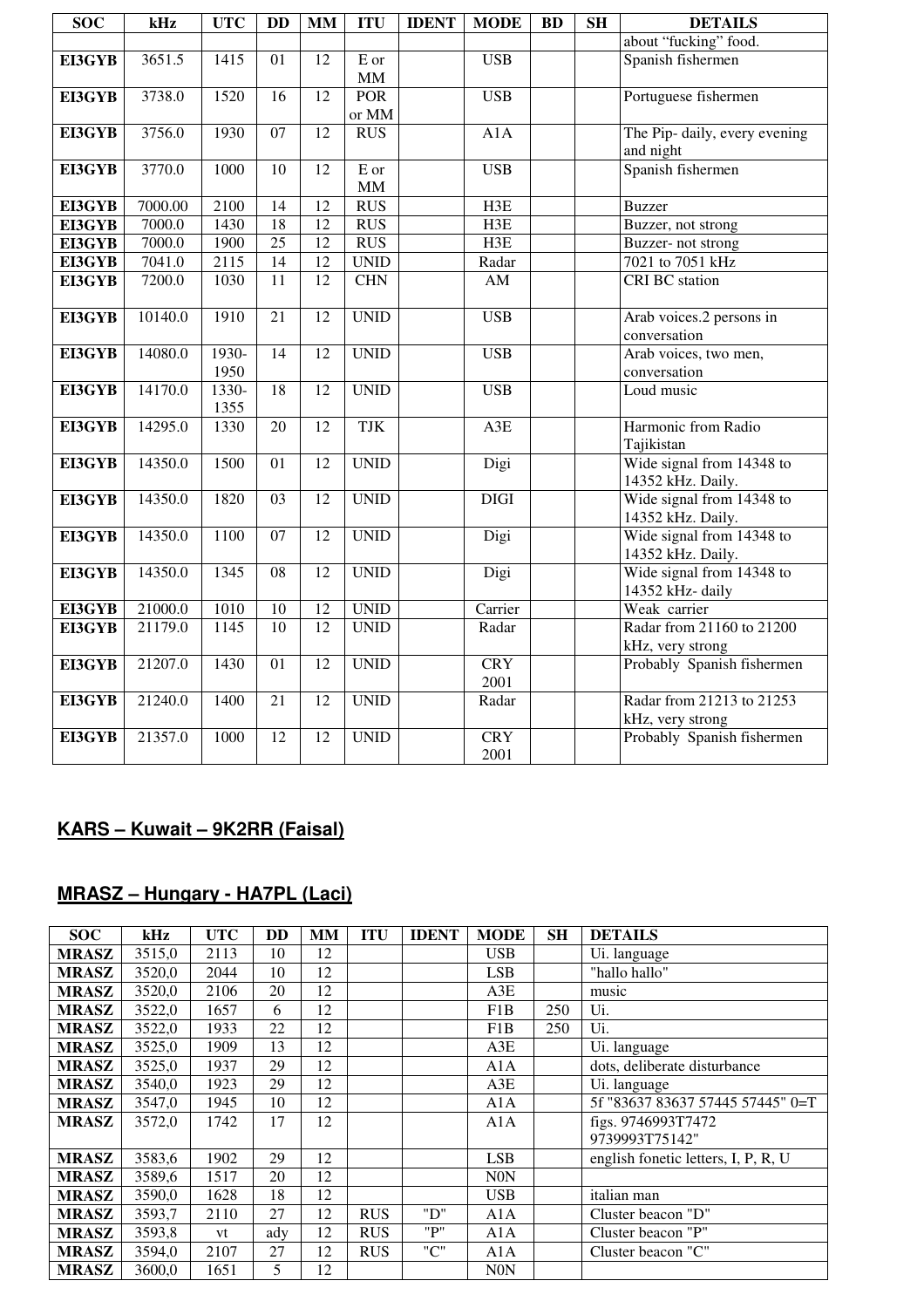| <b>SOC</b>   | kHz     | <b>UTC</b>    | <b>DD</b>       | <b>MM</b>       | <b>ITU</b>   | <b>IDENT</b> | <b>MODE</b>      | <b>SH</b> | <b>DETAILS</b>                        |
|--------------|---------|---------------|-----------------|-----------------|--------------|--------------|------------------|-----------|---------------------------------------|
| <b>MRASZ</b> | 3600,0  | 1625          | 17              | 12              |              |              | A1A              |           | OK0EN, QRP beacon                     |
| <b>MRASZ</b> | 3608,0  | 1659          | 6               | 12              |              |              | F <sub>1</sub> B | 250       | Ui.                                   |
| <b>MRASZ</b> | 3658,0  | $\mathrm{vt}$ | ady             | 12              |              | "V"          | A1A              |           | slow V string, solitary beacon?       |
| <b>MRASZ</b> | 3682,5  | 2018          | 22              | $\overline{12}$ |              |              | $\overline{F1B}$ | 250       | Ui.                                   |
| <b>MRASZ</b> | 3700,0  | 1701          | 6               | 12              |              |              | <b>LSB</b>       |           | Russian language, music, chaos        |
| <b>MRASZ</b> | 7000,0  | 1702          | 6               | 12              | <b>RUS</b>   |              | H3E              |           | buzzer, hrd: 10, 18, 23, 24           |
| <b>MRASZ</b> | 7016,0  | 1313          | 13              | $\overline{12}$ |              |              | PSK <sub>2</sub> |           | AT3004D                               |
| <b>MRASZ</b> | 7018,0  | 1702          | 6               | 12              |              |              | F1B              | 800       | Ui.                                   |
| <b>MRASZ</b> | 7018,0  | 1349          | 26              | 12              |              |              | F <sub>1</sub> B | 1000      | Ui. hrd: 26                           |
| <b>MRASZ</b> | 7034,0  | 1935          | 22              | 12              |              |              | PSK <sub>2</sub> |           | AT3004D                               |
| <b>MRASZ</b> | 7041,0  | 1218          | 10              | 12              | I            |              | A1A              |           | "vvv vvv de IW2ODG" beacon            |
| <b>MRASZ</b> | 7048,0  | 2056          | 27              | 12              | $\mathbf{I}$ |              | <b>LSB</b>       |           | italian hams                          |
| <b>MRASZ</b> | 7050,0  | 1201          | 10              | 12              |              |              | <b>LSB</b>       |           | russian, music chaos, hrd:18, 23, 24, |
|              |         |               |                 |                 |              |              |                  |           | 26, 31                                |
| <b>MRASZ</b> | 7055,0  | 1200          | 10              | $\overline{12}$ |              |              | <b>LSB</b>       |           | Russian language, politics, music,    |
|              |         |               |                 |                 |              |              |                  |           | chaos                                 |
| <b>MRASZ</b> | 7055,0  | 1310          | 26              | $\overline{12}$ |              |              | <b>LSB</b>       |           | Russian language, music, chaos        |
| <b>MRASZ</b> | 7070,0  | 1325          | 13              | $\overline{12}$ |              |              | <b>LSB</b>       |           | music, chaos                          |
| <b>MRASZ</b> | 7072,0  | 1543          | 23              | $\overline{12}$ |              |              | PSK <sub>2</sub> |           | AT3004D                               |
| <b>MRASZ</b> | 7089,0  | 1542          | $\overline{23}$ | 12              |              |              | PSK <sub>2</sub> |           | AT3004D                               |
| <b>MRASZ</b> | 7102,5  | 1417          | 26              | $\overline{12}$ |              |              | PSK <sub>2</sub> |           | AT3004D                               |
| <b>MRASZ</b> | 7120,0  | 1645          | 5               | 12              | SOM          |              | A3E              |           | BC, Radio Hargaysa, hrd: 15, 17,      |
|              |         |               |                 |                 |              |              |                  |           | 18,                                   |
| <b>MRASZ</b> | 7144,0  | 1611          | 26              | 12              |              |              | A1A              |           | non ham                               |
| <b>MRASZ</b> | 7200,0  | 1208          | 10              | 12              |              |              | A3E              |           | BC splatter 5 kHz down                |
| <b>MRASZ</b> | 7205,0  | 1828          | 20              | $\overline{12}$ |              |              | A3E              |           | BC splatter, 10 kHz down              |
| <b>MRASZ</b> | 10130,0 | 1709          | 23              | $\overline{12}$ |              |              | <b>OTHR</b>      |           | 10100-10150 kHz                       |
| <b>MRASZ</b> | 10132,0 | 1743          | 23              | 12              |              |              | <b>OTHR</b>      |           |                                       |
| <b>MRASZ</b> | 14000,2 | 1337          | 24              | 12              |              |              | <b>N0N</b>       |           |                                       |
| <b>MRASZ</b> | 14135,0 | 1249          | 26              | 12              |              |              | <b>OTHR</b>      |           | 14125-14140 kHz                       |
| <b>MRASZ</b> | 14192,0 | 1130          | $\overline{31}$ | 12              |              |              | F1B              |           |                                       |
| <b>MRASZ</b> | 14345,0 | 1335          | 24              | $\overline{12}$ |              |              | <b>USB</b>       |           | Ui. non ham                           |
| <b>MRASZ</b> | 21000,3 | 1339          | 24              | $\overline{12}$ |              |              | <b>N0N</b>       |           |                                       |
| <b>MRASZ</b> | 28000,5 | 1340          | $\overline{24}$ | 12              |              |              | N0N              |           |                                       |

# **OEVSV – Austria – OE3GSA (Gerd)**

# **PZK – Poland – SP9BRP (Jan)**

# **REF 1 – France – F5MIU (Francis)**

| <b>SOC</b>   | kHz   | <b>UTC</b> | DD | MМ | <b>ITU</b> | <b>IDENT</b> | <b>MODE</b> | Sh/Bw         | <b>DETAILS</b>                 |
|--------------|-------|------------|----|----|------------|--------------|-------------|---------------|--------------------------------|
| R.E.F.       |       |            |    |    |            |              |             |               | December 2015                  |
|              |       |            |    |    |            |              |             |               |                                |
| <b>F4FRO</b> | 3622  | 2240       | -  | 12 |            |              | fmcw        | Wide !        | OTHR (no more info)            |
| <b>F5MIU</b> | 7035  | 1722       | 14 | 12 |            |              | fmcw        | 20kHz         | OTHR S8, 20pps                 |
| <b>F5MIU</b> | 10065 | 1835       | 12 | 12 |            |              | <b>USB</b>  | 3kHz          | Fisherman Spanish or Portugese |
|              |       |            |    |    |            |              |             |               | S <sub>3</sub>                 |
| <b>F5MIU</b> | 10122 | 1728       | 25 | 12 |            |              | <b>USB</b>  | 3kHz          | Fisherman ? S7Arabic lang.     |
| <b>F5MIU</b> | 10130 | 1820       | 4  | 12 |            |              | fmcw        | 20kHz         | OTHR S9, 20pps clean !         |
| <b>F5MIU</b> | 10145 | 1846       | 6  | 12 |            |              | fmcw        | 20kHz         | OTHR S7, 20pps                 |
| <b>F5MIU</b> | 14180 | 0854       | 25 | 12 |            |              | fmcw        | 10kHz         | OTHR S7, 15pps 3s on, 2s off   |
| <b>F5MIU</b> | 14185 | 0857       | 23 | 12 |            |              | fmcw        | 20kHz         | OTHR S7, 20pps                 |
| <b>F5MIU</b> | 14200 | 0840       | 15 | 12 |            |              | fmcw        | 180kHz        | OTHR S8, 5pps                  |
| <b>F5MIU</b> | 18070 | 0850       | 12 | 12 |            |              | fmcw        | 20kHz         | OTHR S8, 20pps                 |
| <b>F5MIU</b> | 18210 | 0851       | 25 | 12 |            |              | fmcw        | <b>100kHz</b> | OTHR S4, 40pps Merry Xmas!     |
| <b>F5MIU</b> | 21060 | 0845       | 25 | 12 |            |              | fmcw        | 20kHz         | OTHR S7, 20pps Merry Xmas!     |
| <b>F5MIU</b> | 21310 | 0900       | 14 | 12 |            |              | fmcw        | 20kHz         | OTHR S4, 20pps                 |
| <b>F5MIU</b> | 21390 | 0852       | 22 | 12 |            |              | fmcw        | 20kHz         | OTHR S6, 20pps                 |
| <b>F5MIU</b> | 21450 | 0855       | 22 | 12 |            |              | fmcw        | 20kHz         | OTHR S6, 20pps                 |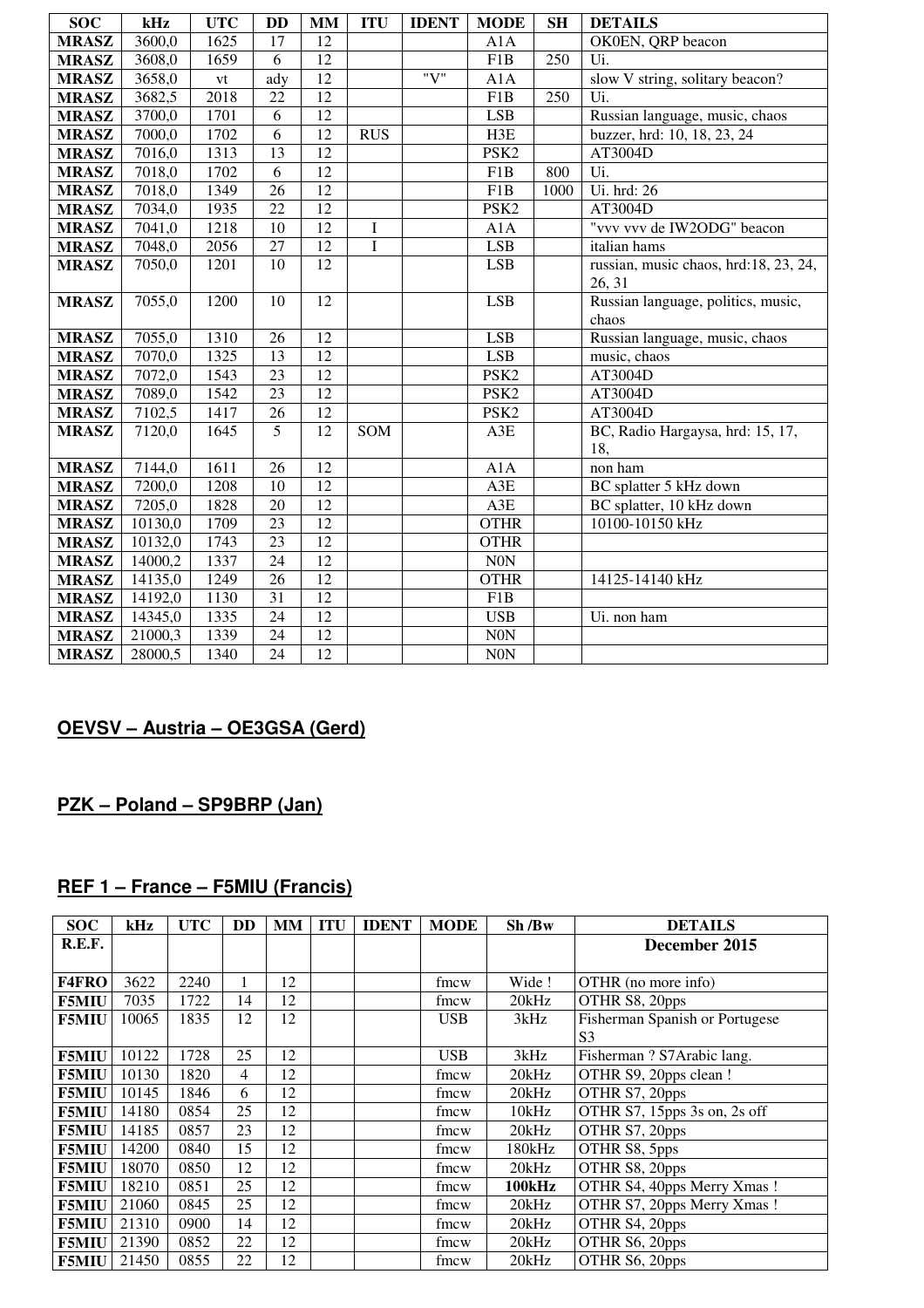# **REP – Portugal – CT4AN (Jose Francisco)**

| <b>SOC</b> | kHz    | <b>UTC</b>         | <b>DD</b>       |                 | <b>MM ITU</b>  | <b>IDENT</b> | <b>MODE</b>      | <b>BD</b>       | <b>SH</b>  | <b>DETAILS</b>                            |  |
|------------|--------|--------------------|-----------------|-----------------|----------------|--------------|------------------|-----------------|------------|-------------------------------------------|--|
| <b>REP</b> | 3520   | 19.08              | 07              | 12              |                |              | J3E-U            |                 |            | Fishermen, unid language                  |  |
| <b>REP</b> | 3522   | 00.31              | 25              | 12              | <b>RUS</b>     |              | F1B              | 75.75           | 250        | <b>CIS 36-50, Russia</b>                  |  |
| <b>REP</b> | 3525.7 | 17.10              | $\overline{13}$ | $\overline{12}$ |                |              | J3E-U            |                 |            | English speaking fishery                  |  |
| <b>REP</b> | 3640   | 17.06              | 13              | $\overline{12}$ | E              |              | J3E-U            |                 |            | Spanish fishery                           |  |
| <b>REP</b> | 3651.5 | 11.45              | 03              | $\overline{12}$ | $\overline{E}$ |              | J3E-U            |                 |            | Spanish fishery                           |  |
| <b>REP</b> | 3690   | 22.21              | 26              | $\overline{12}$ | $\overline{E}$ |              | J3E-L            |                 |            | Spanish fishery, Galician dialect         |  |
| <b>REP</b> | 3697.5 | 18.21              | 14              | 12              |                |              | PSK <sub>2</sub> |                 |            | AT3004D modem, unid                       |  |
| <b>REP</b> | 3723   | 18.26              | 14              | 12              | <b>RUS</b>     |              | F1B              | 75.75           | 250        | CIS 36-50 inverse mode, Russia            |  |
| <b>REP</b> | 3743   | 19.07              | 10              | 12              |                |              | PSK <sub>2</sub> |                 |            | AT3004D modem, unid                       |  |
| <b>REP</b> | 3756   | 18.51              | 14              | 12              | <b>RUS</b>     |              | A3E              |                 |            | <b>Russian mil channel marker</b>         |  |
| <b>REP</b> | 3795   | 21.12              | 06              | 12              | I              |              | J3E-L            |                 |            | Italian hams, music, fake DX Qso's        |  |
| <b>REP</b> | 7000   | 18.21              | 02              | $\overline{12}$ |                |              | J3E-L            |                 |            | Several Intruders and jam                 |  |
| <b>REP</b> | 7034   | 19.48              | 22              | 12              | <b>RUS</b>     |              | <b>QPSK</b>      |                 |            | <b>Russian AT3104 - Kaliningrad</b>       |  |
| <b>REP</b> | 7035   | 18.54              | 14              | 12              |                |              | <b>FMCW</b>      | 50              | 15k        | <b>OTH</b> radar                          |  |
| <b>REP</b> | 7060   | 19.01              | 11              | $\overline{12}$ |                |              | F1B              | $\overline{75}$ | 200        | Unid transmissions                        |  |
| <b>REP</b> | 7089   | 18.15              | 04              | 12              | <b>RUS</b>     |              | PSK <sub>2</sub> |                 |            | <b>AT3004D - Moscow mil</b>               |  |
| <b>REP</b> | 7100   | 19.27              | 10              | 12              |                |              | <b>FMCW</b>      | 10              | 20k        | <b>OTH</b> radar burst mode               |  |
| <b>REP</b> | 7114   | 22.03              | 12              | $\overline{12}$ |                |              | J3E-U            |                 |            | Unid language fishery                     |  |
| <b>REP</b> | 7120   | 17.40              | 09              | 12              | <b>SOM</b>     |              | <b>8k00</b>      |                 |            | <b>Voice of Hargaysa BC</b>               |  |
|            |        |                    |                 |                 |                |              | <b>A3EGN</b>     |                 |            |                                           |  |
| <b>REP</b> | 7120   | 18.16              | 04              | 12              |                |              | <b>8k00</b>      |                 |            | <b>BC</b> station, carrier barely audible |  |
|            |        |                    |                 |                 |                |              | <b>A3EGN</b>     |                 |            |                                           |  |
| <b>REP</b> | 10102  | 11.53              | 04              | 12              | <b>MRC</b>     |              | $J3E-U$          |                 |            | Moroccan fishery                          |  |
| <b>REP</b> | 10102  | 11.46              | $\overline{09}$ | $\overline{12}$ | <b>MRC</b>     |              | $J3E-U$          |                 |            | Moroccan fishery                          |  |
| <b>REP</b> | 10120  | 17.20              | $\overline{05}$ | $\overline{12}$ |                |              | $J3E-U$          |                 |            | Unid language fishermen                   |  |
| <b>REP</b> | 10130  | 17.53              | 12              | 12              |                |              | <b>J3E/PSK</b>   |                 |            | <b>STANAG 4285</b>                        |  |
| <b>REP</b> | 10130  | 11.41              | $\overline{09}$ | 12              | $\overline{E}$ |              | $J3E-U$          |                 |            | Spanish fishery, Galician dialect         |  |
| <b>REP</b> | 10130  | 11.06              | 28              | $\overline{12}$ | <b>MRC</b>     |              | $J3E-U$          |                 |            | Moroccan and Spanish fisheries            |  |
| <b>REP</b> | 10134  | 11.43              | $\overline{09}$ | $\overline{12}$ | <b>MRC</b>     |              | $J3E-U$          |                 |            | Moroccan fishery                          |  |
| <b>REP</b> | 10135  | $\overline{20.19}$ | $\overline{12}$ | $\overline{12}$ |                |              | $J3E-L$          |                 |            | Unid language                             |  |
| <b>REP</b> | 10135  | 19.42              | $\overline{19}$ | $\overline{12}$ | <b>MRC</b>     |              | $J3E-U$          |                 |            | Moroccan fishery                          |  |
| <b>REP</b> | 10138  | 20.25              | $\overline{21}$ | $\overline{12}$ | $\, {\bf B}$   |              | $J3E-U$          |                 |            | <b>Brazilian</b> net                      |  |
| <b>REP</b> | 10145  | 18.40              | 11              | 12              |                |              | <b>FMCW</b>      |                 |            | <b>OTH</b> radar                          |  |
| <b>REP</b> | 14080  | 10.18              | $\overline{23}$ | $\overline{12}$ |                |              | $J3E-U$          |                 |            | Unid language fishry, qrm rtty qso        |  |
| <b>REP</b> | 14105  | 09.08              | 20              | 12              |                |              | <b>FMCW</b>      |                 |            | OTH radar, 50sps/20kHz                    |  |
| <b>REP</b> | 14123  | 09.55              | 30              | 12              |                |              | <b>FMCW</b>      | 50              | 15k        | <b>OTH</b> radar                          |  |
| <b>REP</b> | 14127  | 13.24              | 04              | 12              | <b>RUS</b>     |              | $J3E-U$          |                 |            | American religious speech dubbed          |  |
|            |        |                    |                 |                 |                |              |                  |                 |            | russian                                   |  |
| <b>REP</b> | 14135  | 13.34              | 04              | 12              |                |              | <b>FMCW</b>      | 10              | <b>10k</b> | <b>OTH</b> radar burst mode               |  |
| <b>REP</b> | 14190  | 09.44              | 19              | 12              | <b>RUS</b>     |              | F <sub>1</sub> B | 75              | 400        | <b>Russian military</b>                   |  |
| <b>REP</b> | 14192  | 11.52              | 07              | 12              | <b>RUS</b>     |              | F <sub>1</sub> B | 50              | 250        | <b>CIS-50, Russian mil</b>                |  |
| <b>REP</b> | 14225  | 09.00              | 16              | 12              |                |              | <b>FMCW</b>      |                 |            | OTH radar, 50sps/20kHz                    |  |
| <b>REP</b> | 14250  | 09.38              | 21              | 12              | <b>RUS</b>     |              | F <sub>1</sub> B | 50              | 250        | <b>CIS 50</b>                             |  |
| <b>REP</b> | 18080  | 13.29              | 17              | 12              |                |              | <b>FMCW</b>      | 50              | 20k        | <b>OTH</b> radar                          |  |
| <b>REP</b> | 18115  | 17.31              | 04              | <b>12</b>       |                | 2004         | <b>MFSK</b>      |                 |            | MilAle 2004 clg 2001 - not ham            |  |
|            |        |                    |                 |                 |                |              |                  |                 |            | service                                   |  |
| <b>REP</b> | 28000  | 14.30              | 01              | 12              | B              |              | J3E-U            |                 |            | <b>Brazilian CBs</b>                      |  |
| <b>REP</b> | 28120  | 11.44              | 22              | 12              | ${\bf E}$      |              | F1B              | 50              | 200        | Enagal GPS buoy                           |  |
| <b>REP</b> | 28145  | 15.08              | 11              | 12              | <b>RUS</b>     |              | F3E              |                 |            | <b>Taxis</b>                              |  |
| <b>REP</b> | 28185  | 14.55              | 15              | 12              | <b>RUS</b>     |              | F3E              |                 |            | Russian taxi dispatcher                   |  |
| <b>REP</b> | 28240  | 18.17              | 20              | 12              | <b>RUS</b>     |              | F3E              |                 |            | <b>Taxis</b>                              |  |
| <b>REP</b> | 28300  | 11.29              | <b>10</b>       | 12              |                |              | <b>FMCW</b>      |                 |            | <b>OTH radar 50sps/20kHz</b>              |  |
| <b>REP</b> | 29145  | 10.31              | 13              | 12              | <b>RUS</b>     |              | F3E              |                 |            | Russian taxi dispatch                     |  |
| <b>REP</b> | 29150  | 12.20              | 07              | 12              |                |              | F1B              | 82              | 160        | Datawell buoy<br>Russian taxi dispatcher  |  |
| <b>REP</b> | 29165  | 10.01              | 14              | 12              | <b>RUS</b>     |              | F3E              |                 |            | Russian taxi dispatcher                   |  |
| <b>REP</b> | 29185  | 11.00              | 14              | 12              | <b>RUS</b>     |              | F3E              |                 |            |                                           |  |
| <b>REP</b> | 29205  | 12.11              | 03              | 12              |                |              | <b>FMCW</b>      |                 |            | <b>OTH</b> radar                          |  |
| <b>REP</b> | 29250  | 11.14              | 28              | 12              |                |              | F1B              | 82              | 120        | Datawell buoy                             |  |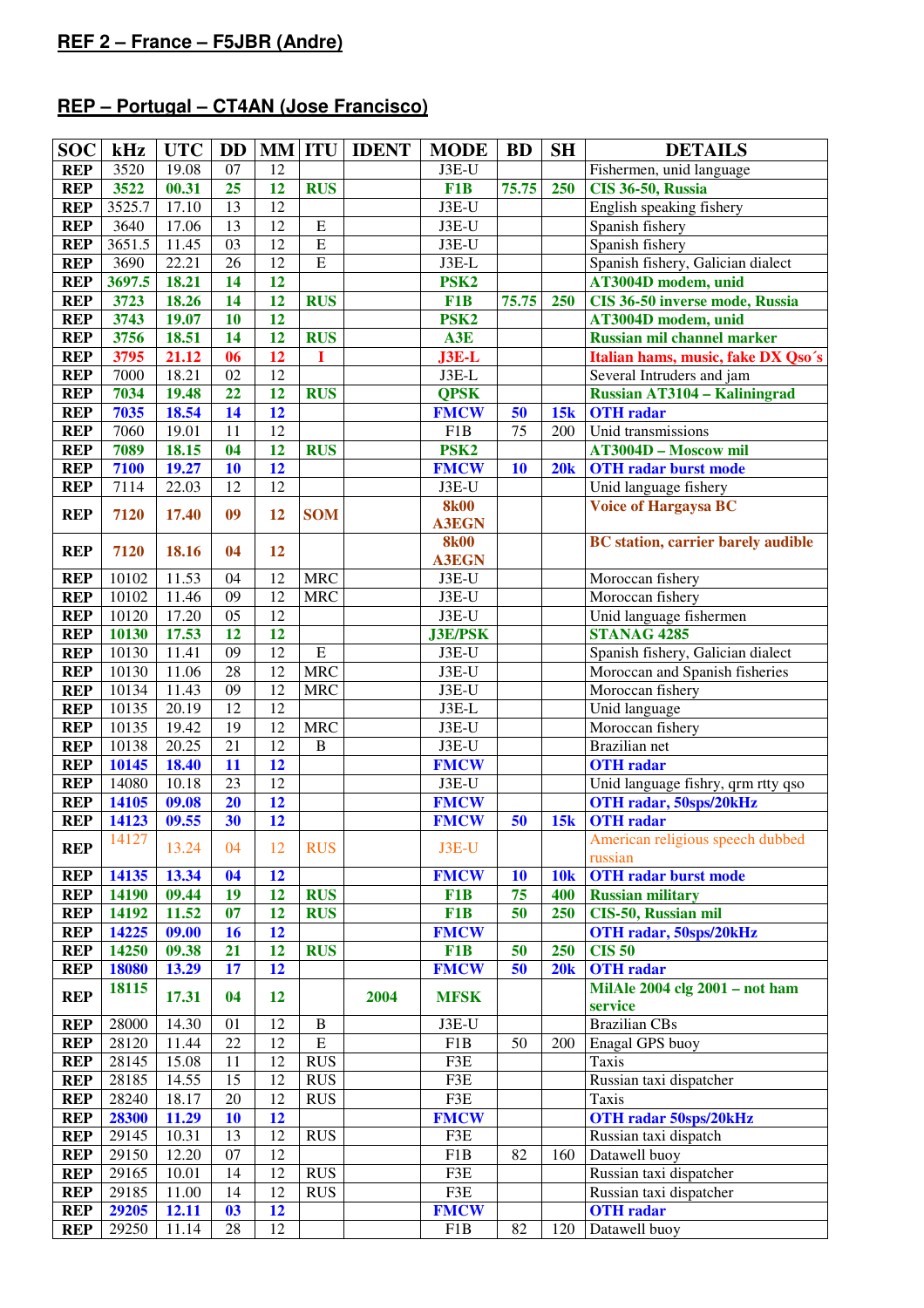# **SRAL – Finland – OH2BLU (Pekka)**

| <b>Society</b>             | kHz     | <b>UTC</b>    | <b>DD</b> | <b>MM</b>       | <b>ITU</b> | <b>IDENT</b>                                                                                                                                             | <b>MODE</b>      | <b>BAUD</b> | <b>SHIFT</b> | <b>REMARKS</b>          |
|----------------------------|---------|---------------|-----------|-----------------|------------|----------------------------------------------------------------------------------------------------------------------------------------------------------|------------------|-------------|--------------|-------------------------|
| <b>SRAL</b>                | 6998,0  | h24           | dly       | 12              | <b>RUS</b> | <b>UiTone</b>                                                                                                                                            | R3E              |             |              | 125 Hz tones            |
| <b>SRAL</b>                | 7012,0  | 1955          | 14.       | 12              |            | <b>UiPTR</b>                                                                                                                                             | F1B              |             |              |                         |
| <b>SRAL</b>                | 7014,0  | 1245          | 9.        | 12              |            | <b>UiMUX</b>                                                                                                                                             | PSK <sub>2</sub> | 120         | 2600         |                         |
| <b>SRAL</b>                | 7014,0  | 1100-         | 7.        | 12              |            | <b>UiPTR</b>                                                                                                                                             | F <sub>1</sub> A |             | 250          |                         |
|                            |         | 1200          |           |                 |            |                                                                                                                                                          |                  |             |              |                         |
| <b>SRAL</b>                | 7016,0  | 1055-         | 5.8.      | 12              |            | <b>UiMUX</b>                                                                                                                                             | PSK <sub>2</sub> | 120         | 2600         |                         |
|                            |         | 1224          | 13.       |                 |            |                                                                                                                                                          |                  |             |              |                         |
| <b>SRAL</b>                | 7018,0  | 0320-         | $\ast$    | 12              | <b>RUS</b> | REA4                                                                                                                                                     | F1B/A            |             | 800/1000     | Days: 3.4.7.11.12.14.   |
|                            |         | 2030          |           |                 |            |                                                                                                                                                          |                  |             |              | 15. 16. 24. 25. 26. 29. |
| <b>SRAL</b>                | 7018,62 | 0710-         | $\ast$    | 12              |            | <b>UiCarr</b>                                                                                                                                            | N0N/             |             | 250          | Days: 22. 24. 25.       |
|                            |         | 1135          |           |                 |            |                                                                                                                                                          | F1A              |             |              |                         |
| <b>SRAL</b>                | 7030,0  | 0600-         | $\ast$    | 12              |            | <b>UiPTR</b>                                                                                                                                             | F1B              |             | 250          | Days: 5.7.9.31.         |
|                            |         | 1410/         |           |                 |            |                                                                                                                                                          |                  |             |              |                         |
| <b>SRAL</b>                | 7034,0  | 1030-         | 22.       | 12              |            | <b>UiMUX</b>                                                                                                                                             | PSK <sub>2</sub> | 120         | 2600         |                         |
|                            |         | 1950          | $\ast$    |                 |            |                                                                                                                                                          |                  |             |              |                         |
| <b>SRAL</b>                | 7039,0  | 0600-         |           | 12              | <b>RUS</b> | $\overline{C}$                                                                                                                                           | A1A              |             |              | Days: 16. 26. - 29.     |
|                            |         | 2030          |           |                 |            |                                                                                                                                                          |                  |             |              | Moscow                  |
| <b>SRAL</b>                | 7060,0  | 0640-         | 9.        | 12              |            | <b>UiPTR</b>                                                                                                                                             | F1B              |             | 500          |                         |
|                            |         | 0910          |           | 12              |            |                                                                                                                                                          |                  |             |              |                         |
| <b>SRAL</b>                | 7072,0  | 1130-<br>1630 | 23.       |                 |            | <b>UiMUX</b>                                                                                                                                             | PSK <sub>2</sub> | 120         | 2600         |                         |
|                            | 7089,0  | h24           | $\ast$    | $\overline{12}$ | <b>RUS</b> | <b>UiMUX</b>                                                                                                                                             | PSK <sub>2</sub> | 120         | 2600         | Days: 4.5. 22.23.       |
| <b>SRAL</b><br><b>SRAL</b> | 7098,0  | 0830-         | 1.4.      | 12              |            | <b>UiPTR</b>                                                                                                                                             | F1B              |             |              |                         |
|                            |         | 1436/         |           |                 |            |                                                                                                                                                          |                  |             |              |                         |
| <b>SRAL</b>                | 7120,0  | $/0330-$      | dly       | 12              | SOM        | R.Hargeis                                                                                                                                                | $A3E$            |             |              |                         |
|                            |         | 0500/         |           |                 |            | $\mathbf{a}$                                                                                                                                             |                  |             |              |                         |
| <b>SRAL</b>                | 7120,0  | $/1500-$      | dly       | 12              | SOM        | R.Hargeis                                                                                                                                                | A3E              |             |              |                         |
|                            |         | 1900/         |           |                 |            | a                                                                                                                                                        |                  |             |              |                         |
| <b>SRAL</b>                | 7137,0  | 1450          | 4.        | 12              |            | <b>UiMUX</b>                                                                                                                                             | PSK <sub>2</sub> | 120         | 2600         |                         |
| <b>SRAL</b>                | 7140,0  | 1940-         | 24.       | 12              |            | <b>UiCarr</b>                                                                                                                                            | $\rm{NON}$       |             |              |                         |
|                            |         | 2010/         |           |                 |            |                                                                                                                                                          |                  |             |              |                         |
| <b>SRAL</b>                | 7144,0  | 1105-         | 18.       | 12              |            | <b>UiMUX</b>                                                                                                                                             | PSK <sub>2</sub> | 120         | 2600         |                         |
|                            |         | 1245/         |           |                 |            |                                                                                                                                                          |                  |             |              |                         |
| <b>SRAL</b>                | 7162,0  | 1230-         | 11.       | 12              |            | <b>UiPTR</b>                                                                                                                                             | F1B              |             | 250          |                         |
|                            |         | 1320/         |           |                 |            |                                                                                                                                                          |                  |             |              |                         |
| <b>SRAL</b>                | 7169,0  | 0810-         | 12.       | 12              |            | <b>UiPTR</b>                                                                                                                                             | F1B/             |             |              |                         |
|                            |         | 1532/         | 16.       |                 |            |                                                                                                                                                          | $\rm{N0N}$       |             |              |                         |
| <b>SRAL</b>                | 7176,0  | 0745-         | 7.        | 12              |            | <b>UiPTR</b>                                                                                                                                             | F1B              |             | 250          |                         |
|                            |         | 0800          |           |                 |            |                                                                                                                                                          |                  |             |              |                         |
| <b>SRAL</b>                | 7179,0  | 0700-         | 6.19.     | 12              | <b>RUS</b> | $\ensuremath{\mathsf{U}}\xspace\ensuremath{\mathsf{i}}\xspace\ensuremath{\mathsf{M}}\xspace\ensuremath{\mathsf{U}}\xspace\ensuremath{\mathsf{X}}\xspace$ | PSK <sub>2</sub> | 120         | 2600         |                         |
|                            |         | 1400          |           | 12              |            |                                                                                                                                                          |                  |             |              |                         |
| <b>SRAL</b>                | 7184,0  | 0645-<br>0700 | 24.       |                 |            | <b>UiMUX</b>                                                                                                                                             | PSK <sub>2</sub> | 120         | 2600         |                         |
| <b>SRAL</b>                | 7192,9  | 0920-         | $\ast$    | 12              |            | <b>UiCarr</b>                                                                                                                                            | $\rm{NON}$       |             |              | Days: 1.5.7.8.14.16.    |
|                            |         | 1455          |           |                 |            |                                                                                                                                                          |                  |             |              |                         |
| <b>SRAL</b>                | 7198,0  | 0915-         | 4.        | 12              |            | <b>UiMUX</b>                                                                                                                                             | PSK <sub>2</sub> | 120         | 2600         |                         |
|                            |         | 0930          |           |                 |            |                                                                                                                                                          |                  |             |              |                         |
| <b>SRAL</b>                | 7200,0  | $/0950-$      | dly       | 12              | <b>CHN</b> | CNR1                                                                                                                                                     | $A3E$            |             |              | Used as jammer on TWN   |
|                            |         | 1300/         |           |                 |            |                                                                                                                                                          |                  |             |              |                         |
| <b>SRAL</b>                | 7 MHz   | 1600-         | $\ast$    | 12              | <b>RUS</b> | 29B6                                                                                                                                                     | <b>FMCW</b>      |             |              | 50Hz / 15 kHz, days: 3. |
|                            |         | 0630          |           |                 |            |                                                                                                                                                          |                  |             |              | 4.6.8.12.14.19.22.      |
|                            |         |               |           |                 |            |                                                                                                                                                          |                  |             |              | 27.29.30.               |
| <b>SRAL</b>                | 10 MHz  | 1500-         | $\ast$    | 12              |            | <b>UiOTHR</b>                                                                                                                                            | <b>FMCW</b>      |             |              | Days: 1.2.5.6.11.12.    |
|                            |         | 0700          |           |                 |            |                                                                                                                                                          |                  |             |              | 21.24. 25. 15 & 20 kHz  |
| <b>SRAL</b>                | 14066,0 | 1040-         | 2.        | 12              | <b>RUS</b> | <b>UiMUX</b>                                                                                                                                             | PSK <sub>2</sub> | 120         | 2600         |                         |
|                            |         | 1120/         |           |                 |            |                                                                                                                                                          |                  |             |              |                         |
| <b>SRAL</b>                | 14084,0 | 0750          | 22.       | 12              |            | <b>UiPTR</b>                                                                                                                                             | F1B              |             | 250          |                         |
| <b>SRAL</b>                | 14192,0 | 0800-         | 6.7.      | 12              | <b>RUS</b> | <b>UiPTR</b>                                                                                                                                             | F1B              |             | 200/500      |                         |
|                            |         | 1230          |           |                 |            |                                                                                                                                                          |                  |             |              |                         |
| <b>SRAL</b>                | 14259,0 | 0800-         | 11.       | 12              |            | <b>UiPTR</b>                                                                                                                                             | F1B              |             | 500          |                         |
|                            |         | 0835          | 16.       |                 |            |                                                                                                                                                          |                  |             |              |                         |
| <b>SRAL</b>                | 14280,0 | 1000-         | 16.       | 12              |            | 629                                                                                                                                                      | R3E-u            |             |              |                         |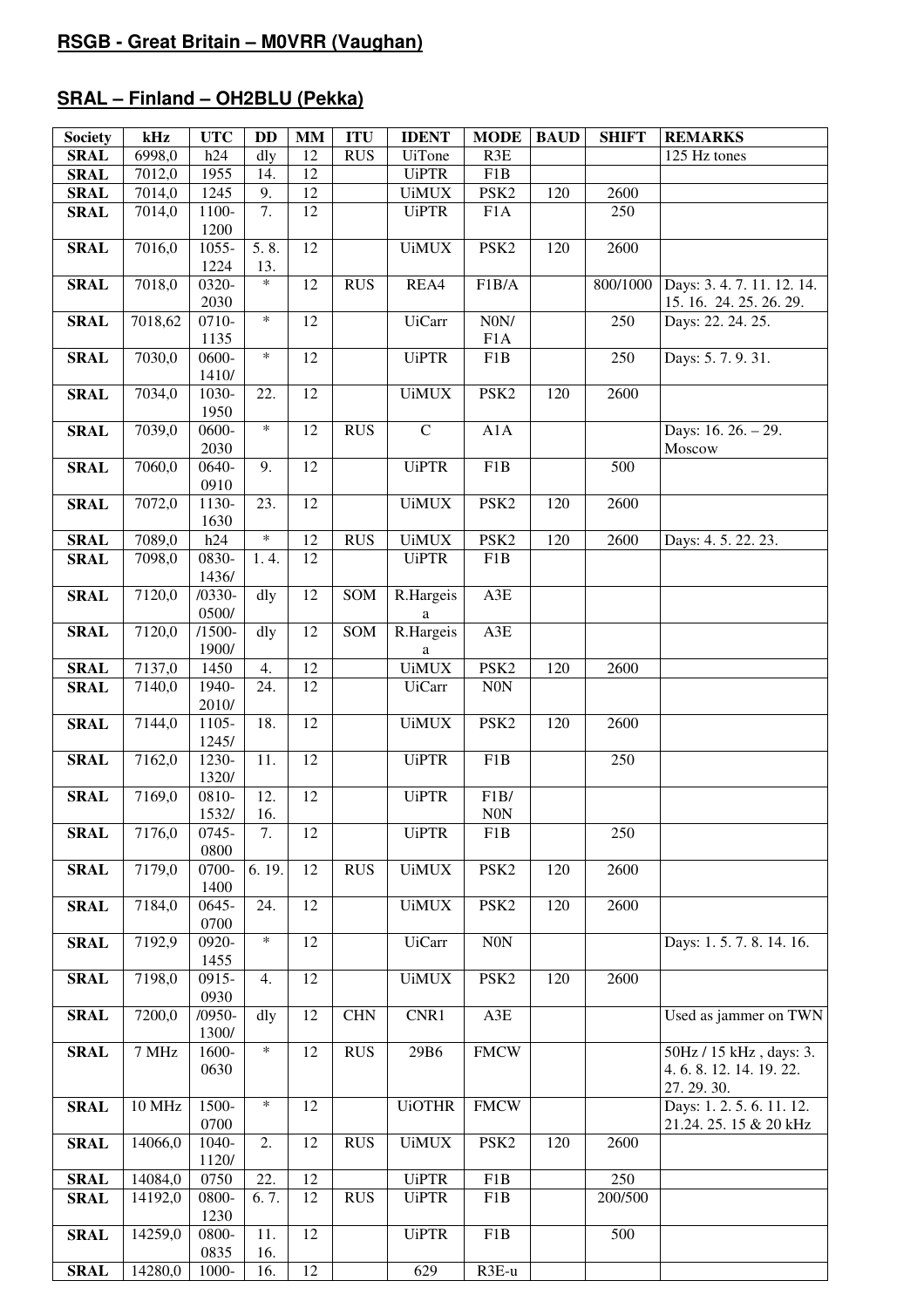| <b>Society</b> | kHz     | <b>UTC</b> | DD     | MM | <b>ITU</b> | <b>IDENT</b>  | <b>MODE</b> | <b>BAUD</b> | <b>SHIFT</b> | <b>REMARKS</b>                |
|----------------|---------|------------|--------|----|------------|---------------|-------------|-------------|--------------|-------------------------------|
|                |         | 1016/      | 23.    |    |            |               |             |             |              |                               |
| <b>SRAL</b>    | 14295,0 | $0530-$    | dly    | 12 | TJK        | $\mathbf{R}$  | A3E         |             |              | 3f 4765,00 kHz,               |
|                |         | 1330       |        |    |            | Tojikiston    |             |             |              | Yangiyul TX                   |
| <b>SRAL</b>    | 14 MHz  | 0700-      | $\ast$ | 12 | <b>RUS</b> | 29B6          | <b>FMCW</b> |             |              | 50Hz / 15 kHz, days 1.9.      |
|                |         | 1400       |        |    |            |               |             |             |              | 12. 23. 25. 30.               |
| <b>SRAL</b>    | 14 MHz  | $0600 -$   | dly    | 12 | <b>RUS</b> | <b>UiOTHR</b> | FMCW        |             |              | 10Hz / 15 kHz, 30 sec         |
|                |         | 1500       |        |    |            |               |             |             |              | <b>bursts</b>                 |
| <b>SRAL</b>    | 18 MHz  | 0745-      | $\ast$ | 12 | CYP/       | <b>UiOTHR</b> | <b>FMCW</b> |             |              | 25/50Hz / 20 kHz, days:       |
|                |         | 1400       |        |    | <b>TUR</b> |               |             |             |              | 2. 7. 10. 11. 13. 17. 18.     |
|                |         |            |        |    |            |               |             |             |              | 19. 22. 24.                   |
| <b>SRAL</b>    | 21 MHz  | 0700-      | $\ast$ | 12 | CYP/       | <b>UiOTHR</b> | <b>FMCW</b> |             |              | 25/50Hz / 20 kHz, days:       |
|                |         | 1330       |        |    | <b>TUR</b> |               |             |             |              | 1.2.10.11.13.17.18.           |
|                |         |            |        |    |            |               |             |             |              | 19. 22. 24.                   |
| <b>SRAL</b>    | 21438,0 | 0830-      | $\ast$ | 12 | <b>RUS</b> | <b>RCV</b>    | A1A         |             |              | Days: 2.7.8.9.10.11.          |
|                |         | 1400       |        |    |            |               |             |             |              | 14. 16. 17. 23. 24. 25.       |
|                |         |            |        |    |            |               |             |             |              | 26.30.                        |
| <b>SRAL</b>    | 24 MHz  | 0700-      | 3      | 12 |            | <b>UiOTHR</b> | <b>FMCW</b> |             |              |                               |
|                |         | 0800       |        |    |            |               |             |             |              |                               |
| <b>SRAL</b>    | 28 MHz  | 0630-      | $\ast$ | 12 | <b>IRN</b> | <b>UiOTHR</b> | <b>FMCW</b> |             |              | $(307 \&) 870$ Hz / 60 kHz    |
|                |         | 1230       |        |    |            |               |             |             |              | $-300$ kHz, days: $1. - 16$ . |
|                |         |            |        |    |            |               |             |             |              | 25.                           |
| <b>SRAL</b>    | 28 MHz  |            |        | 12 |            | <b>UiOTHR</b> | <b>FMCW</b> |             |              | 25/50Hz / 20 kHz, no          |
|                |         |            |        |    |            |               |             |             |              | reports                       |
| <b>SRAL</b>    | 28 MHz  |            |        | 12 | <b>RUS</b> | Taxi disp.    | F3E         |             |              | no reports                    |

# **USKA – Switzerland – HB9CET (Peter)**

| <b>SOC</b>  | kHz                      | <b>UTC</b> | <b>DD</b>       | <b>MM</b>       | <b>ITU</b> | <b>IDENT</b> | <b>MODE</b>            | <b>BD</b> | <b>SH</b><br>(BW) | <b>DETAILS</b>                                                                        |
|-------------|--------------------------|------------|-----------------|-----------------|------------|--------------|------------------------|-----------|-------------------|---------------------------------------------------------------------------------------|
| <b>USKA</b> | 3532.0                   | 2249       | 09              | 12              |            |              | <b>DQPSK</b>           | 14x75     | 5k9               | LINK 11 CLEW DNCSB; mode                                                              |
| <b>USKA</b> | 3544.5                   | 2233       | 18              | 12              |            |              | J7D                    | 12x120    | 2k7               | PSK-2: CIS12 - AT3004D                                                                |
| <b>USKA</b> | 3554.0                   | 2253       | 09              | 12              |            |              | PSK8                   | 2400      | ~2k4              | Stanag 4285<br>often                                                                  |
| <b>USKA</b> | 3574.5                   | 2227       | 18              | 12              |            |              | J7D                    | 12x120    | 2k7               | PSK-2: CIS12 - AT3004D                                                                |
| <b>USKA</b> | 3595.0<br><b>VFO USB</b> | 2252       | 08              | 12              |            |              | <b>DQPSK</b>           | 14x75     |                   | LINK 11 CLEW<br>often                                                                 |
| <b>USKA</b> | 3602.0                   | 0002       | 09              | 12              |            |              | F <sub>1</sub> B       | 75        | 250               |                                                                                       |
| <b>USKA</b> | 3738.0                   | 2223       | 18              | 12              |            |              | J7D                    | (12x120)  | 2k7               | CIS12 idling                                                                          |
| <b>USKA</b> | 6998.0                   | 1719       | 01              | 12              |            |              | H3E-U<br><b>Bursts</b> |           | ~28k              | "Buzzer" up to $\geq$ 7001.5kHz<br>modulated with 120Hz<br>BD 1.2", BRI 3" Pause 1.8s |
| <b>USKA</b> | 7000.0                   | 0031       | 01              | 12              |            |              | <b>N0N</b>             |           |                   | long lasting carrier<br>often                                                         |
| <b>USKA</b> | 7012.6                   | 1937       | $\overline{15}$ | $\overline{12}$ |            |              | J3E-U                  |           | 2k6               | unid language, 2 or more stations                                                     |
| <b>USKA</b> | 7014.0                   | 1324       | 09              | $\overline{12}$ |            |              | J7D                    | (12x120)  | 2k7               | CIS-12 idling                                                                         |
| <b>USKA</b> | 7018.0                   | 1732       | 02              | 12              |            | REA4         | F <sub>1</sub> B       | 100       | 1000              | ID in F1A                                                                             |
| <b>USKA</b> | 7018.0                   | 0449       | 05              | $\overline{12}$ |            |              | F <sub>1</sub> B       | 100       | 800               |                                                                                       |
| <b>USKA</b> | 7020.0                   | 2218       | 18              | 12              |            |              | $J3E-L$                |           |                   | unident language, like Asian<br>probably village radio?                               |
| <b>USKA</b> | 7033.5                   | 0736       | 10              | 12              |            |              | J7D                    | (12x120)  | 2k7               | CIS12 idling                                                                          |
| <b>USKA</b> | 7034.0                   | 1822       | 14              | 12              |            |              | <b>FMOP</b>            | 50        | ~13k              | <b>OTHR</b>                                                                           |
| <b>USKA</b> | 7039.3                   | 0515       | 06              | 12              | <b>RUS</b> | $\bf K$      | A1A                    |           |                   | Beacon K Petropavlovsk<br>daily                                                       |
| <b>USKA</b> | 7039.4                   | 0616       | 12              | 12              | <b>RUS</b> | M            | A1A                    |           |                   | Beacon M Magadan                                                                      |
| <b>USKA</b> | 7072.0                   | 1619       | 23              | 12              |            |              | J7D                    | 12x120    | 2k7               | $PSK-4$ : $CIS12 = AT3104D$                                                           |
| <b>USKA</b> | 7087.0                   | 2201       | 24              | 12              |            |              | J7D                    | (12x120)  | 2k7               | CIS12 idling                                                                          |
| <b>USKA</b> | 7089.0                   | 1327       | 04              | 12              |            |              | J7D                    | 12x120    | 2k7               | PSK-2: $CIS12 = AT3004D$ often                                                        |
| <b>USKA</b> | 7089.0                   | 1614       | 23              | 12              |            |              | J7D                    | 12x120    | 2k7               | $PSK-4$ : $CIS12 = AT3104D$                                                           |
| <b>USKA</b> | 7100.0                   | 1726       | 02              | 12              |            |              | <b>OTHR</b>            | 10        | $\geq 160k$       |                                                                                       |
| <b>USKA</b> | 7101.0                   | 0523       | 06              | 12              |            |              | <b>FMOP</b>            | 50 sps    | ~13k              | <b>OTHR</b>                                                                           |
| <b>USKA</b> | 7107.0                   | 1733       | 16              | 12              |            |              | <b>FMOP</b>            | $~1$ sps  | ~10k              | OTHR (weak)                                                                           |
| <b>USKA</b> | 7111.0                   | 1816       | 21              | 12              |            |              | F1B                    | 75        | 250               |                                                                                       |
| <b>USKA</b> | 7120.0                   | 1813       | 01              | 12              | SOM        |              | A3E                    |           |                   | Radio Hargaysa<br>almost daily                                                        |
| <b>USKA</b> | 7197.0                   | 1822       | 01              | 12              | <b>TUR</b> | 338013       | MFSK8                  | 125       | 1750              | MIL 188-141A                                                                          |
| <b>USKA</b> | 7197.0                   | 1823       | 01              | 12              | <b>TUR</b> | 303018       | MFSK8                  | 125       | 1750              | MIL 188-141A                                                                          |
| <b>USKA</b> | 7197.0                   | 1824       | 01              | 12              | <b>TUR</b> | 123456       | MFSK8                  | 125       | 1750              | MIL 188-141A                                                                          |
| <b>USKA</b> | 7197.0                   | 1825       | 01              | 12              | <b>TUR</b> | 341013       | MFSK8                  | 125       | 1750              | MIL 188-141A                                                                          |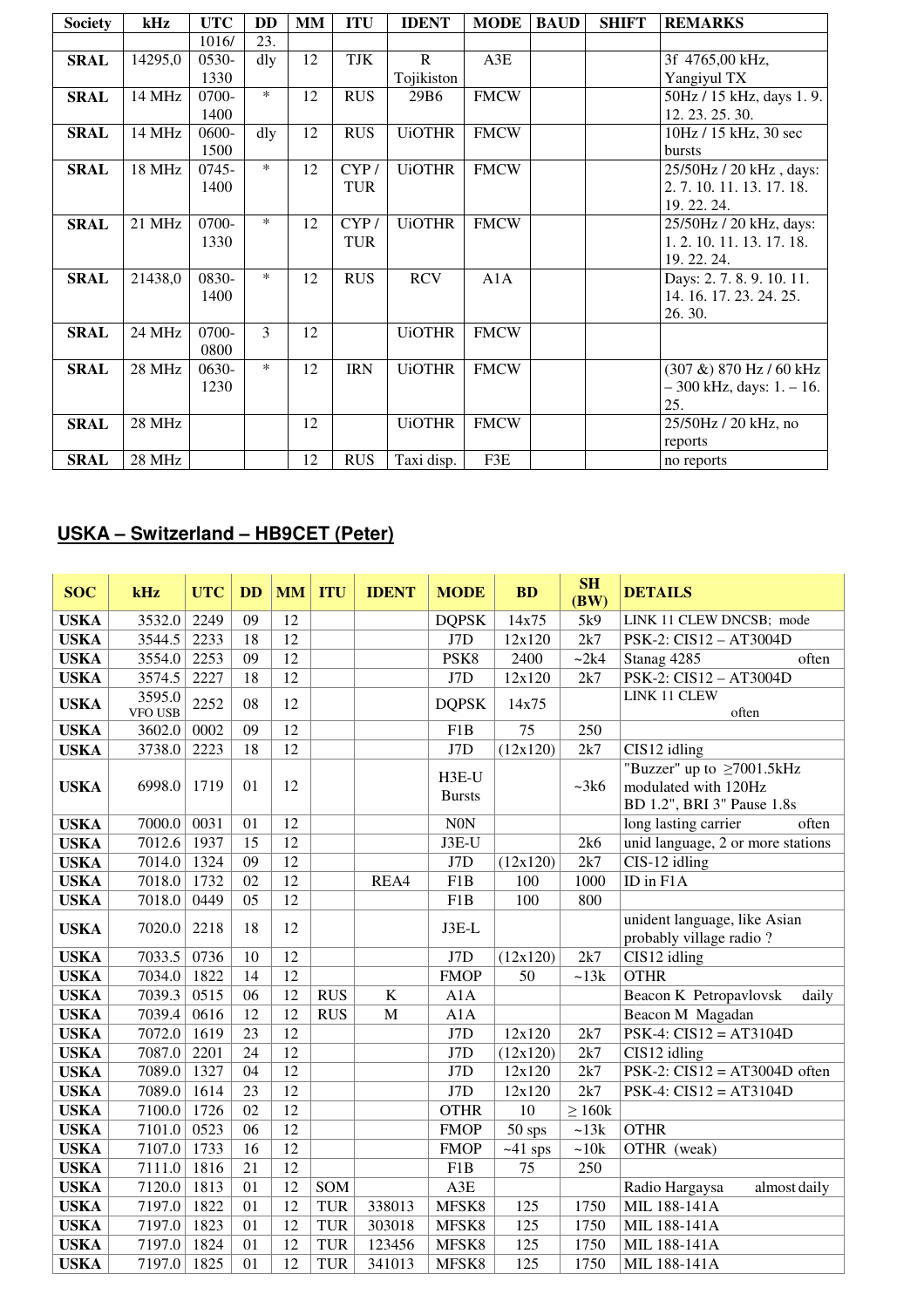| <b>SOC</b>  | kHz                       | <b>UTC</b> | <b>DD</b> | <b>MM</b> | <b>ITU</b> | <b>IDENT</b>   | <b>MODE</b> | <b>BD</b> | SH<br>(BW)  | <b>DETAILS</b>                                                   |
|-------------|---------------------------|------------|-----------|-----------|------------|----------------|-------------|-----------|-------------|------------------------------------------------------------------|
| USKA        | 7197.0                    | 1826       | 01        | 12        | <b>TUR</b> | 317013         | MFSK8       | 125       | 1750        | MIL 188-141A                                                     |
| USKA        | 7197.0                    | 1827       | 01        | 12        | <b>TUR</b> | 335013         | MFSK8       | 125       | 1750        | MIL 188-141A                                                     |
| <b>USKA</b> | 7197.0                    | 1836       | 01        | 12        | <b>TUR</b> | 343013         | MFSK8       | 125       | 1750        | MIL 188-141A                                                     |
| <b>USKA</b> | 7197.0                    | 1624       | 18        | 12        | <b>TUR</b> | 375013         | MFSK8       | 125       | 1750        | MIL 188-141A; LQA                                                |
| <b>USKA</b> | 7198.0                    | 0441       | 06        | 12        |            |                | J7D         | 12x120    | 2k7         | $PSK-4$ : $CIS12 = AT3104D$                                      |
| <b>USKA</b> | 7200.0                    | 1224       | 25        | 12        |            |                | A3E         |           | 10k         | BC; (TWN or/and MYA ?)                                           |
| <b>USKA</b> | 7205.0                    | 1852       | 10        | 12        | <b>TUR</b> | <b>VOT</b>     | A3E         |           | 30k         | BC; splattering down to 7190 kHz                                 |
| <b>USKA</b> | 14066.0                   | 0935       | 02        | 12        |            |                | J7D         | 12x120    | 2k7         | $PSK-2$ : $CIS12 = AT3004D$<br>with carrier at 14064.0           |
| <b>USKA</b> | 14084.0                   | 0946       | 06        | 12        |            |                | F1B         | 75        | 250         |                                                                  |
| <b>USKA</b> | 14162.0                   | 0931       | 02        | 12        |            |                | J7D         | 12x120    | 2k7         | $PSK-2$ : $CIS12 = AT3004D$                                      |
| <b>USKA</b> | 14174.0                   | 0501       | 06        | 12        |            |                |             | 10        | $\geq 160k$ | <b>OTHR</b>                                                      |
| <b>USKA</b> | 14192.0                   | 1139       | 01        | 12        |            |                | F1B         | 50        | 500         | CIS 50-50<br>daily                                               |
| <b>USKA</b> | 14295.0                   | 0612       | 12        | 12        | <b>TJK</b> |                | A3E         |           |             | BC: $3rd$ of Radio Tajik at 4765 kHz<br>daily                    |
| <b>USKA</b> | 14300.0<br><b>VFO USB</b> | 0510       | 06        | 12        |            |                | <b>BPSK</b> | 16x75     | 2k2         | Burst system; 16 tones, tone spacing<br>appx 114Hz; 2 pilottones |
| <b>USKA</b> | 21070.0                   | 1122       | 08        | 12        |            |                | <b>FMCW</b> | 50        | 20k         | <b>OTHR</b>                                                      |
| <b>USKA</b> | 21145.0                   | 0948       | 02        | 12        |            | K <sub>3</sub> | MFSK8       | 125       | 1750        | MIL 188-141A, To: E45; LQA                                       |
| <b>USKA</b> | 21151.0                   | 0944       | 02        | 12        |            |                | <b>FMCW</b> | 50        | 20k         | <b>OTHR</b>                                                      |
| <b>USKA</b> | 21410.0                   | 0923       | 08        | 12        |            |                | <b>FMCW</b> | 50        | 20k         | <b>OTHR</b>                                                      |
| <b>USKA</b> | 21438.0                   | 0920       | 02        | 12        |            | <b>RCV</b>     | A1A         |           |             | letters and figures<br>daily                                     |

### **Veron 1 – Netherlands – PA2GRU (Dick)**

| <b>SOC</b>   | kHz     | <b>UTC</b> | <b>DD</b>       | MM              | <b>ITU</b>       | <b>IDENT</b>     | <b>MODE</b>      | <b>SHIFT</b>     | <b>DETAILS</b>          |
|--------------|---------|------------|-----------------|-----------------|------------------|------------------|------------------|------------------|-------------------------|
| <b>VERON</b> | 3557,0  | 18.04      | $\overline{15}$ | 12              |                  | <b>UiPTR</b>     | F1B              |                  | Ptr                     |
| <b>VERON</b> | 3589,5  | 18.06      | 15              | $\overline{12}$ | $\overline{CIS}$ | <b>UiCW</b>      | F1A              |                  | 5BL                     |
| <b>VERON</b> | 3593,7  | 18.15      | $\overline{7}$  | $\overline{12}$ | <b>RUS</b>       | $\overline{P}$   | A1A              |                  | P-beacon                |
| <b>VERON</b> | 3608,0  | 20.23      | 12              | 12              |                  | UiPtr            | F1B              | $\overline{200}$ | Idling; bad modulation  |
| <b>VERON</b> | 3700,0  | 23.14      | 19              | 12              | RUS/UKR?         | <b>UiBC</b>      | A3E              |                  | Russian music/songs;S9  |
| <b>VERON</b> | 3757,5  | 18.18      | $\overline{7}$  | 12              |                  | <b>UiCW</b>      | A1A              |                  | Time Signal             |
| <b>VERON</b> | 7011,0  | 16.04      | $\overline{3}$  | $\overline{12}$ |                  | <b>OTHR</b>      | <b>FMCW</b>      |                  | radar                   |
| <b>VERON</b> | 7036,0  | 19.12      | $\overline{20}$ | 12              |                  | <b>UiPtr</b>     | F1B              | 250              | Ptr                     |
| <b>VERON</b> | 7055,5  | 21.22      | $\overline{19}$ | 12              |                  | <b>UiMux</b>     | PSK <sub>8</sub> | 1k8              |                         |
| <b>VERON</b> | 7089,8  | 19.57      | $\overline{19}$ | $\overline{12}$ | <b>TUR</b>       | <b>UiMux</b>     | PSK <sub>8</sub> | 2k4              |                         |
| <b>VERON</b> | 7098,0  | 09.32      | $\overline{4}$  | $\overline{12}$ |                  | <b>UiPTR</b>     | F1B              |                  | Ptr                     |
| <b>VERON</b> | 7114,0  | 22.02      | $\overline{12}$ | $\overline{12}$ |                  | Non-ham          | $J3E-u$          |                  | Pirates; Maroc fishery? |
| <b>VERON</b> | 7120,0  | 18.09      | $\overline{15}$ | 12              | SOM              | R.Har            | A3E              |                  | <b>BC</b> speech        |
| <b>VERON</b> | 7120,0  | 17.24      | $\overline{12}$ | $\overline{12}$ | SOM              | R.Hargaysa       | A3E              |                  | weak S3                 |
| <b>VERON</b> | 10129,0 | 15.08      | 6               | $\overline{12}$ |                  | <b>UiRadar</b>   | <b>FMCW</b>      | 20k              | OTHR; 50sps             |
| <b>VERON</b> | 10135,0 | 15.11      | 11              | 12              |                  | <b>UiRadar</b>   | <b>FMCW</b>      | $20k$            | OTHR;50sps;QSB          |
| <b>VERON</b> | 14192,0 | 10.37      | $\,8\,$         | 12              |                  | UiPtr            | F1B              | 500              | Revs                    |
| <b>VERON</b> | 14192,0 | 09.35      | $\overline{4}$  | 12              | <b>CIS</b>       | <b>UiPTR</b>     | F1B              |                  | Revs/Ptr (also at 15/12 |
|              |         |            |                 |                 |                  |                  |                  |                  | 09.48 utc)              |
| <b>VERON</b> | 14245,0 | 10.23      | $\mathfrak{Z}$  | 12              |                  | <b>OTHR</b>      | <b>FMCW</b>      |                  | radar                   |
| <b>VERON</b> | 14270,0 | 09.12      | 16              | $\overline{12}$ |                  | <b>OTHR</b>      | <b>FMCW</b>      |                  | radar                   |
| <b>VERON</b> | 14280,0 | 12.30      | 22              | $\overline{12}$ |                  | <b>OTHR</b>      | <b>FMCW</b>      |                  | radar                   |
| <b>VERON</b> | 14334,7 | 10.27      | 28              | 28              |                  | <b>UiPTR</b>     | F1B              |                  | Revs/Ptr (also at 15/12 |
|              |         |            |                 |                 |                  |                  |                  |                  | 09.48 utc)              |
| <b>VERON</b> | 21438,0 | 09.43      | $\overline{4}$  | 12              | RUS              | <b>RCV</b>       | A1A              |                  | RCV QTC 793 Nawip 037   |
|              |         |            |                 |                 |                  |                  |                  |                  | 2476                    |
| <b>VERON</b> | 21438,0 | 14.51      | 15              | 12              | <b>RUS</b>       | <b>RCV</b>       | A1A              |                  | RCIG de RCV QCZ, Nr     |
|              |         |            |                 |                 |                  |                  |                  |                  | 278 rpt 32, ads k       |
| <b>VERON</b> | 21438,0 | 09.57      | 16              | $\overline{12}$ | <b>RUS</b>       | <b>RCV</b>       | A1A              |                  | RIP90 de RCV QTC 490    |
|              |         |            |                 |                 |                  |                  |                  |                  | Nawip 033 2512          |
| <b>VERON</b> | 21438,0 | 10.03      | 16              | 12              | <b>RUS</b>       | <b>RCV</b>       | A1A              |                  | RBE86 de RCV QTC 669    |
|              |         |            |                 |                 |                  |                  |                  |                  | Nawip 38 2502           |
| <b>VERON</b> | 21438,0 | 10.09      | 16              | $\overline{12}$ | <b>RUS</b>       | $\overline{RJV}$ | A1A              |                  | XXX RJV 46225 Boliwarit |
|              |         |            |                 |                 |                  |                  |                  |                  | 0571 5388 k             |
| <b>VERON</b> | 21438,0 | 10.13      | 16              | 12              | <b>RUS</b>       | <b>RCV</b>       | A1A              |                  | RGX94 de RCV QTC 791    |
|              |         |            |                 | 12              |                  |                  |                  |                  | Nawip 030 2466          |
| <b>VERON</b> | 21438,0 | 12.19      | 18              |                 | <b>RUS</b>       | <b>RCV</b>       | A1A              |                  | RKZ de RCV QTC 235      |
|              |         |            |                 |                 |                  |                  |                  |                  | Prognoz Pogody          |